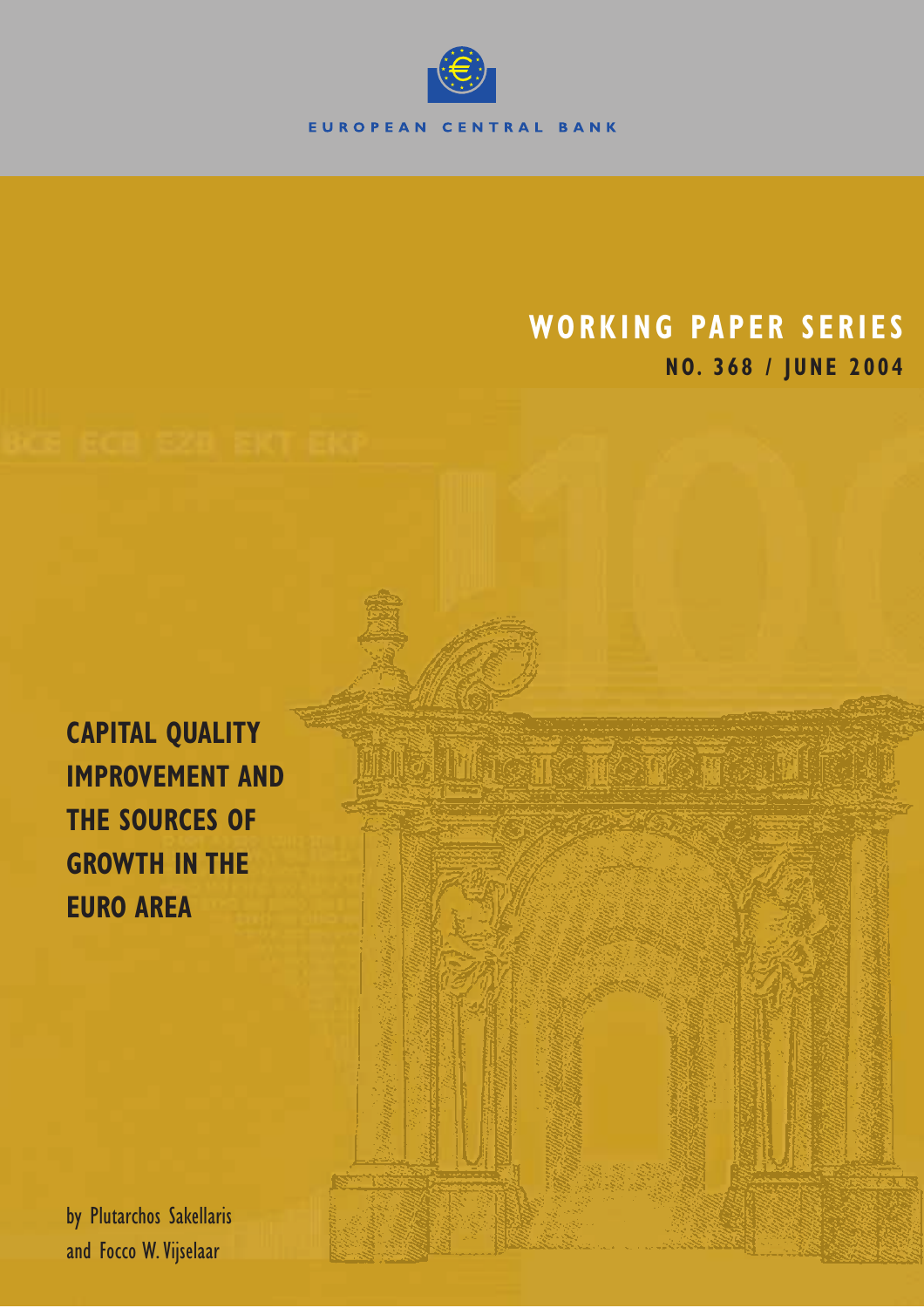

# **WORKING PAPER SERIES**

**NO. 368 / JUNE 2004**

**CAPITAL QUALITY IMPROVEMENT AND THE SOURCES OF GROWTH IN THE EURO AREA <sup>1</sup>**

> by Plutarchos Sakellaris<sup>2</sup> and Focco W. Vijselaar<sup>3</sup>



This paper can be downloaded without charge from http://www.ecb.int or from the Social Science Research Network electronic library at http://ssrn.com/abstract\_id=533128.

In 2004 all publications will carry a motif taken from the  $\epsilon$ 100 banknote.



*1 We thank participants at a European Central Bank internal seminar,Ana Aizcorbe and participants at the ECB-CEPR-Banco de España Conference "Prices, Productivity and Growth" of October 2003 for useful comments.We thank Jason Cummins and Eric Bartelsman for providing us with data. Sakellaris thanks the staff of the Directorate General Research at the European Central Bank for their hospitality while writing this paper.The usual disclaimer applies. 2 University of Maryland,Athens University of Economics and Business, and IMOP, correspondence Department of Economics,AUEB, Patission 76, 10434 Athens, Greece. E-mail: plutarch@electra.umd.edu. 3 At the time of writing the author was affiliated with the European Central Bank.*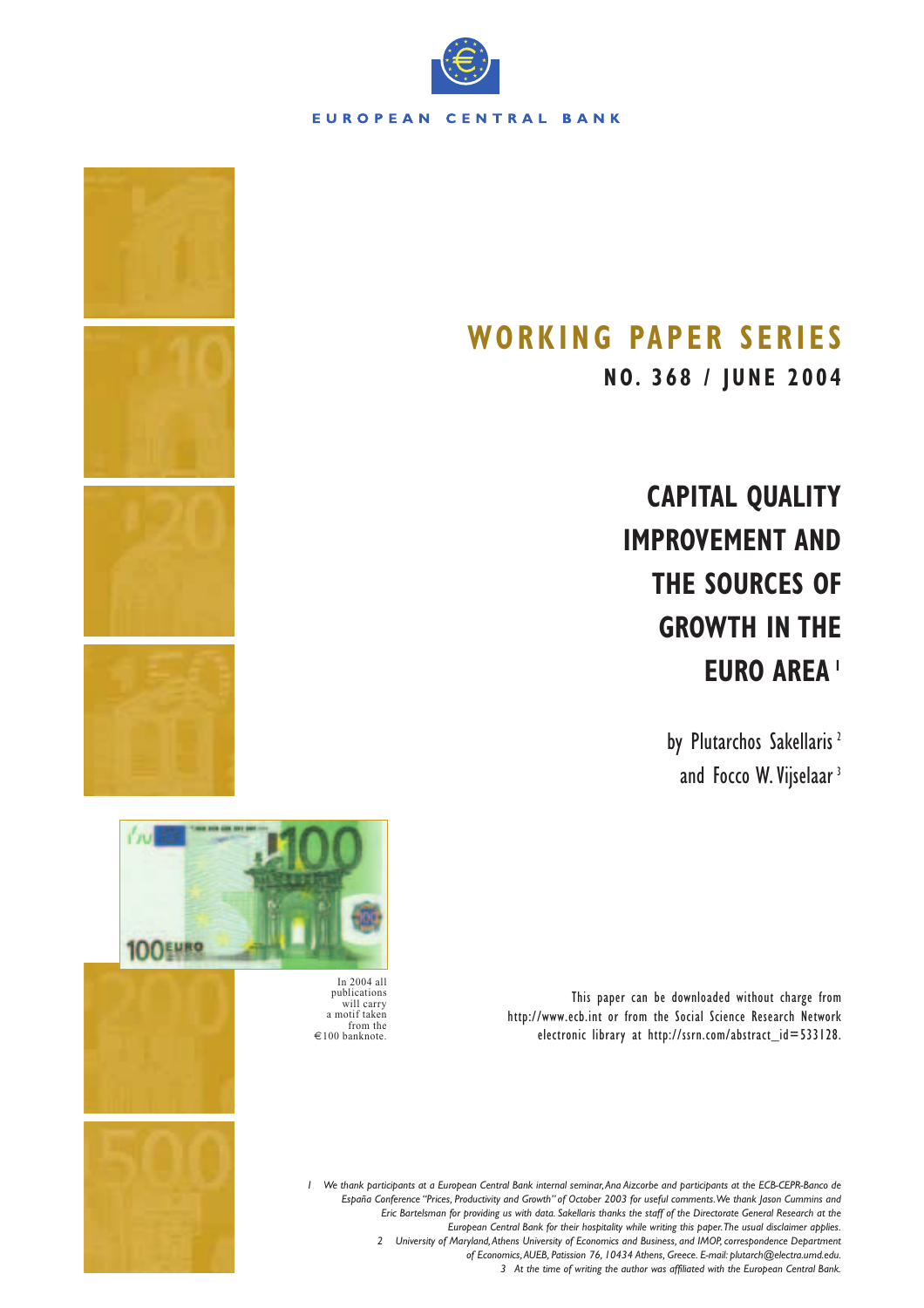#### **© European Central Bank, 2004**

**Address** Kaiserstrasse 29 60311 Frankfurt am Main, Germany

**Postal address** Postfach 16 03 19 60066 Frankfurt am Main, Germany

**Telephone** +49 69 1344 0

**Internet** http://www.ecb.int

**Fax**  $+496913446000$ 

**Telex** 411 144 ecb d

*All rights reserved.*

*Reproduction for educational and noncommercial purposes is permitted provided that the source is acknowledged.*

*The views expressed in this paper do not necessarily reflect those of the European Central Bank.*

*The statement of purpose for the ECB Working Paper Series is available from the ECB website, http://www.ecb.int.*

ISSN 1561-0810 (print) ISSN 1725-2806 (online)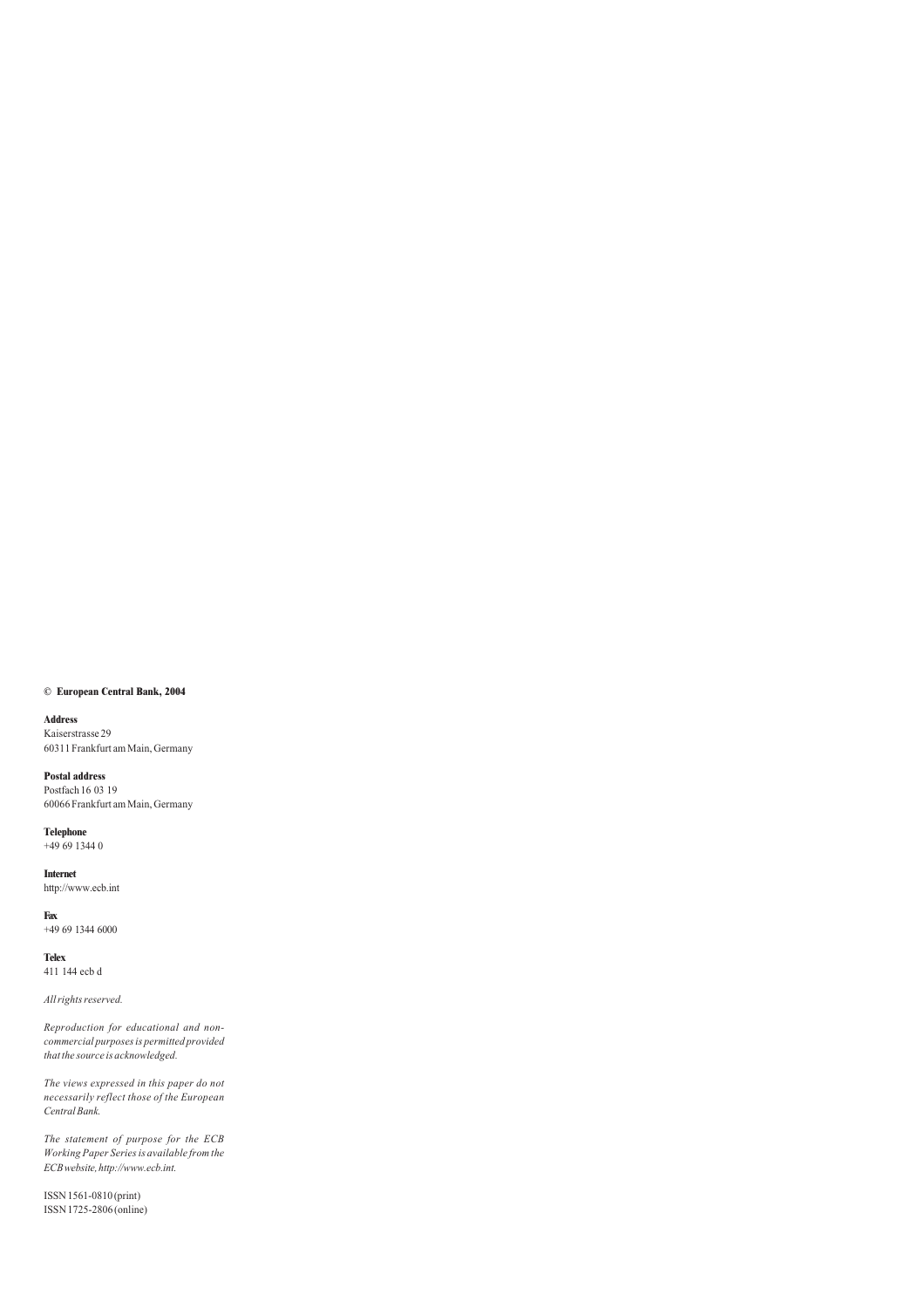# **CONTENTS**

| Abstract                                   | 4  |
|--------------------------------------------|----|
| Non-technical summary                      | 5  |
| Introduction<br>$1_{-}$                    | 7  |
| 2. A useful framework                      | 9  |
| 2.1. The two production technologies       | 10 |
| 2.2. Estimating embodied                   |    |
| technological change                       | 12 |
| 3. Lessons for measurement                 | 15 |
| 3.1. Productive capital stocks             | 15 |
| 3.2. Real output growth                    | 17 |
| 3.3. growth accounting                     | 19 |
| 4. Empirical results                       | 20 |
| 4.1. Quality-adjusted price index          |    |
| for investment                             | 20 |
| 4.2. Quality-adjusted E&S capital stock    |    |
| and output                                 | 24 |
| 4.4. Contribution of quality-adjusted      |    |
| capital to economic growth                 | 26 |
| Conclusion<br>5 <sub>1</sub>               | 28 |
| 6. References                              | 29 |
| Annex                                      | 33 |
| Tables                                     | 34 |
| Appendix                                   | 35 |
| European Central Bank working paper series | 40 |

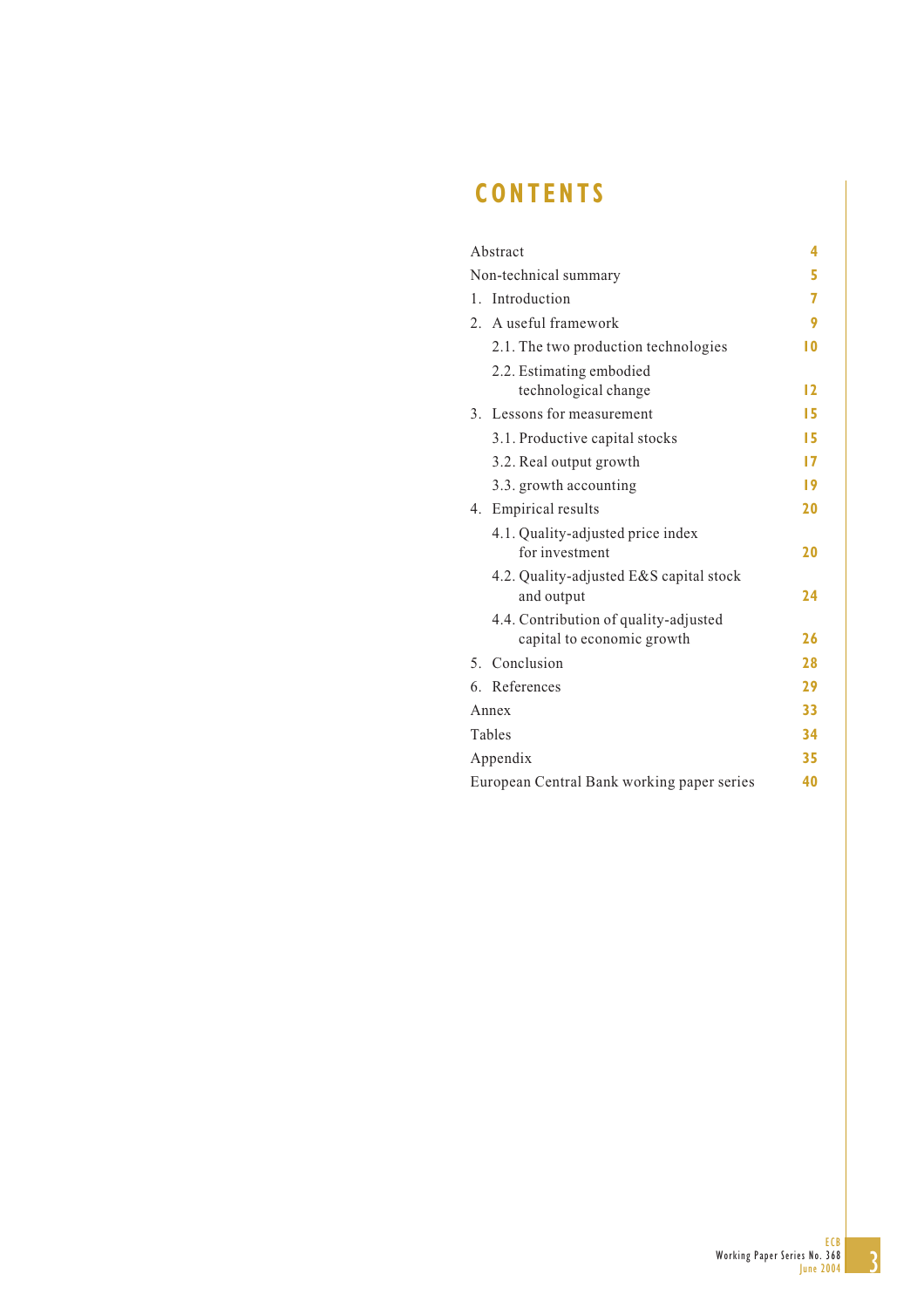#### Abstract:

Capital quality improvement is a general phenomenon. Therefore quality correction is needed in price indexes. There is substantial evidence of biases in the official price indexes of capital equipment. We apply to euro area statistics estimates of these biases based on US data thus deriving quality-adjusted price indexes. Adjusted for quality, productive capital stocks of equipment and software grow on average 3 percentage points faster annually - a doubling of their growth rates. Quality-adjusted output grows 0.46 percentage points faster annually - a 20 percent increase. In terms of growth accounting, quality adjustment subtracts 11 percentage points from the share of TFP in aggregate growth and adds them to the share of equipment stock. For the 1990s only the difference is even higher: 14 percentage points. When all is told, embodied technological change accounts for 46 percent of (quality-adjusted) output growth in the euro area over the period 1982 to 2000.

Key words: output growth, embodied technological change, equipment investment, investment price deflators, euro area. JEL codes: O3, O47, D24, E22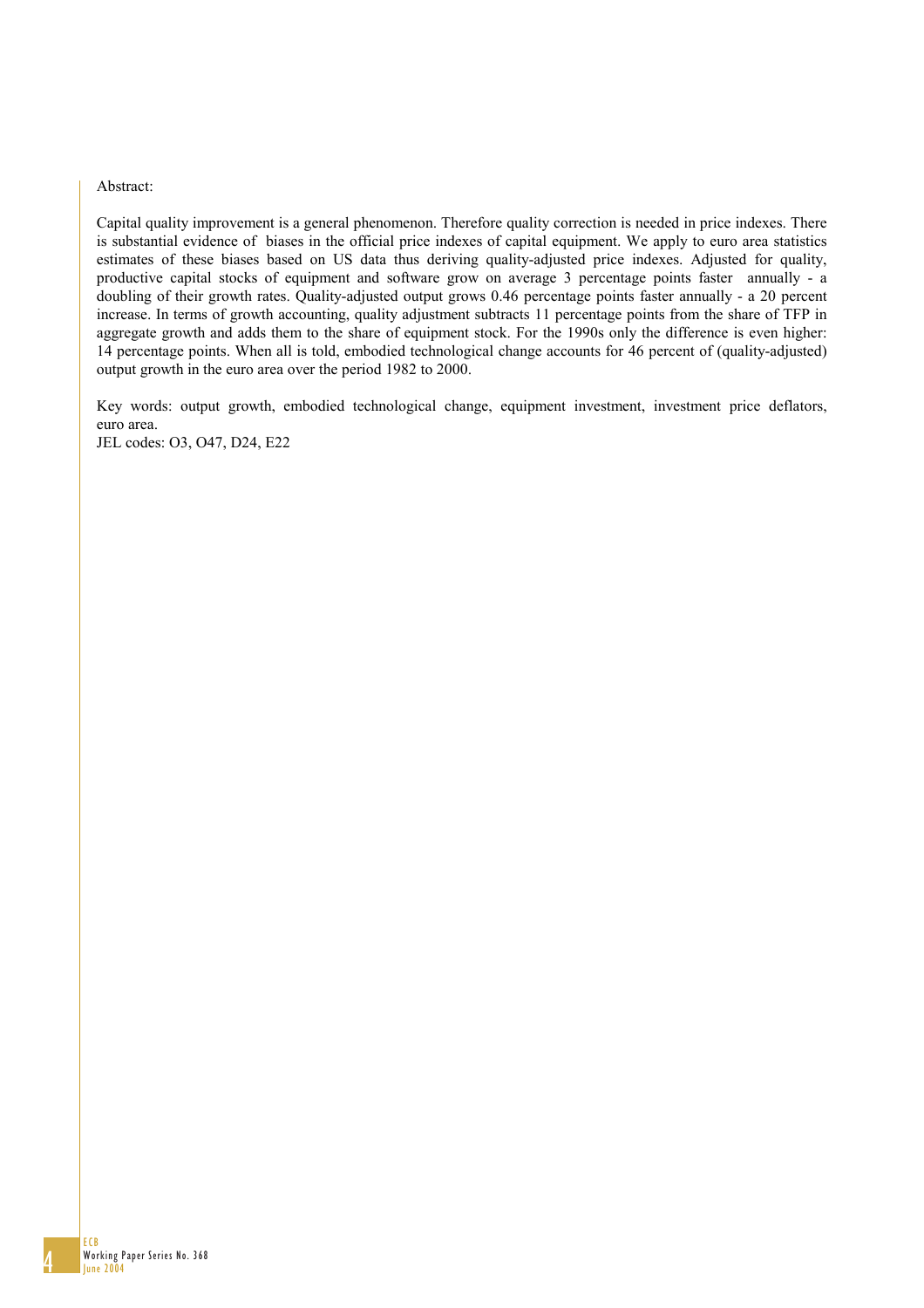# **Non-technical summary**

Ever since the computer became an integral part of our life it has been obvious that every year faster, more useful computers are introduced into the marketplace. Even before computers became an everyday item, cars were. Every few years we see a new generation of Honda Civic or VW Golf equipped with features that make it (usually) a far better driving experience than the previous generation. This phenomenon of capital quality improvement is general and widespread and has been going on for a long while. As it happens, it also makes the job of official statisticians and growth accountants much more difficult. The reason is that prices at which transactions of new capital take place are not meaningful (in some respects) and can lead to misleading statements about the sources of economic growth. Unless, that is, one adjusts these prices to reflect the improvement in quality embodied in new capital goods.

While many statistical agencies expend significant efforts to adjust prices there is growing evidence that substantial biases remain. Since quality improvement is *embodied* in capital goods and comes mostly as a result of technological improvements, it is often referred to as embodied technological change (ETC).

In this paper, we expand on why this correction is essential in order to measure capital stock and output growth accurately. It is also essential for decomposing economic growth into its sources accurately. The lessons that we get from that discussion are that: 1) the output of investment-good producing sectors should be deflated by quality-adjusted prices. If not, its growth is likely to be underestimated. 2) Productive capital stocks (or more accurately, the service flows from capital that serve as input in production) should be constructed after deflating nominal investment flows by a quality-adjusted price index and depreciating old vintages with a rate that does not include quality change. Otherwise, the growth of capital stock is underestimated and its estimated contribution to growth is biased downward.

Our basic premise is that equipment price indexes in the euro area are insufficiently adjusted for quality improvement. In the empirical part of the paper we therefore substitute the official euro area investment price deflators for qualityadjusted price indexes series, based on US data. We do this for a much wider array of capital assets than ICT, which is usually the only category of assets corrected for in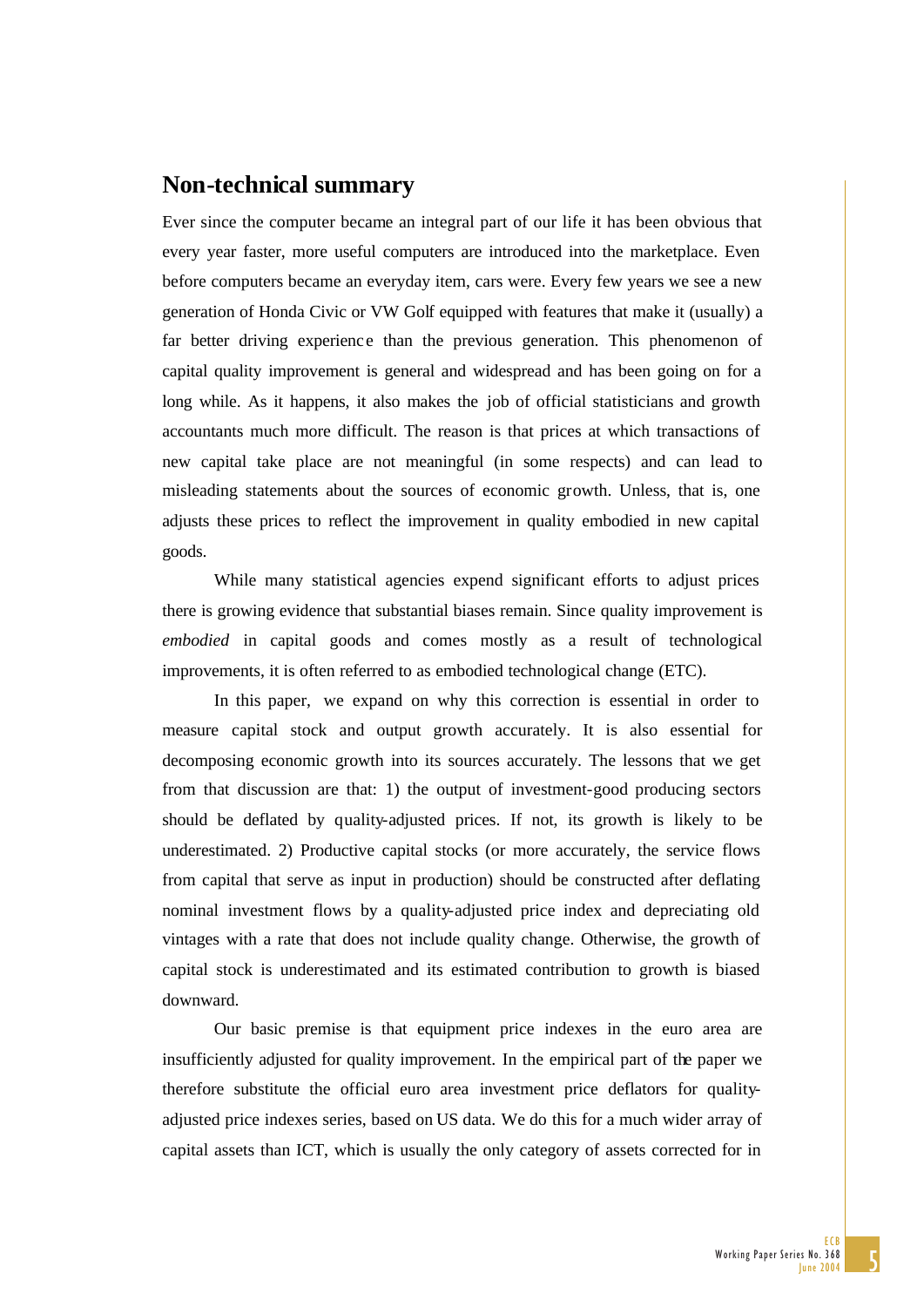empirical work on the euro area. As a result, inferences about the role of capital accumulation and of different sources of technological change in euro area growth may usually be misleading. Indeed, we uncover substantial upward biases in the growth rates of euro area official price indexes. This has important implications for output growth itself as well as the sources of output growth. In particular, we ascribe a much more important role for capital in output growth and a correspondingly less important role for Total Factor Productivity. In itself, this reduction in the "extent of our ignorance" is very important. Furthermore, our results give rise to Embodied Technological Change as the key engine of growth in the euro area for the decades of the eighties and nineties.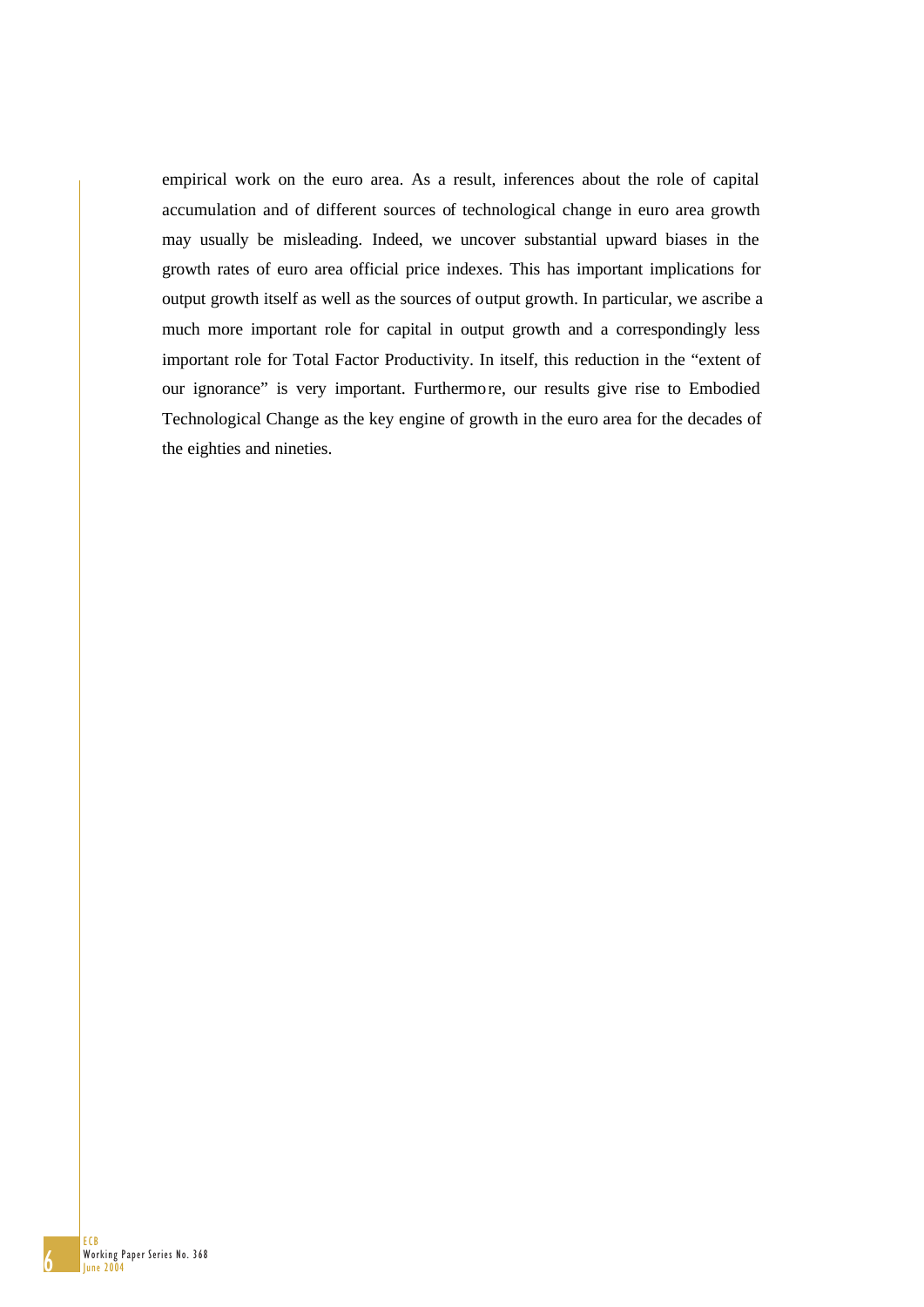# **1. Introduction**

Ever since the computer became an integral part of our life it has been obvious that every year faster, more useful computers are introduced into the marketplace. Even before computers became an everyday item, cars were. Every few years we see a new generation of Honda Civic or VW Golf equipped with features that make it (usually) a far better driving experience than the previous generation. This phenomenon of capital quality improvement is general and widespread and has been going on for a long while. As it happens, it also makes the job of official statisticians and growth accountants much more difficult. The reason is that prices at which transactions of new capital take place are not meaningful (in some respects) and can lead to misleading statements about the sources of economic growth. Unless, that is, one adjusts these prices to reflect the improvement in quality embodied in new capital goods.

While many statistical agencies expend significant efforts to adjust prices there is growing evidence that substantial biases remain. The study by Gordon (1990) has been instrumental in documenting and quantifying the extent of these biases. Gordon's quality-adjusted indexes have been used by some researchers (starting with Hulten, 1992) as a way of quantifying the extent of improvement in equipment quality. Since quality improvement is *embodied* in capital goods and comes mostly as a result of technological improvements, it is often referred to as embodied technological change (ETC). In section 2, we make the connection between the two concepts more precise in the context of a model with two productive sectors.

While the methodology of Hulten (1992) that compares Gordon's qualityadjusted prices to some un-adjusted prices is not the only one aimed at estimating ETC, we argue in Section 2 that it can be safely thought to provide conservative estimates (perhaps a lower bound) to the rate of growth of ETC. An advantage is that it provides estimates of capital quality improvement by disaggregated assets. Cummins and Violante (2002) have undertaken the very useful task of extrapolating Gordon's quality-adjusted price indexes series to recent years. While this is done with time-series rather than hedonic techniques, it still provides a useful basis for a much needed correction to official statistics.

In Section 3, we expand on why this correction is essential in order to measure capital stock and output growth accurately. It is also essential for decomposing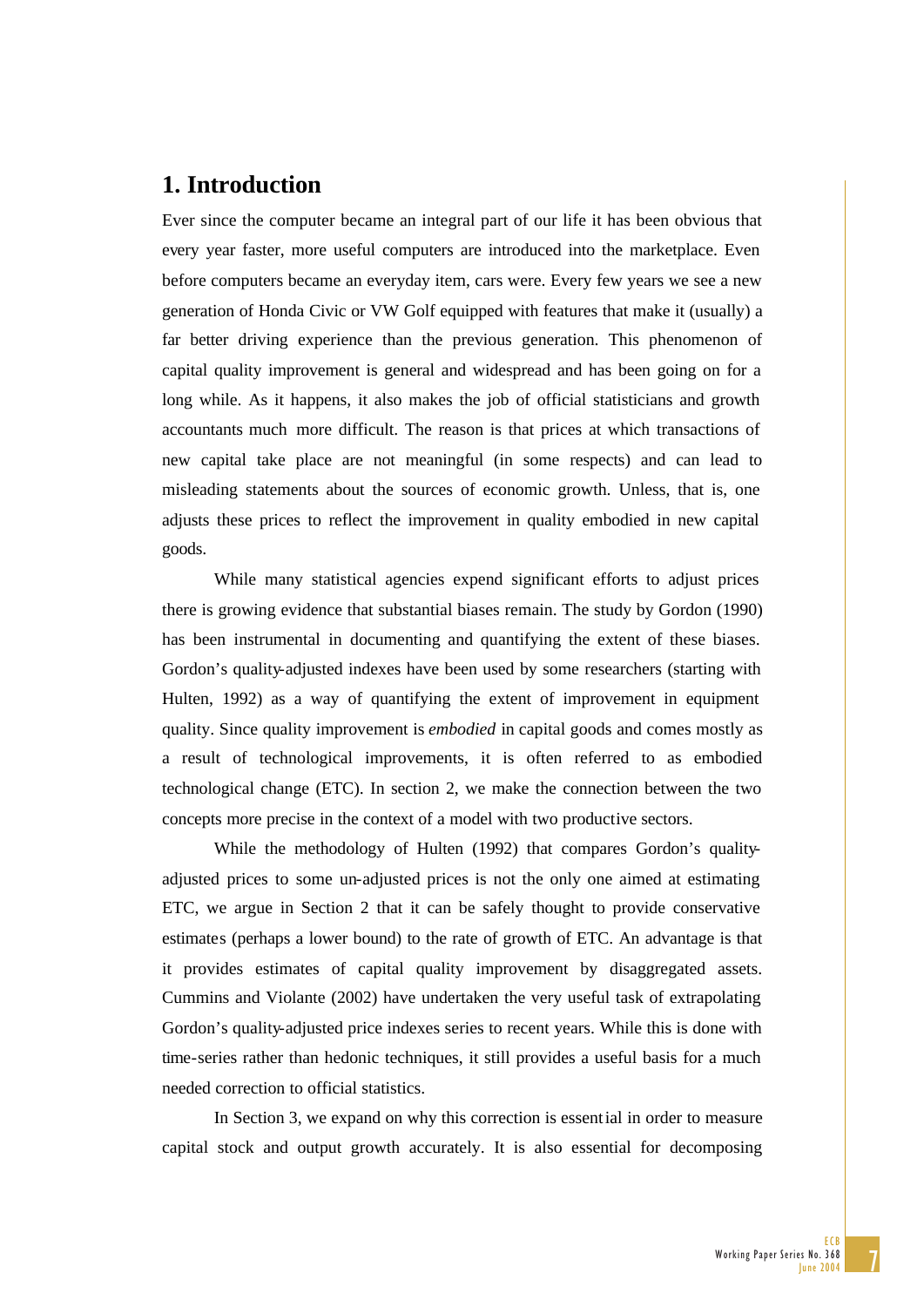economic growth into its sources accurately. The lessons that we get from that discussion are that: 1) the output of investment-good producing sectors should be deflated by quality-adjusted prices. If not, its growth is likely to be underestimated. 2) Productive capital stocks (or more accurately, the service flows from capital that serve as input in production) should be constructed after deflating nominal investment flows by a quality-adjusted price index and depreciating old vintages with a rate that does not include quality change. Otherwise, the growth of capital stock is underestimated and its estimated contribution to growth is biased downward.

Our main purpose in this paper is to apply these issues to euro area statistics. While substantial attention has been paid to issues relating to Information and Communication Technologies (ICT) investment expenditures, its appropriate deflation and its contribution to growth, the empirical work to date has not recognized that the issue of quality improvement concerns a much wider array of capital assets than ICT. As a result, inferences about the role of capital accumulation and of different sources of technological change in euro area growth may be misleading. Our basic premise is that equipment price indexes in the euro area are insufficiently adjusted for quality improvement. Our way to fix them is by applying to them the estimated bias adjustments of Cummins and Violante (2002), which are based on the work of Gordon (1990). We do not, however, apply the aggregate US index but rather use series disaggregated by equipment assets. Our underlying assumption is that since these capital assets are freely traded across the Atlantic, their prices should be rather similar in the US and in the euro area. However, we do allow for different composition of investment by asset at the industry level between the US and the euro area.

In Section 4, we present the results of this exercise. We calculate that growth rates of official price indexes for equipment and software in the euro area are biased upward substantially. In particular, the average annual quality bias is 3.7 percent in the 1980s and 4.4 percent in the 1990s. The increased bias in the 1990s is due to an acceleration in the growth rate of embodied technological change during that period in most categories of equipment- not just ICT. When adjusted for quality, productive capital stocks of equipment and software grow on average 3 percentage points faster annually- a doubling of their growth rates. Quality-adjusted output grows 0.46 percentage points faster annually. In terms of growth accounting, quality adjustment subtracts 11 percentage points from the share of TFP in output growth and adds them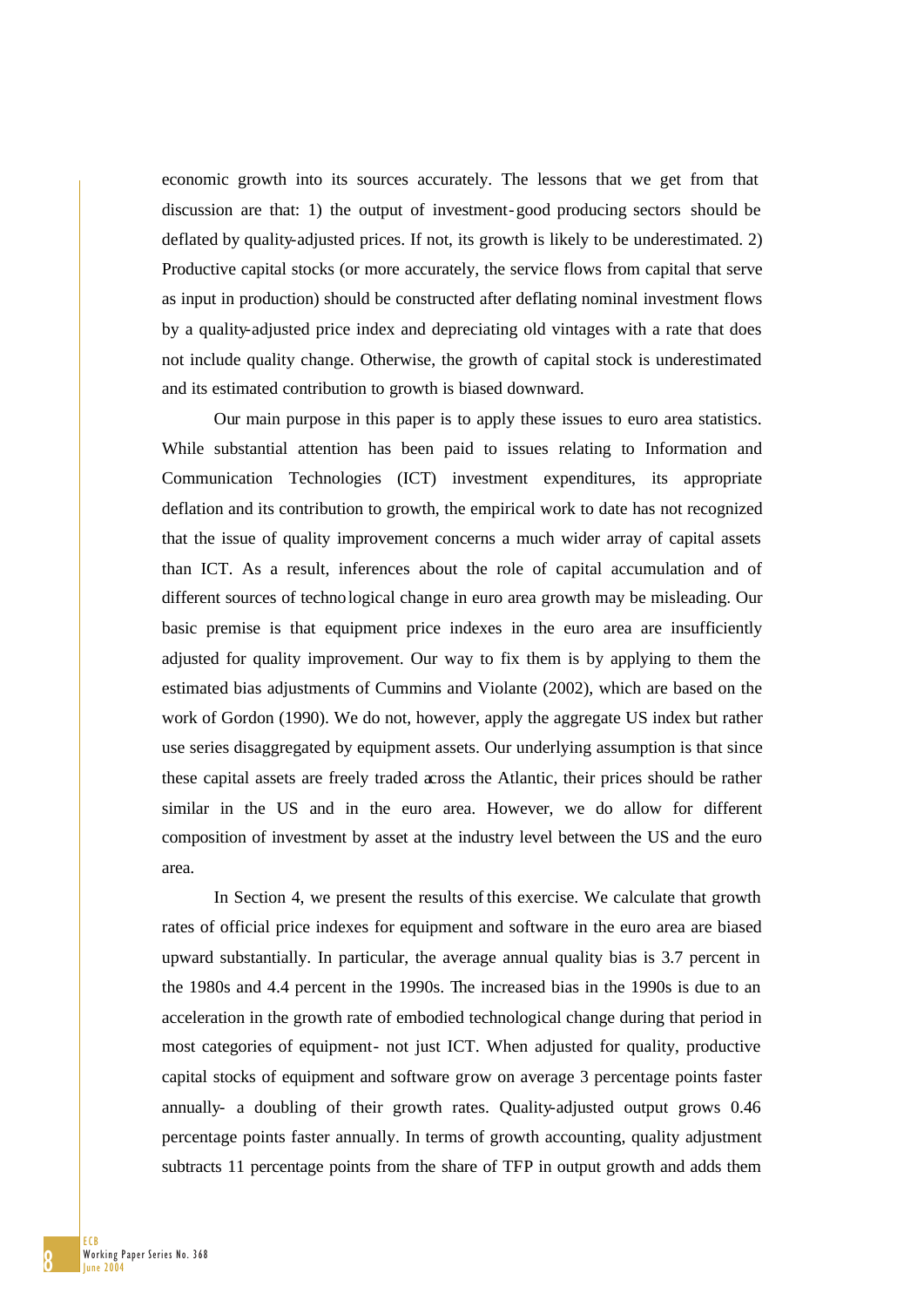to the contribution of equipment stock. The share of E&S in output growth in the euro area over the period 1982-2000 increases from 19 percentage points to 30 percentage points when adjusted for quality. The share of embodied technological change in quality-adjusted output growth amounted to 46 percentage points over the period 1982-2000.

It is important to note that the approach of substituting US deflators for European ones can best be seen as illustrative of the magnitude of the problems created by insufficient quality adjustment in the European data. It is, however, not a solution. US deflators might differ from European deflators for a host of reasons apart from quality adjustment, including compositional effects in aggregate deflators and country-specific inflationary developments. In other words, our set of alternative deflators cannot be seen as an alternative official dataset, but it can be seen as an important stepping stone in that direction.

# **2. A useful framework**<sup>2</sup>

1

An example might be useful before we write down the model. Suppose that only two goods are produced in the economy: computer boxes whose processing speed is  $q_t$ Mhz and banking services. The number of computer boxes produced is denoted by  $i<sub>i</sub>$ and the number of banking transactions by  $c<sub>r</sub>$ . The production of computers and banking services requires both computers and labor as input. The households in this economy derive utility only from banking services and not from using computers. Thus, computer production is channeled completely to investment expenditure.

As a result of some exogenous technological change  $z<sub>i</sub>$  the production of both computers and services becomes less costly over time in terms of resources. However, there is an additional force of exogenous technological change that increases the processing speed *q<sub>t</sub>* of computers each year. As a result of the higher processing speed a computer box of vintage *t* is  $\left( q_t / q_{t-1} \right)$  times more productive than a computer box of vintage *t* −1*.* In other words, a computer box of vintage *t* is equivalent to

<sup>&</sup>lt;sup>2</sup>The exposition in this section follows Solow (1960), Hornstein and Krusell (1996), Greenwood, Hercowitz, and Krussell (1997), Hercowitz (1998), and Sakellaris and Wilson (forthcoming). Ho and Stiroh (2001) also tackle some of the issues in this section. For clarity, we do not make a distinction here between structures and equipment investment, though Sakellaris and Wilson (forthcoming) argues that it is important empirically.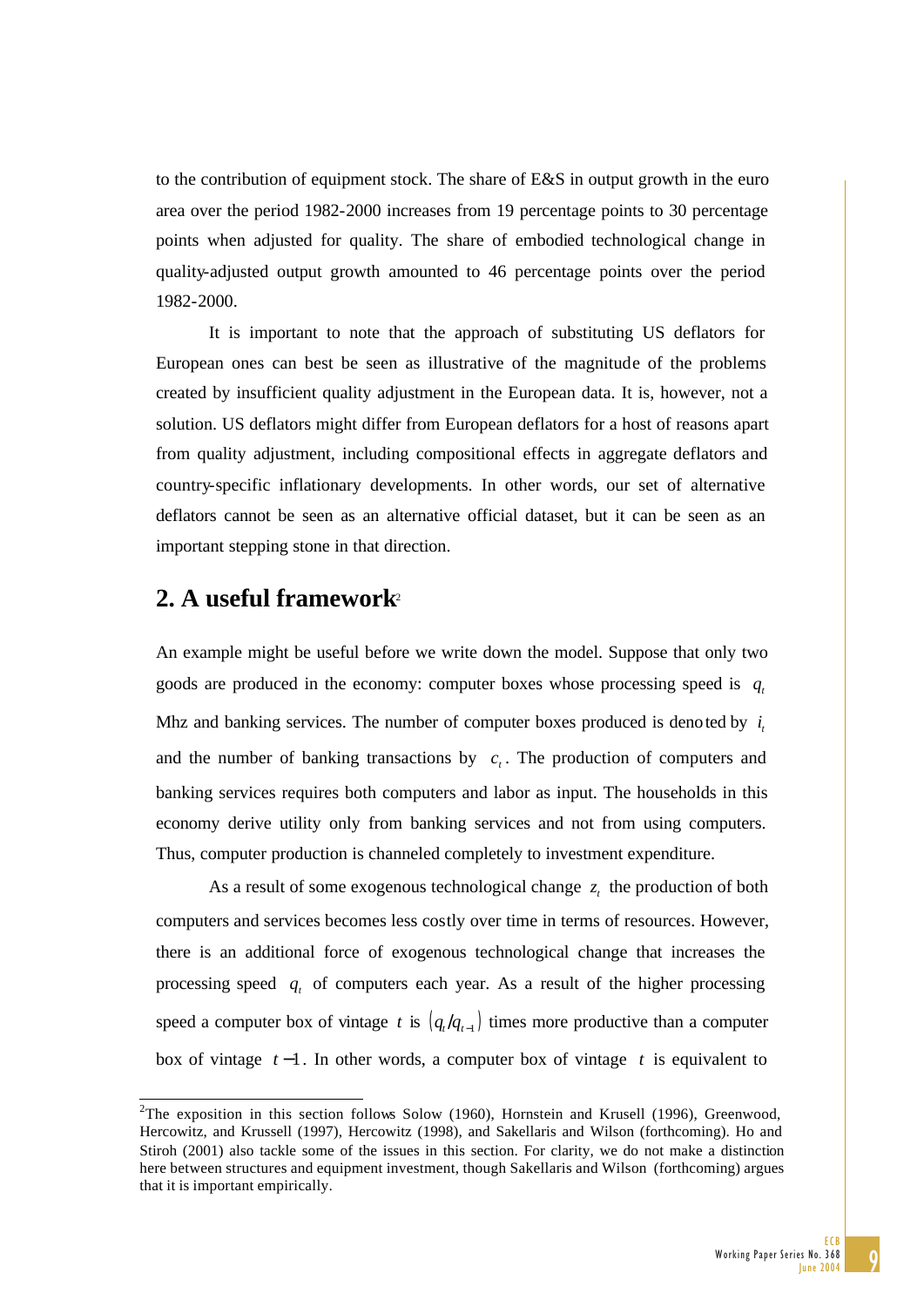$(q_t/q_{t-1})$  computer boxes of vintage  $t-1$  and we can write in efficiency units  $\tilde{i}_t = i_t q_t$ . This increased productivity may also be thought of as higher quality of the vintage *t* computer and leads to obsolescence in the value of the vintage *t* −1 computer box by a factor of  $(q_{t-1}/q_t)$ , as we will see below.

# **2.1. The two production technologies**

In order to formalize the concept of capital-embodied technological change we consider now a two-sector model of a closed economy without government where one sector produces investment goods  $(\tilde{i})$  and the other sector produces consumption goods  $(c)$ . Each good is produced using capital  $(\tilde{k})$  and labor  $(l)$  as inputs according to the following production functions:

$$
\tilde{i}_t = z_t q_t \tilde{k}_{\tilde{i},t}^{a} l_{\tilde{i},t}^{1-a}
$$
\n(1)

$$
c_t = z_t \tilde{k}_{c,t-c}^{a} l_{c,t}^{1-a} \tag{2}
$$

where *z* is an index of technology representing Hicks-neutral technological change that is common to both sectors whereas  $q$  is an index of technology that is specific to the investment goods sector  $A \sim$ " denotes that the variable is defined in efficiency units. For simplicity, *a* , the elasticity of output with respect to capital is assumed to be the same in both sectors.<sup>3</sup>

The stock of capital (also in efficiency units) is defined as follows:

$$
\widetilde{k}_t = (1 - \boldsymbol{d}) \widetilde{k}_{t-1} + i_t q_t \tag{3}
$$

where *d* is the (geometric) rate of physical decay. This captures the decay in productive ability due to wear in use and it has also been labeled physical decay or deterioration. This rate is different than the rate of economic depreciation to be defined below.<sup>4</sup> Note that in order to construct the capital stock we need to adjust each vintage of investment expenditures for quality change that is due to capital-embodied technological change.

<sup>&</sup>lt;sup>3</sup>Hornstein and Krusell (1996) show the implications of allowing **a** to vary across sectors.

<sup>&</sup>lt;sup>4</sup>The quantity  $I - d$  can be thought of as the ratio of the marginal product of a vintage of capital to that of the following year's vintage of capital.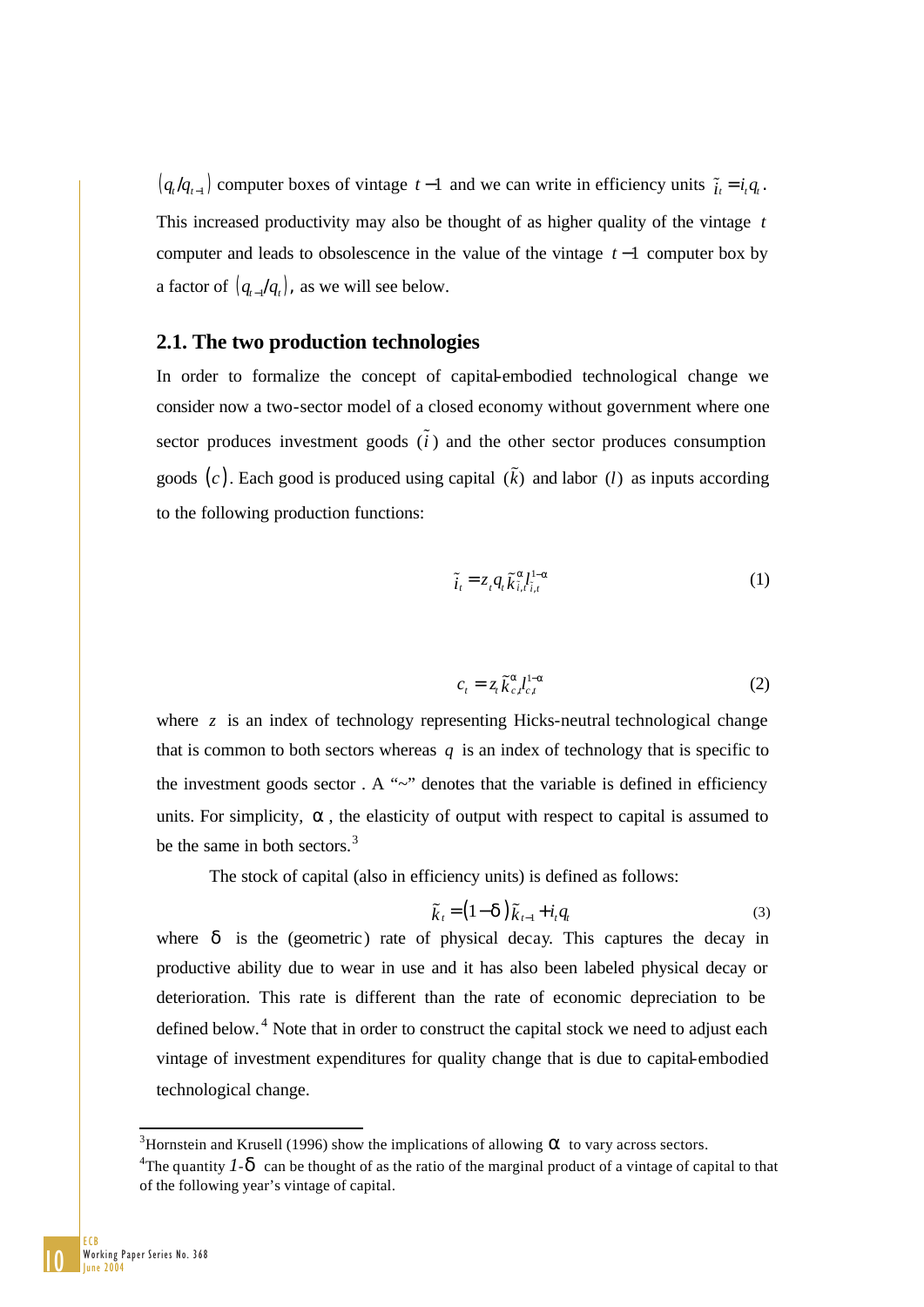Essentially, what is being modeled here is the situation where the production of investment goods is subject to more rapid Hicks-neutral technological change than that of the rest of the goods. As a result, the marginal unit of investment goods uses an ever-decreasing amount of the economy's resources compared to what is needed to produce the marginal unit of a consumption good. This decrease in the relative marginal costs will show up in a corresponding decrease in relative prices under perfect competition.<sup>5</sup> Even though  $\tilde{i}_t$  denotes the whole capital goods sector here the model may be used to study any situation where there is a stark difference in the rates of technological change between different sectors in the economy as for example between Information and Communication Technologies equipment and the rest of the economy.

### *Definition and discussion of embodied technological change*

We define as capital-embodied technological change (ETC), or capital quality improvement, the phenomenon described in the above two equations where Total Factor Productivity (TFP) grows faster in the investment goods sector than in the consumption goods sector. This technological change is embodied in capital goods in the sense that was articulated in the above example. The index *q* measures computer processing speed or some other characteristic of the capital good that leads to higher efficiency of the capital good in the production of other goods. It is also embodied in the sense that the economy can only take advantage of this part of technological progress by producing and using new capital goods. The economy described by equations (1) and (2) enjoys a higher rate of growth of TFP the more that it invests in new capital. There is also a fundamental distinction between different vintages of capital goods.

However, an alternative interpretation may be given to the above two equations. The index *q* may not describe increases in the quality of capital goods but rather increased number of physical units produced with given resources. Instead of having the computer boxes produced embody higher processing speed indexed by *q*, we have the number of computer boxes produced using a given amount of resources

 ${}^{5}$ The assumption of perfect competition is a departure from reality. The existence of markups, of course, puts a wage between price and marginal costs that may influence any inference of the rate of ETC based on the decline in the relative prices of the two goods. However, as long as there is no trend in the ratio of the markups in the two sectors the measurement error generated would not be important.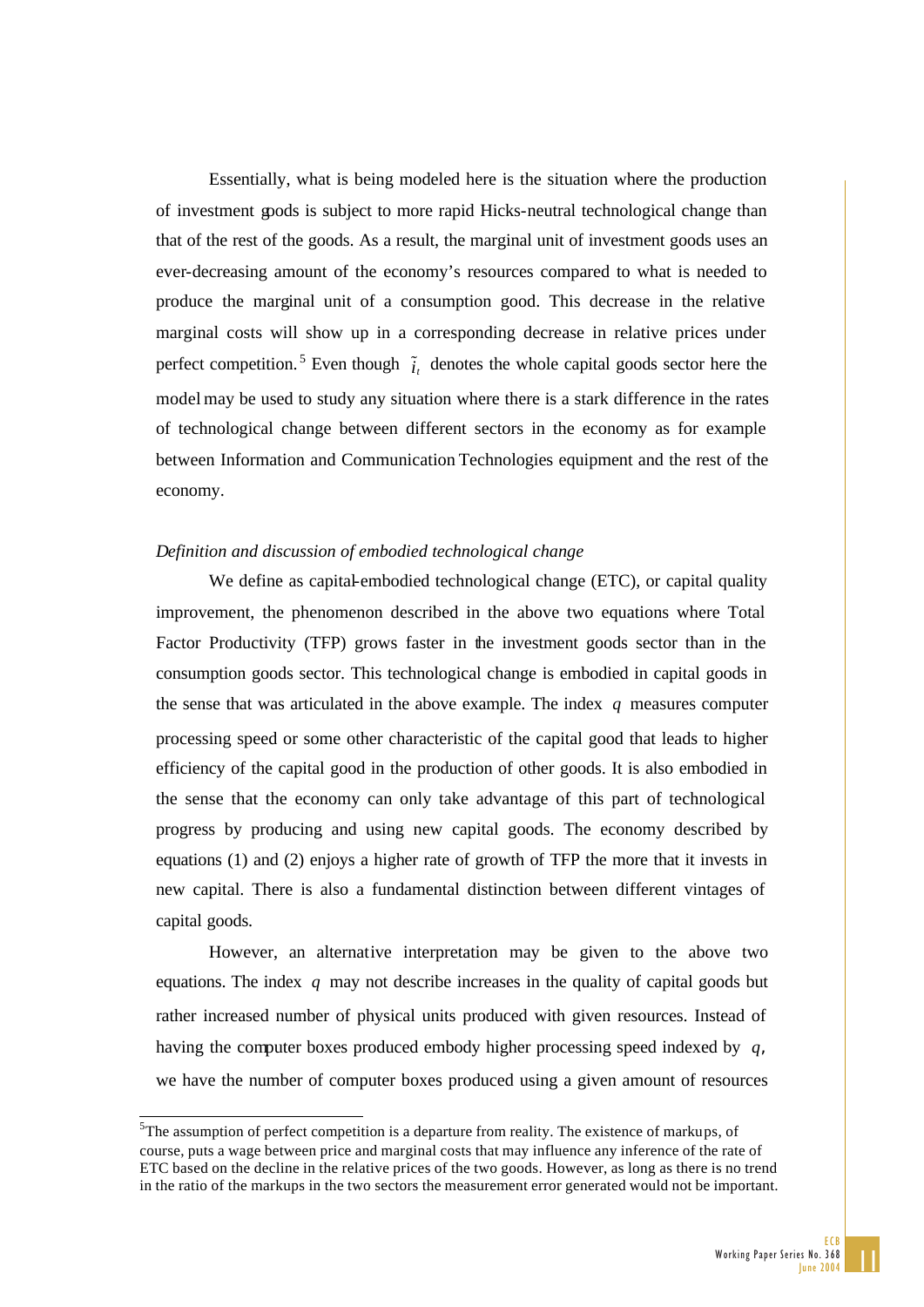grow with *q* while their processing speed remains the same. In the above simple model, these two interpretations are indistinguishable while clearly only the first one conforms to the concept of quality embodied in a new capital good.

It seems that the first interpretation is closer to what has been for most capital assets. For example, regarding ICT capital goods, Jorgenson (2001) has argued that rapid increases in the efficiency of semiconductors led to rapid increases in the quality of ICT capital goods without offsetting increases in their production costs. Since there are no intermediate inputs in the model provided here these quality changes show up directly in the final goods. Of course, a more satisfying model would include intermediate goods as well.

It is clear from the above discussion that the concept of embodied technological change is intimately linked with growth in capital goods quality. However, the setup here is too simple to characterize adequately all the important issues related to quality change. For example, increased quality is assumed here to arise costlessly to the economy whereas in a more realistic model it would have resource costs. If it is costly research that leads to higher quality then one would need to include that in the model as well. This research cost might be once-and-for-all or a recurring one.

### **2.2. Estimating Embodied Technological Change**

### *Price-based Estimates*

Assume that all factors of production are perfectly mobile across sectors and that perfect competition holds in all markets. Then, as a result of factor price equalization, the price of investment goods relative to consumption goods is:

$$
P_t^{\tilde{i}}/P_t^c = 1/q_t \,. \tag{4}
$$

Thus, one may compute the rate of growth of capital-embodied technological change from the rate of decline in the relative price of investment goods. This result forms the basis of the price-based approach to measuring embodied technological change. Note, however, that the price that appears in the numerator is that for efficiency-adjusted (or quality-adjusted) investment goods and not the transaction price of investment goods.

Gordon (1990) is a major study aimed at correcting mismeasurement in equipment price indexes due to quality change. He uses a combination of hedonic techniques and matched-model methods to provide quality-adjusted price indexes for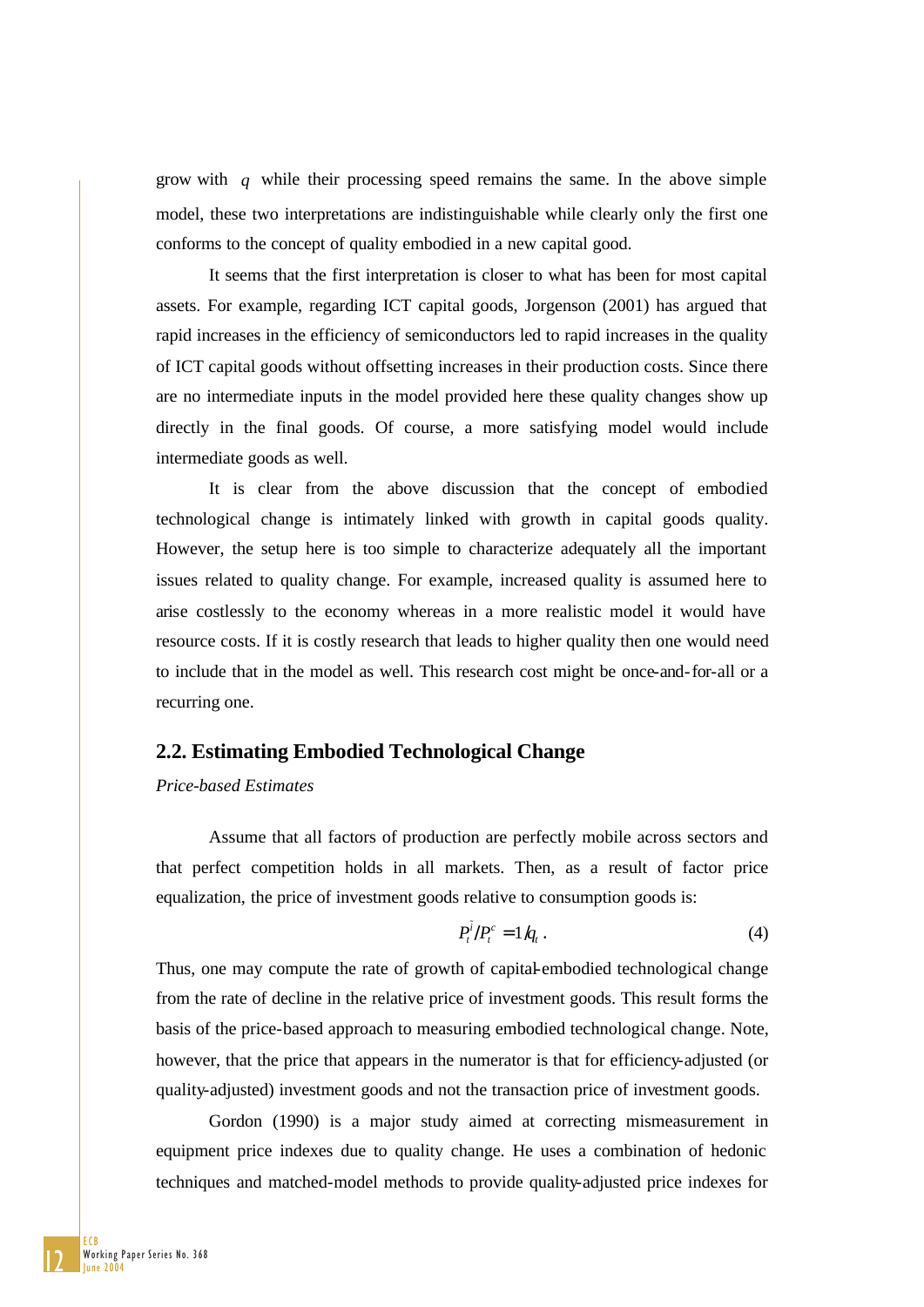22 types of equipment and their components. Hulten (1992) is the first to use these series in order to identify embodied technological change. He constructs a single aggregate index from Gordon's indexes as well as one for the corresponding price indexes published by BLS. Taking the ratio of the two, he calculates the average annual growth rate of embodied technological change to be 3.44 percent for U.S. manufacturing during 1949-1983. Various papers have followed Hulten (1992) in using Gordon's data but differed in the methodology employed. Greenwood et al. (1997) argue that the baseline index for comparison should be the implicit price deflator for non-durable consumption goods. This has very little effect on their estimate of embodied technological change. A serious impediment for current work is that Gordon's series ends in 1983.

Cummins and Violante (2002) have undertaken the important task of updating these asset-specific price indexes to 2000. They do so by means of extrapolation using a time-series forecasting technique for the quality adjustment for each of the capital assets in the Gordon (1990) study. They estimate that the 1990's brought an acceleration in ETC as measured by the price-based approach. In particular, for US manufacturing their estimated rate of ETC jumped from about 4 percent in the 1970's and 1980's to about 5.6 percent in the 1990's (See their Table III, p. 261).

However, the comparison of the above two price indexes is not the only way to estimate the rate of growth of capital quality. An alternative approach relies on data on produced output and utilized inputs.

## *Production-based Estimates*

Bahk and Gort (1993) provide estimates using Nelson's (1964) variant of Solow's (1960) embodiment model. They study a sample of young manufacturing plants and find that a 1-year drop in average age is associated with between a 2.5 and a 3.5 percent rise in the plant's gross output (See their Table 1 and p. 571). Assuming a one-sixth share weight for capital in the production function of gross output, these results correspond to a 15-21 percent annual rate of growth of embodied technological change. This is three to four times higher than the baseline price-based estimates discussed above.

Sakellaris and Wilson (forthcoming) implement a more direct approach based on equations (1) and (2). They: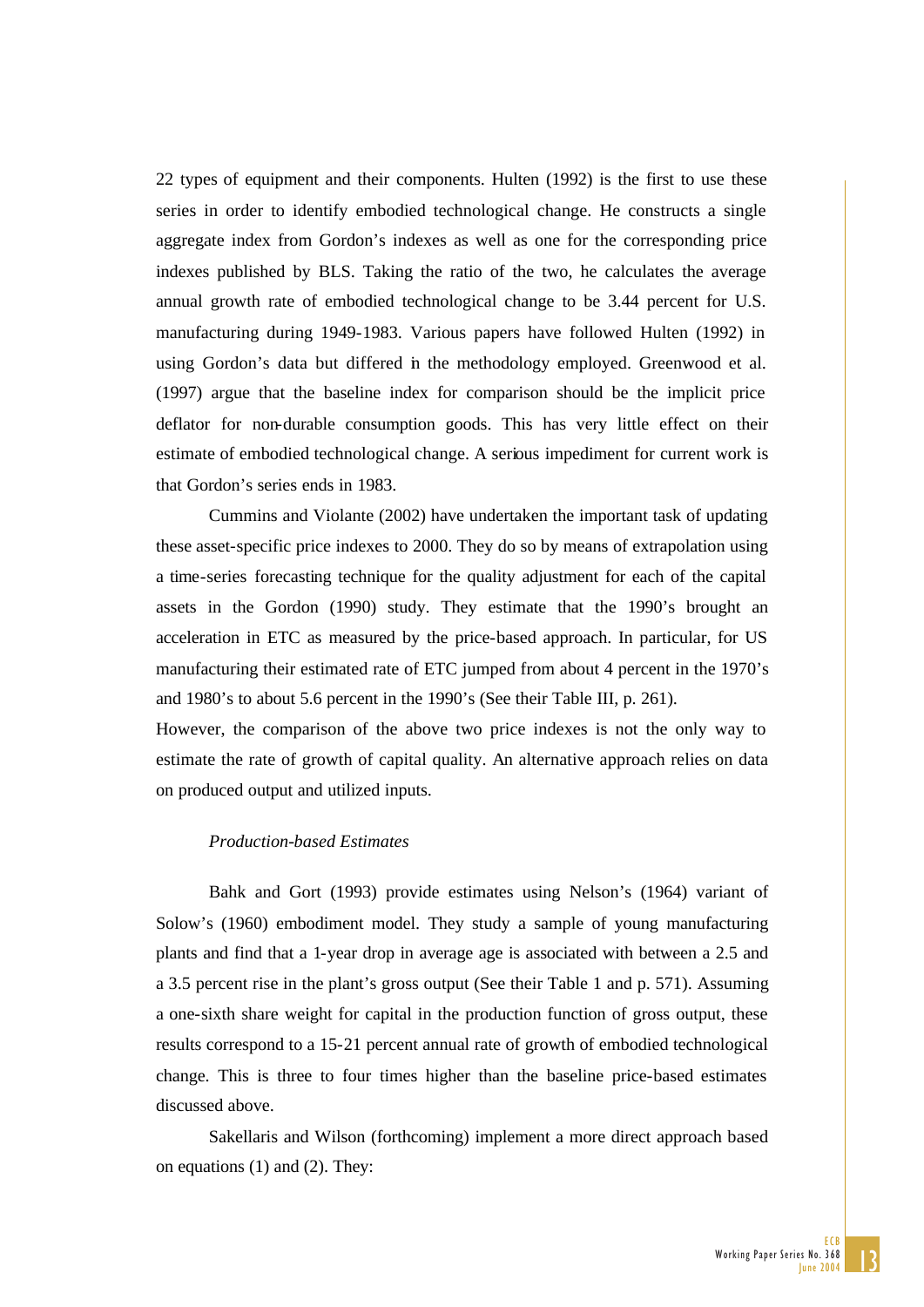1. Deflate output and investment by a price index that does not adjust for quality change.

2. Apply depreciation adjustments to capital that capture physical decay but not quality change.

3. Allow the marginal productivity of each vintage, q, to be freely estimated.

Their estimated series of  $q_t$  provides an estimate of ETC of about 12 percent annually for the years 1972-1996.

#### *Structural Model-Based Estimates*

Hobijn (2000) measures embodied technological change by fitting a simple stochastic vintage capital model to aggregate US data. After calibrating model parameters he filters out the implied path of embodied technological change and estimates the rate of growth of embodied technological change at about 4% for the period 1975-1999. This estimate, however, is biased downward because, as the author admits, the depreciation rate used in this calibration is too high.

A related approach is taken in Hobijn et al. (2002). They modify the neoclassical model of investment with convex adjustment costs to include embodied technological change. They then estimate the Euler equations for investment using data for 4-digit US manufacturing industries. Their estimates of the rate of embodied technological change for equipment range between 9.5% and 32.6%. The stark difference in estimates between the two papers may be due to the higher level of aggregation of the data in the former. Earlier papers using a production-side approach have already concluded that aggregation biases the rate of embodied technological change downward (see e.g. Wickens, 1970, You, 1976, and McHugh and Lane, 1987).

#### *Comparison of Estimates*

It should be clear from the above discussion that there is a high degree of uncertainty about the magnitude of capital quality growth. The price-based estimates set the average annual growth rate of ETC at about 3-6 percent depending on the time period. The production-based estimates set it at about 12 percent or even higher.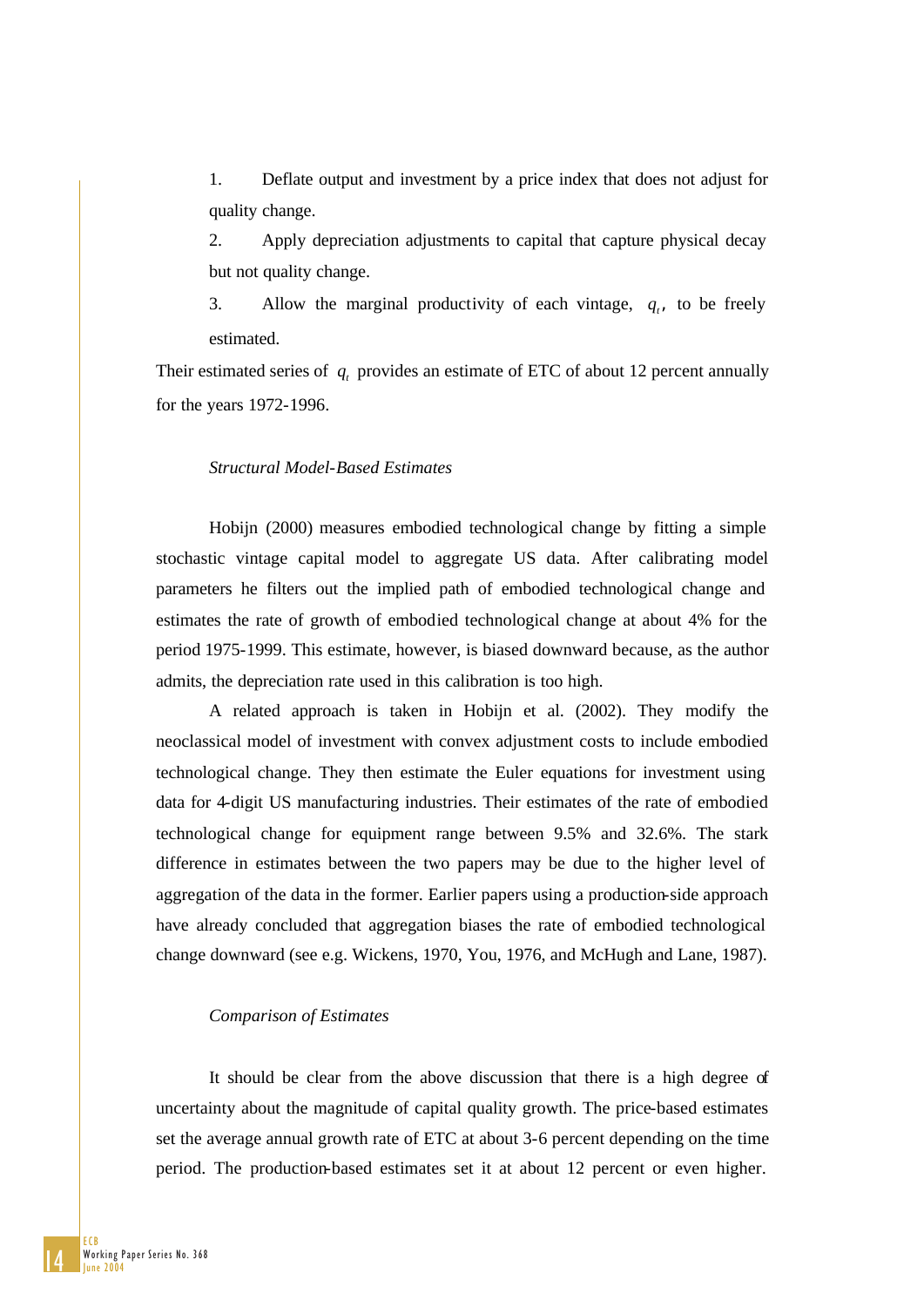Structural-model based estimates do not tip the scale either way as they range from 4 percent to over 30 percent.

Aggregate estimates based on prices may be downward biased because Gordon was only able to create new price indexes for durable goods for which sufficient data on model characteristics and prices existed. The Sears catalog was the primary source of this data. For a large number of goods there simply was no data. Production-based estimates, on the other hand, are likely to be upward-biased due to simultaneity. Since firms with higher TFP will invest more and, thus, have younger capital stock it will seem that newer vintages contribute more to productivity than older ones. Structural model-based estimates may have biases due to model misspecification but it is not clear whether the direction should be positive or negative.

# **3. Lessons for measurement**

## **3.1. Productive capital stocks**

1

From the simple model above it is clear that there are two consistent, though not equivalent, ways of constructing productive capital stocks.<sup>6</sup> The first is a qualityadjusted capital stock,  $\tilde{k}_t$ , as specified in equation (3). Here it is important to note that the investment flows are expressed in efficiency units and all past investment flows are adjusted by a rate of physical decay, *d* , which is assumed to be geometric:

$$
\tilde{k}_i = i_i q_i + (1 - \mathbf{d}) i_{i-1} q_{i-1} + \ldots + (1 - \mathbf{d}) i_0 q_0.
$$
\n(5)

An alternative, more conventional, way of constructing the capital stock is:

$$
k_{t} = i_{t} + (1 - \mathbf{d}) \frac{q_{t-1}}{q_{t}} i_{t-1} + \ldots + (1 - \mathbf{d})' \frac{q_{0}}{q_{t}} i_{0}.
$$
 (6)

As a result,  $\tilde{\chi}_t = q_t k_t$ . We will call  $k_t$  the hybrid capital stock as it contains only partial adjustment for quality. It is clear that the difference in the growth rates of

 $6W$ e abstract here from issues relating to aggregation of different capital assets into the flow of capital services (see Jorgenson and Griliches, 1967). In our empirical work, however, we deal with these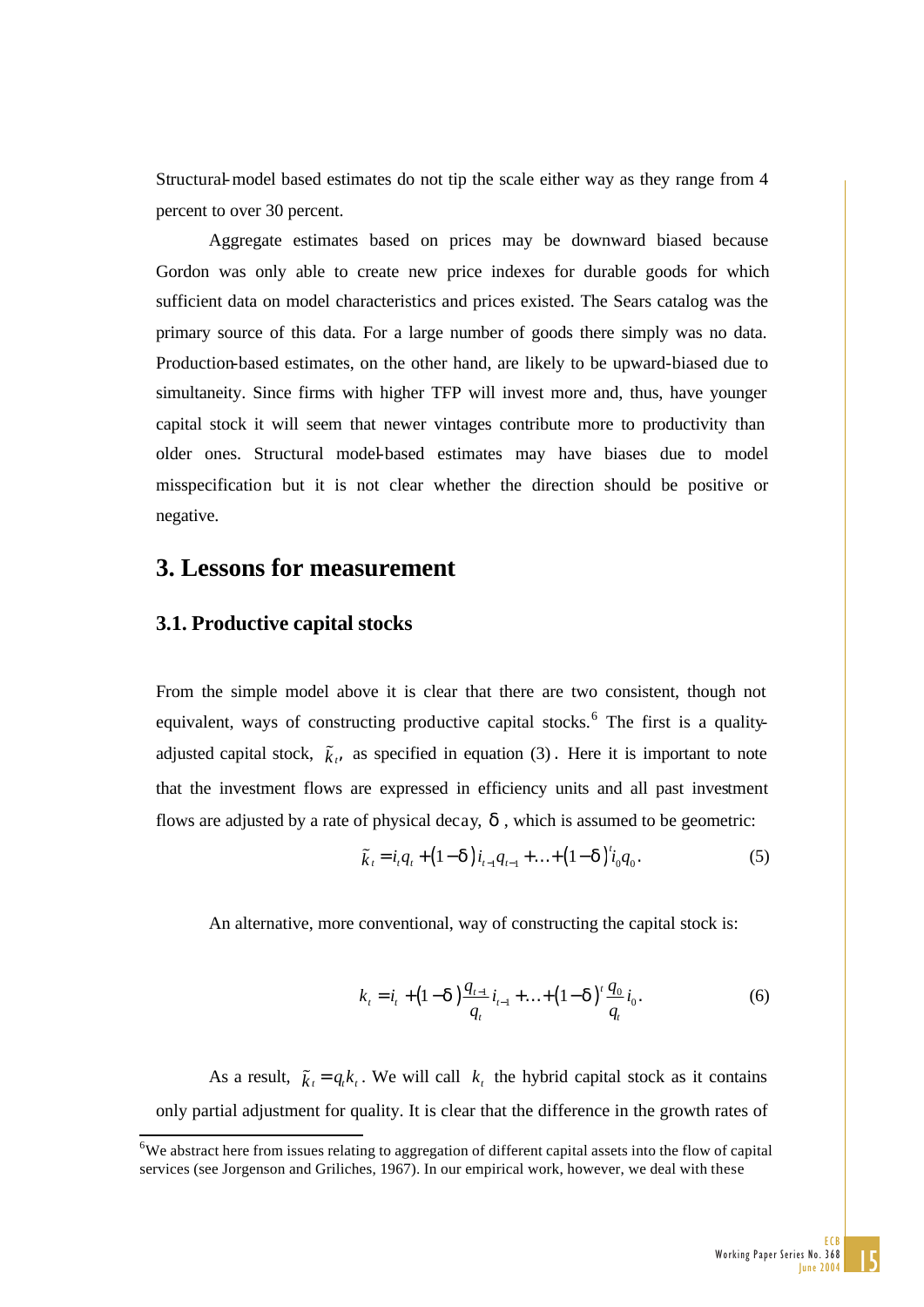the two capital stocks is the rate of growth of embodied technological change (or of quality), i.e.

$$
\frac{\tilde{k}_t}{\tilde{k}_t} = \frac{\dot{k}_t}{k_t} + \frac{\dot{q}_t}{q_t} \tag{7}
$$

#### *Depreciation rates:*

Hulten and Wykoff (1981) measure economic depreciation rates of capital assets by estimating the change in the value of that asset associated with aging. This change contains two effects: one is a pure age effect arising from use, wear and tear and the second one is a vintage effect arising from obsolescence due to improvements in the quality embodied in the assets. The first effect is called *physical decay* while the second one *obsolescence* or *quality change*. The rate of economic depreciation is a combination of these two:

$$
1 - d = (1 - d) \frac{q_{t-1}}{q_t}
$$
 (8)

Hall (1968) has demonstrated the fundamental inability to separately identify physical decay and embodied technological change with only a cross-sectional set of used asset prices. This fundamental identification problem implies that either physical decay or embodied technological change must be "observed" in some way. This is where equation (4) comes in handy. It identifies separately the term  $\frac{q_{t-1}}{q_t}$ *q*  $\frac{q_{t-1}}{q_t}$  and, thus,

 $(1-\mathbf{d})$ , given the Hulten-Wykoff estimates for  $1-\mathbf{d}$ .<sup>7</sup>

The Hulten-Wykoff estimates of economic depreciation or their variants are used extensively in the construction of productive capital stocks. When the investment flows for capital assets are adjusted for quality change a problem arises. In a sense, these assets are "double-adjusted" for quality change when constructing capital stocks

issues.

<sup>&</sup>lt;sup>7</sup>Reality is more complicated, as usual. There is endogenous scrapping of (old) vintages of capital induced by obsolescence. Such scrapping may occur because there is a fixed operational cost (Whelan, 2002) or because workers and machines are used in fixed proportions. The estimate of 1−*d* includes the effect of this scrapping. The ratio  $\frac{1-d}{\frac{q_t-1}{q_t}}$  $\frac{-d}{\sqrt{d}}$  still provides the appropriate depreciation rate for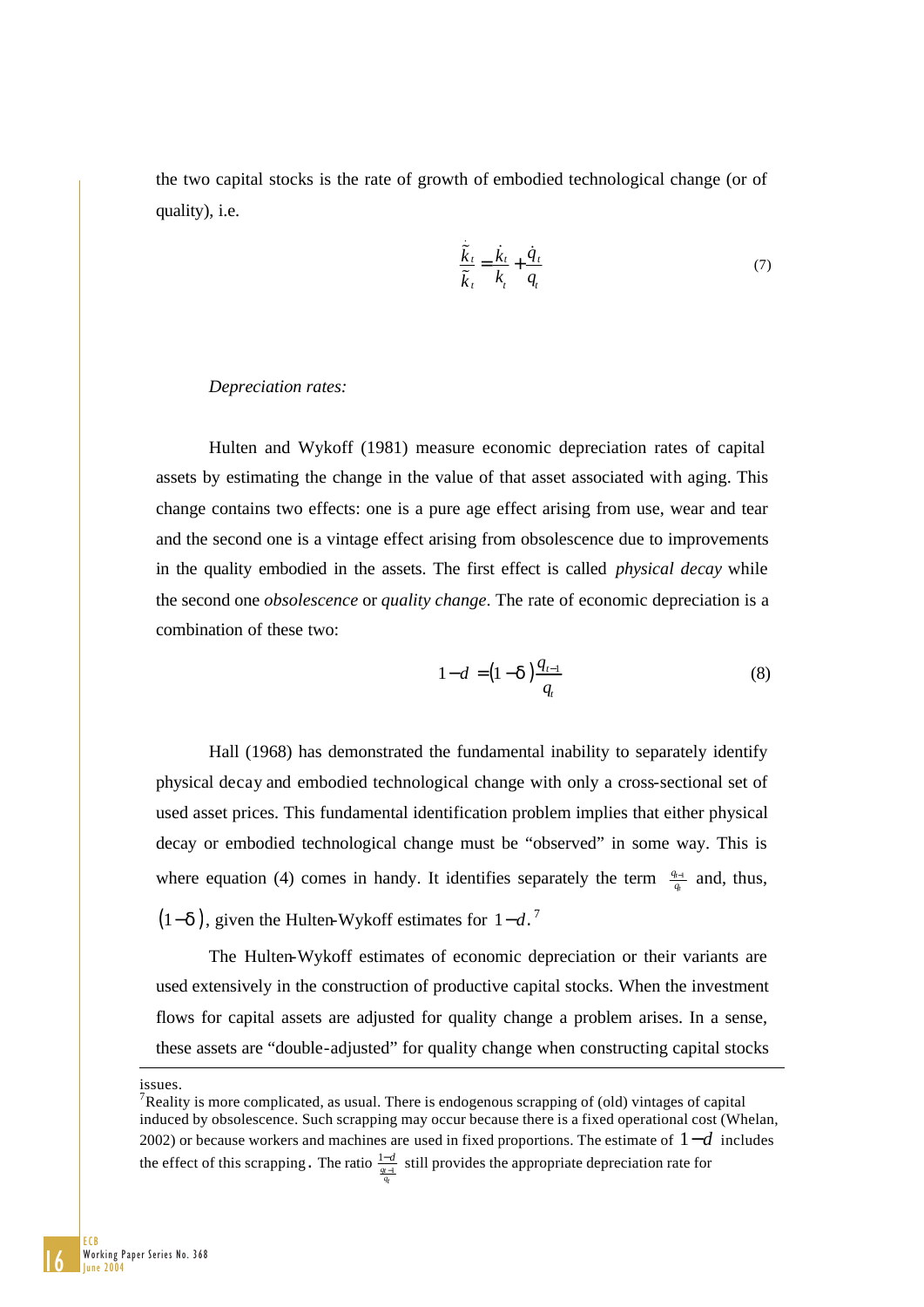$\tilde{k}_t$  <sup>8</sup>. This leads to deviations between  $\tilde{k}_t$  and  $k_t$  as shown below:

$$
\tilde{\tilde{k}}_t = q_t i_t + (1 - \mathbf{d}) \frac{q_{t-1}}{q_t} i_{t-1} q_{t-1} + \ldots + (1 - \mathbf{d})' \frac{q_0}{q_t} i_0 q_0.
$$
\n(9)

This "double-adjusted" capital stock,  $\tilde{k}_t$ , grows slower than the correctly "quality-adjusted" capital stock,  $\tilde{\mathbf{k}}_t$ . We will see below the implications for growth accounting exercises of this kind of measurement error. There is a second way to construct capital stocks incorrectly in the presence of embodied technological change: not to adjust for quality change at all. Define this 'quality-unadjusted' capital stock,  $\bar{k}_t$ , as follows

$$
\hat{k}_t = i_t + (1 - d)i_{t-1} + \dots + (1 - d)^{t}i_0.
$$
\n(10)

## **3.2. Real output growth**

A major conceptual step toward being able to do growth accounting is figuring out how to construct aggregate real output. The approach followed by the Bureau of Economic Analysis (BEA) in constructing the National Income and Product Accounts (NIPA) is to adjust all sectoral output for quality growth before aggregation. This follows the framework of Domar (1961) and Jorgenson (1966) and has also been advocated by Hulten (1992) and Licandro et al. (2002). Written as a Divisia index aggregate real output,  $Y_t$ , is:<sup>9</sup>

$$
\frac{\dot{Y}_t}{Y_t} = (1 - \mathbf{m}_t) \frac{\tilde{i}_t}{\tilde{i}_t} + \mathbf{m}_t \frac{\dot{c}_t}{c_t}
$$
\n(11)

where **m** is the fraction of aggregate capital stock, measured in efficiency units, devoted to investment goods production. Equivalently, **m** is the ratio of the output of the investment sector,  $\tilde{i}$ , to total output measured in terms of consumption,

$$
\mathbf{m} = \frac{i_i}{c_t + i_i} = \frac{P_i^i i_i}{P_i^c c_t + P_i^i i_i} \tag{12}
$$

As shown by the last equality, the weight on each sector's growth of output is the share of the sector's nominal output in aggregate nominal output.

constructing productive capital stocks but is not a pure measure of physical decay due to wear and tear.  ${}^{8}$ Oliner (1993) and Gort and Wall (1998), among others, have brought attention to this point. <sup>9</sup> Actually, the NIPA employ the Fisher Ideal Index to create chain-weighted aggregates.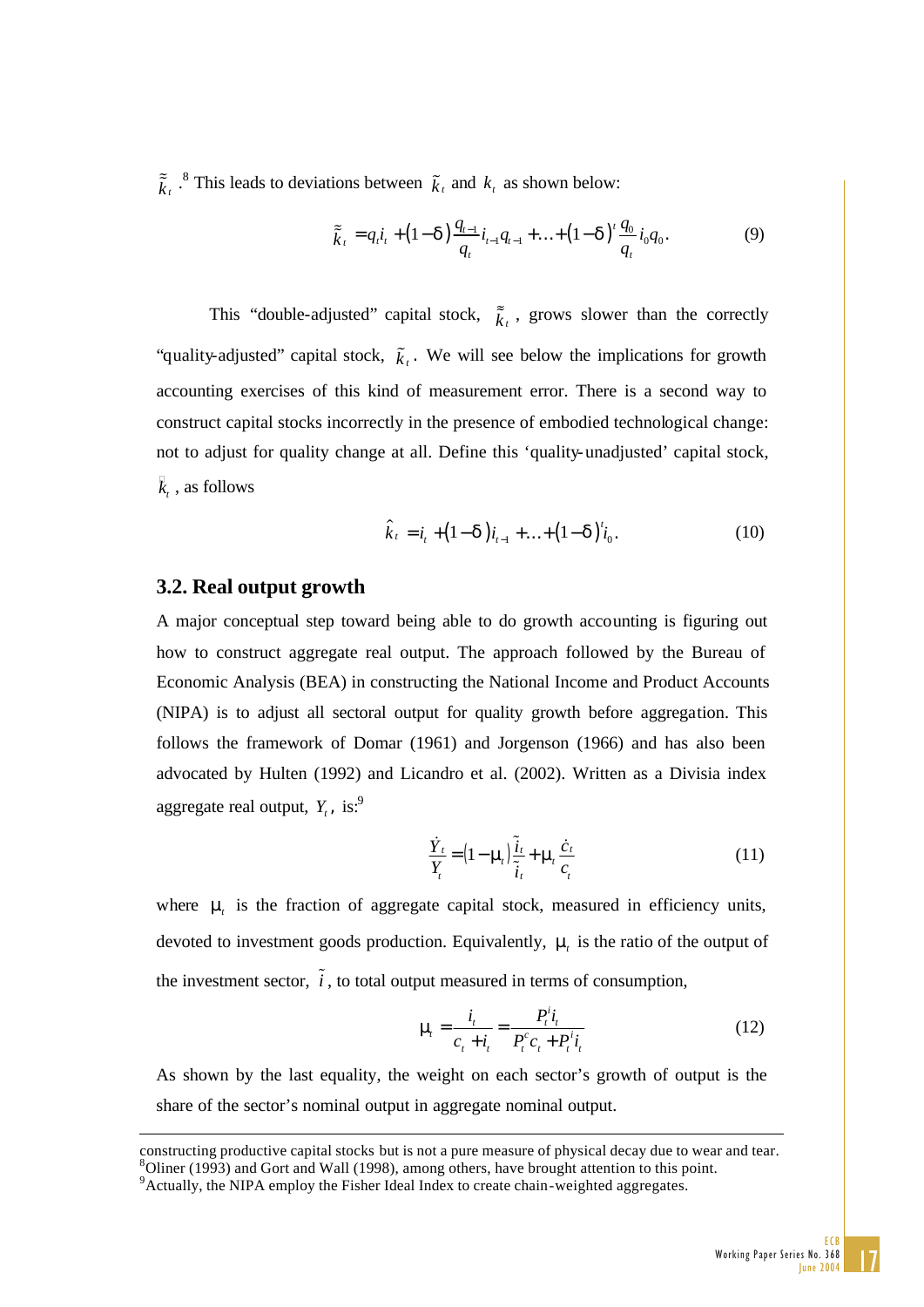Decomposing the growth rate of aggregate real output into its sources we have the

$$
\frac{\dot{Y}_t}{Y_t} = (1 - \mathbf{m}_t) \frac{\dot{z}_t}{z_t} + \mathbf{m}_t \left( \frac{\dot{z}_t}{z_t} + \frac{\dot{q}_t}{q_t} \right) + \mathbf{a} \frac{\tilde{k}_t}{\tilde{k}_t} + (1 - \mathbf{a}) \frac{\dot{l}_t}{l_t}
$$
(13)

This is the Domar aggregation scheme that Hulten (1978) shows obtains when there are intermediate inputs. As there are no intermediate inputs in our model the shares here sum to one. The TFP obtained after applying the growth accounting decomposition is a weighted average of the TFP in each of the two sectors with the weights given above.

### *What if aggregate output were not adjusted for quality?*

In that case one can write total output in terms of consumption goods,  $y_t$  as:

$$
\frac{\tilde{i}_t}{q_t} + c_t = i_t + c_t = y_t = z_t \tilde{k}_t^a t_t^{1-a}
$$
\n(14)

As a reminder, *i*, in the above expression denotes the investment goods measured in terms of consumption goods (i.e. unadjusted for quality) and  $\tilde{k}$  is defined in efficiency units (i.e. adjusted for quality). The last equality arises because capitallabor ratios are equalized across sectors and the sectoral production functions are homogeneous of degree one. It is easy to show that equation (14) may be written equivalently as:

$$
y_t = z_t q_t^a k_t^{a} l_t^{1-a}
$$
 (15)

where  $k_t$  is defined in (6) or equivalently:

$$
k_{t} = \left(\frac{1 - d}{\frac{q_{t}}{q_{t-1}}}\right)k_{t-1} + i_{t}
$$
 (16)

The bias due to the absence of capital quality adjustment is

$$
\frac{\dot{\mathbf{y}}_t}{\mathbf{y}_t} - \frac{\dot{\mathbf{Y}}_t}{\mathbf{Y}_t} = -\mathbf{m}_t \left(\frac{\dot{q}_t}{q_t}\right). \tag{17}
$$

In other words, real output growth is underestimated by a term equal to the rate of embodied technological change multiplied by the share of investment in nominal output.

18 ECB Working Paper Series No. 368 une 20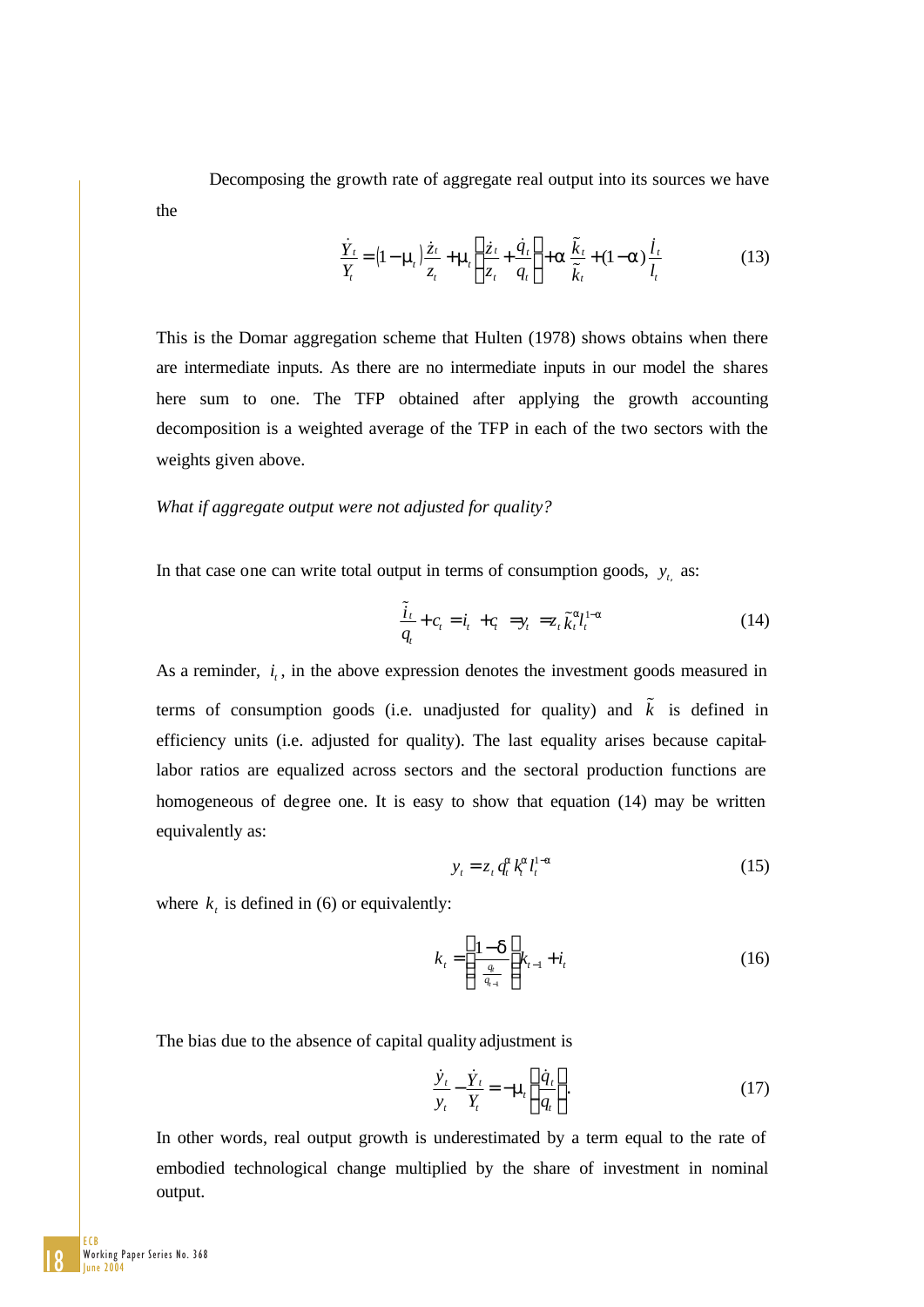# **3.3 Growth accounting**

1

For all measurement exercises in this paper we define the quantity of aggregate output in terms of a Tornqvist index:  $10$ 

$$
d \log(Y_t) = \overline{\mathbf{m}}_t d \log(\tilde{i}_t) + \left(1 - \overline{\mathbf{m}}_t\right) d \log(c_t),\tag{18}
$$

where  $\mathbf{m}$  is defined in equation (12) to be the share of investment goods in mominal output and  $1-\mu_t$  represents the average share between periods t and  $t - 1$ . It is clear that the contribution of TFP to growth in measured output is the weighted average of technological growth rates in the two sectors with the weights given in (18). The impact of the production and use of capital goods on output growth in the economy is twofold. The use of new capital as input in production contributes to output growth through the term

$$
\mathbf{a}\left[\overline{\mathbf{m}}_{i}d\log(\tilde{k}_{\tilde{i},t})+\left(1-\overline{\mathbf{m}}_{i}\right)d\log(\tilde{k}_{c,t})\right]
$$
 (19)

while the production of capital goods contributes through the term

$$
\overline{\mathbf{m}}_i \big[ d \log(q_t) + d \log(z_t) \big]. \tag{20}
$$

Note that the impact of embodied technological change on output growth is given by:

$$
\left\{ \overline{\mathbf{m}}_{i} d \log(q_{i}) \right\} + \mathbf{a} \left\{ \frac{\overline{\mathbf{m}}_{i}}{\mathbf{m}}_{i} d \log \left( \frac{\overline{\tilde{k}}_{i,t}}{\hat{k}_{i,t}} \right) + \left( 1 - \overline{\mathbf{m}}_{i} \right) d \log \left( \frac{\overline{\tilde{k}}_{c,t}}{\hat{k}_{c,t}} \right) \right\}
$$
(21)

The first component of the sum is the contribution of embodied technologic al change to aggregate TFP growth through the production of capital goods. The second component is the contribution of capital accumulation (the use of capital in production). In this second component, embodied technological change contributes through the growth of effective capital over and above what would have been the case if there were no quality growth.  $^{11}$ 

 $10$ This index, in general, gives similar results to the Fisher Ideal Index that BEA use to produce the official NIPA.

 $11$ Hulten (1992) provides a clear discussion of this decomposition. Greenwood et al. (1997), however, point out that this calculation is likely to underestimate the impact of embodied technological change on output growth as it does not adjust for the endogenous response of investment to changes in the rate of quality growth and the ensuing drops in relative prices.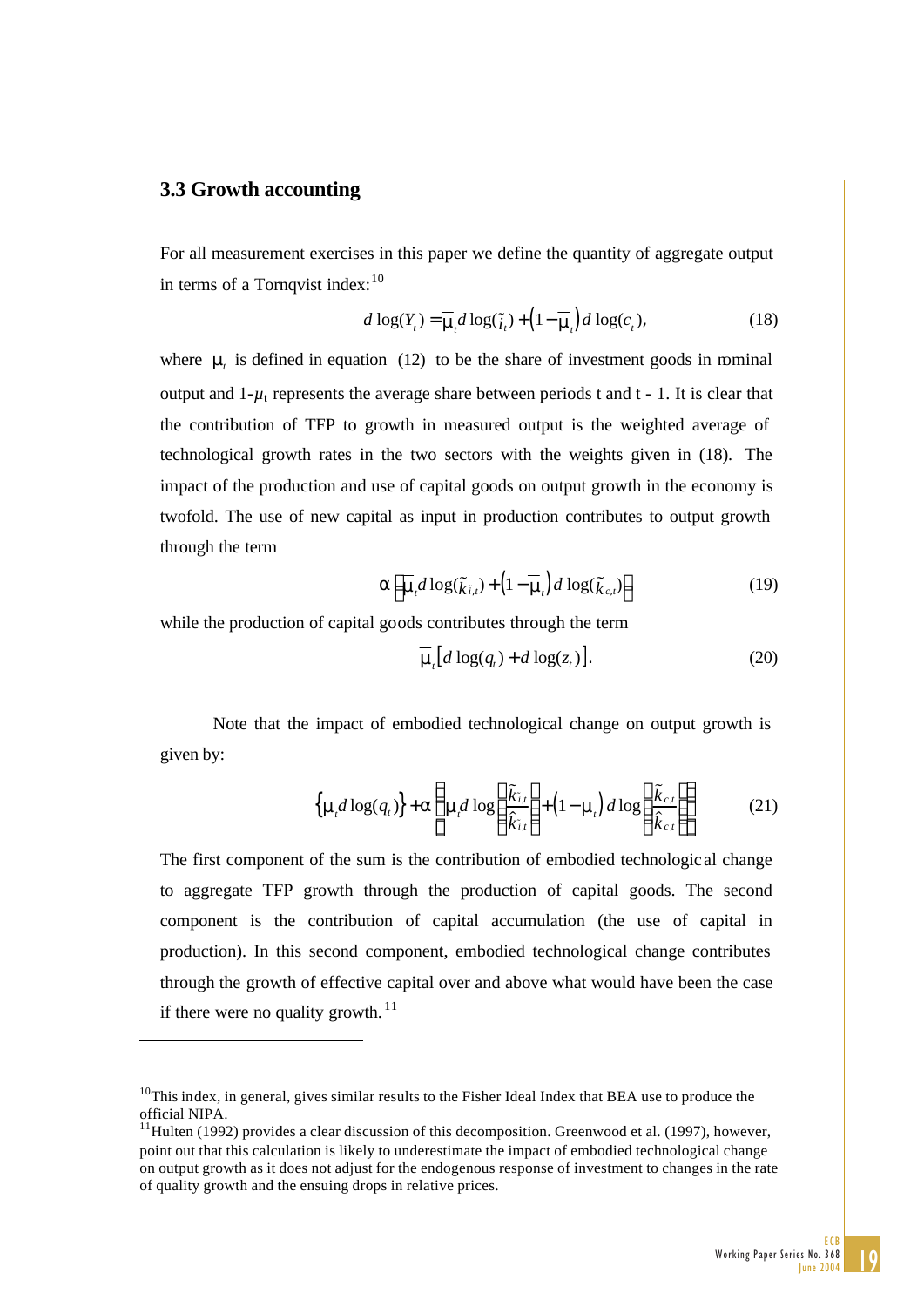#### *Growth accounting without quality adjustment*

Under these circumstances measured aggregate output growth is lower as shown above. It is easy to show that in this case estimated TFP growth is  $d \log(z) + ad \log(q)$ . The estimated contribution of capital accumulation to output growth is

$$
\mathbf{a}\Big[\overline{\mathbf{m}}_t d\log(k_{\tilde{i},t}) + \Big(1 - \overline{\mathbf{m}}_t\Big) d\log(k_{c,t})\Big] = \mathbf{a}\Big[\overline{\mathbf{m}}_t d\log(\tilde{k}_{\tilde{i},t}) + \Big(1 - \overline{\mathbf{m}}_t\Big) d\log(\tilde{k}_{c,t})\Big] - \mathbf{a} d\log(q_t).
$$
\n(22)

As shown in (7), the result is to bias downward the growth of effective capital stocks by an amount equal to the growth rate of embodied technological change. This translates into a lower estimated contribution to economic growth.

# **4. Empirical results**

## **4.1. Quality-adjusted price index for investment**

Investment price deflators in euro area countries are generally believed to be insufficiently quality-adjusted. In particular, it is a widely debated question whether more sophisticated, including hedonic techniques are preferable to more conventional methods often used in euro area countries. Hedonic methods have been designed to permit quality and price changes to be captured with greater accuracy (i.e. a deflation technique based on a regression of the prices of a basket of goods on a set of qualities or characteristics of those goods, to identify price changes due to quality changes). Although Aizcorbe et al. (2000) showed that, under certain conditions, a conventional matched model approach can yield similar results to hedonics, in practice, countries applying more conventional techniques record, for example, smaller price declines in ICT goods than countries applying the hedonic technique. Therefore, the US-based deflator for information equipment is often applied to nominal European national accounts data (e.g. Schreyer 2001, Van Ark et al 2002, Vijselaar and Albers 2003).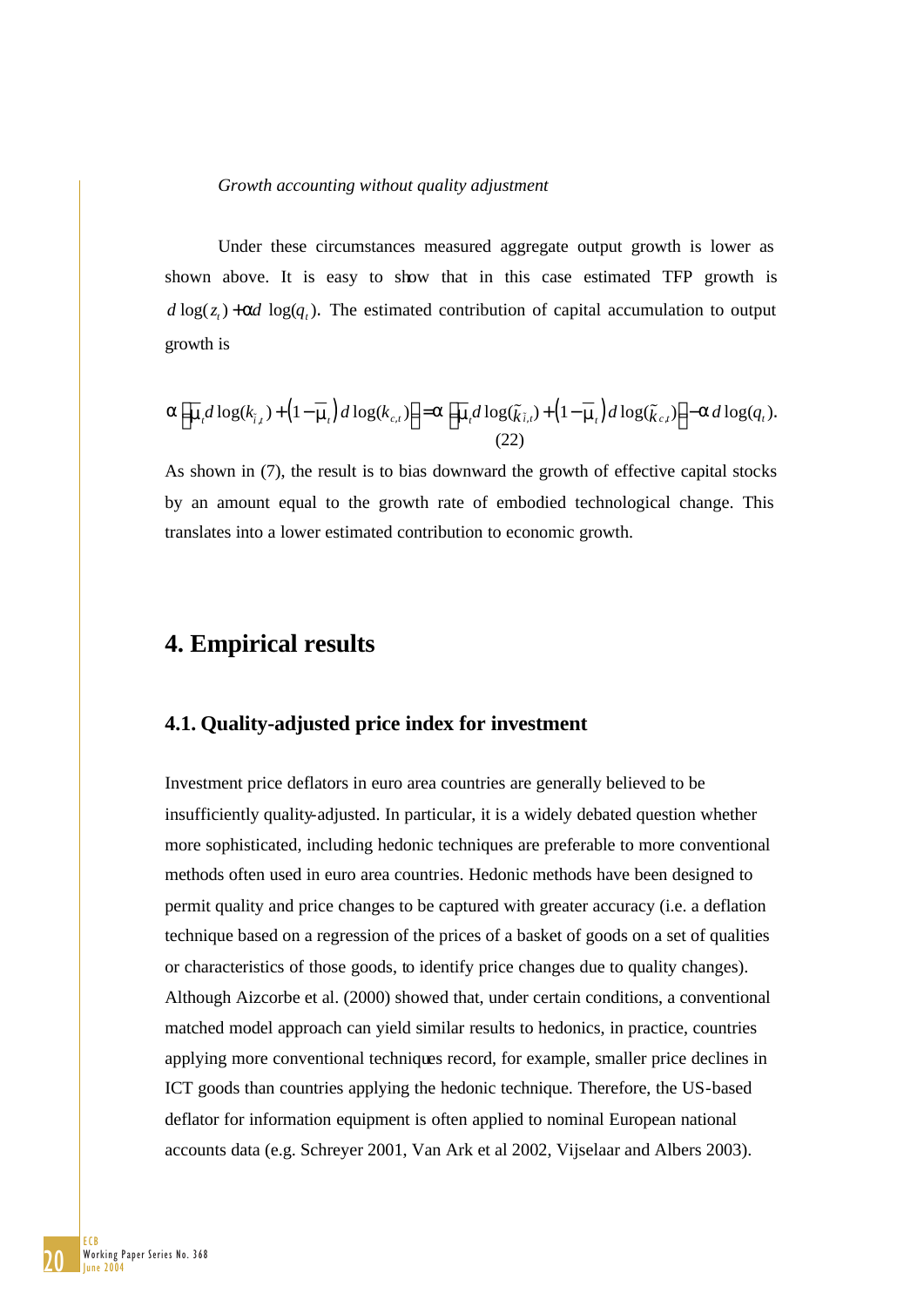In this paper, we follow a similar approach, not only for IT hardware, but also for other equipment and software (E&S) categories. In particular, we use the data underlying Cummins and Violante (2002). Cummins and Violante (CV) extended the Gordon (1990) dataset of constant-quality equipment price indexes.<sup>12</sup> This dataset contains price indexes for 25 investment goods. Since our data for the euro area are not as finely disaggregated into E&S assets we aggregate the CV deflators to four asset categories: IT hardware, communication equipment, transport equipment, and other machinery and equipment. The appendix provides more details on how we performed the aggregation. For software we continue using the original euro area deflators, as the US series are not quality-adjusted and, therefore, would not be superior to the European ones for this investment category.

It is important to note that the approach of substituting US deflators for European ones can best be seen as illustrative of the magnitude of the problems that the lack of quality adjustment in the European data poses. It is, however, not a solution. It is all too obvious that US deflators might differ from European deflators for a host of reasons apart from quality adjustment, including compositional effects in aggregate deflators and country-specific inflationary developments. In other words, our set of alternative deflators cannot be seen as an alternative official dataset, but it can be seen as an important stepping stone in that direction.

By comparing the growth rate of the quality-adjusted price index for E&S to the original price index for E&S based on the euro area national accounts deflators, we can compute the implied quality bias in the original price index. This bias arises because the CV quality-adjusted deflators decline on average more rapidly than the original deflators. According to our estimates the average annual quality bias in the euro area was 3.7 percent in the 1980s, increasing to 4.4 percent in the 1990s. This increase mainly reflects the growing share of IT hardware in E&S investment, for which the quality bias is relatively large. While the broad developments are reflected

 $12$  Gordon used a matched-model method to construct his database, not hedonic techniques. However, he met the conditions as identified later by Aizcorbe et al. to get similar results as when applying hedonic methods.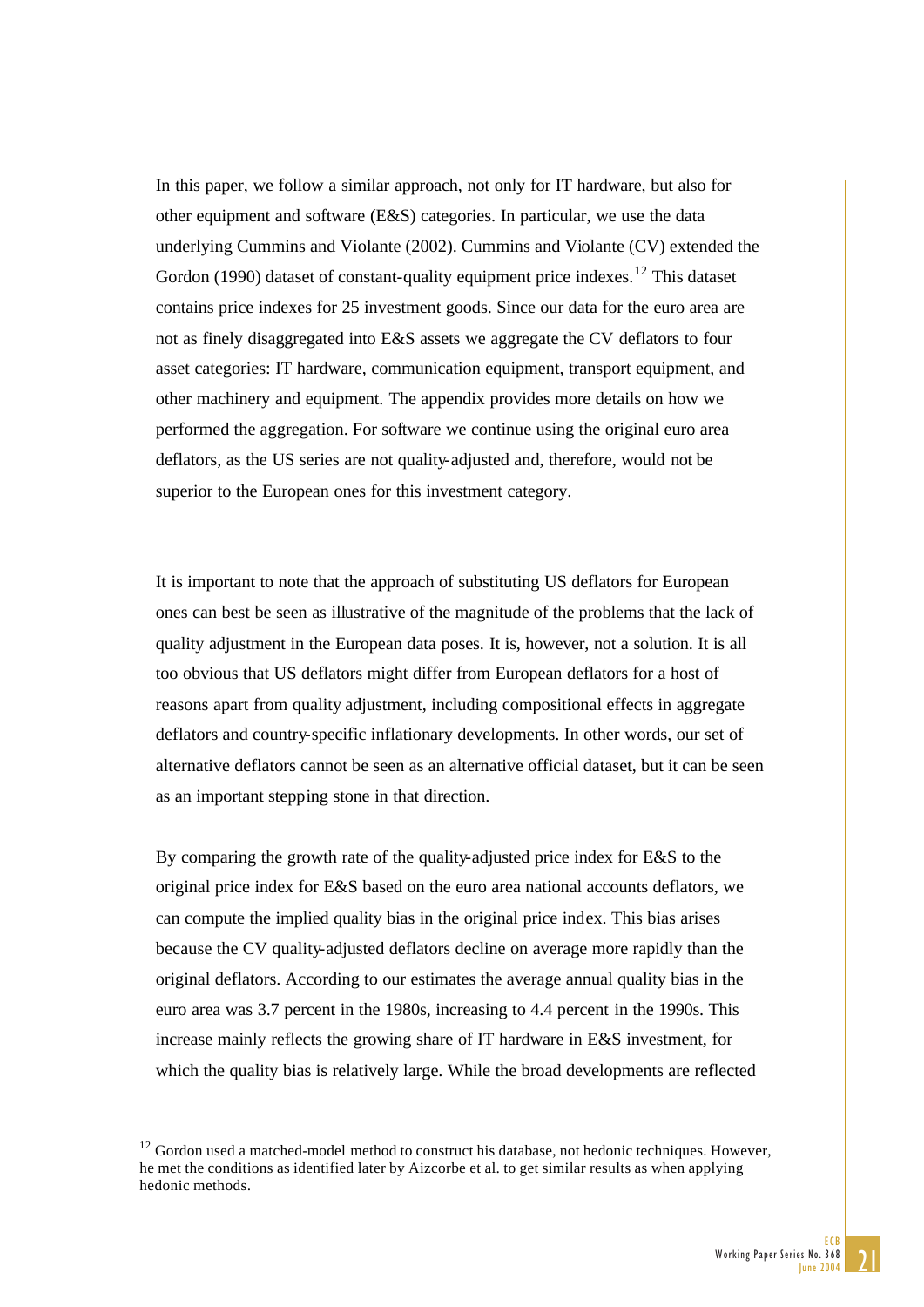across sectors, there are clear differences in the degree of the bias at the sectoral level (see Chart 1 below and Table 1 in the Annex). The quality bias is highest in the sectors investing most in other machinery and equipment, and/or in IT hardware.



Following, Cummins and Violante (2002), we construct an index of the state of embodied technology, q. As argued earlier, under certain conditions, we can identify the index q as the relative price of consumption over investment:

$$
q_t = P_t^{\tilde{i}} / P_t^c \tag{23}
$$

where  $P_t^c$  is the overall private consumption price deflator from the national accounts. When  $P_t^{\tilde{i}}$  is an aggregate price index for E&S (the CV based index),  $q_t$  indexes aggregate technology. Otherwise, it refers to specific sectors or capital assets.

The aggregate rate of embodied technological change grows rapidly, at an annual average rate of 4.7% in the 1980s and of 6.0% in the 1990s. These results are similar to those found by CV for the US. This is not surprising as the underlying asset price deflators are the same and the asset composition at broad levels of aggregation must be rather similar in the US and the euro area.

Table 1 shows the rate of technological change for each of the five E&S categories we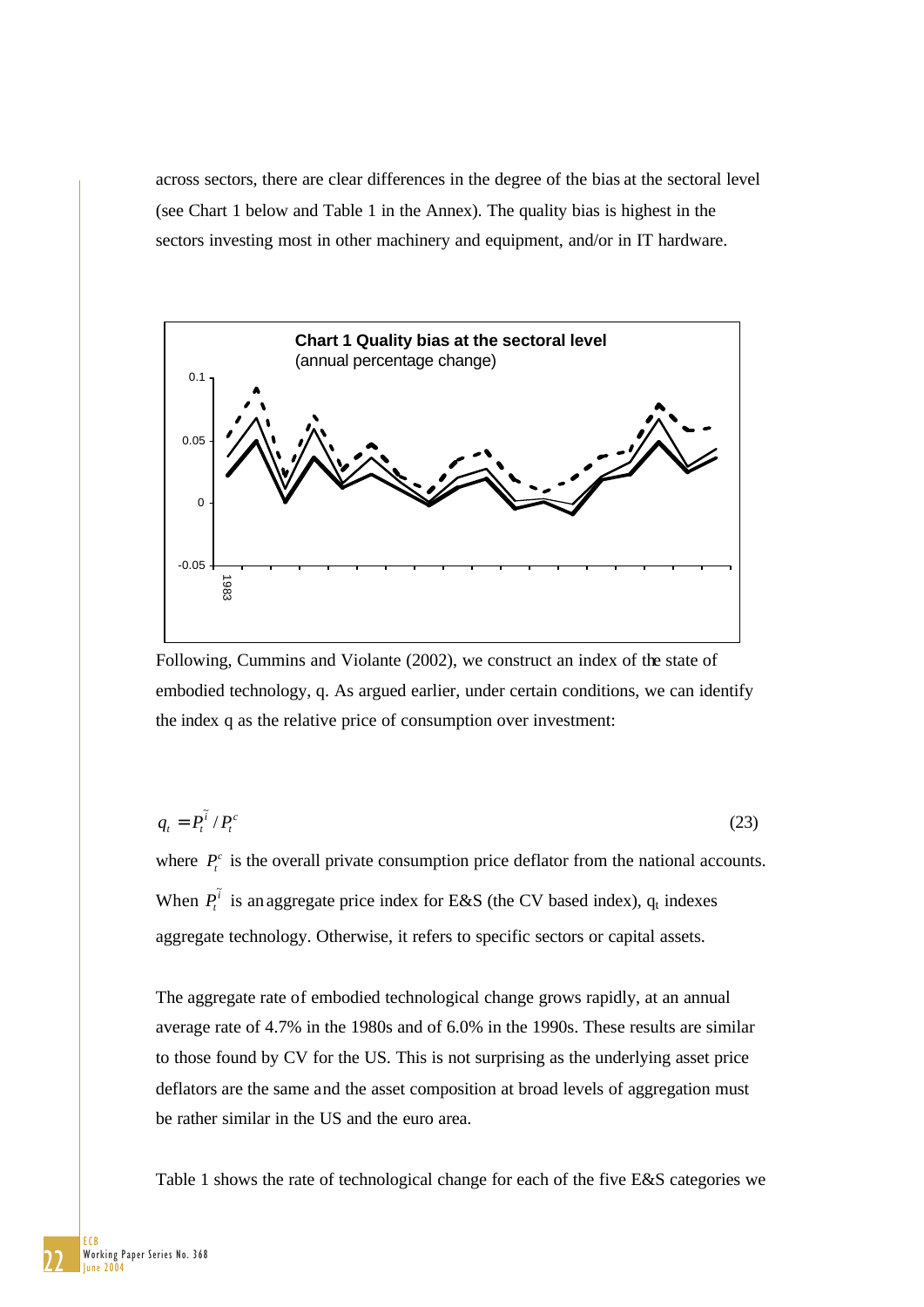distinguish separately. Not surprisingly the largest gains are in IT hardware. Software was the only category to show a deceleration from the 1980s to the 1990s. Although people are generally worried about ICT, our estimates show that ignoring other equipment categories may be a serious mistake.

From the sectoral data, it is clear that technological change was rather stable across sectors up to 1995, but accelerated thereafter in line with an increased investment in IT hardware and communications equipment after 1995 (Chart 2 below and Table 2 in the Annex). An interesting fact that is evident in this Chart is that sectors leading in ETC jumped further ahead from the middle of the pack in the 1990s. By 2000 the distance between the  $90<sup>th</sup>$  percentile of the distribution and the median, in terms of ETC, is the largest it has been throughout the two preceding decades.

#### **Table 1. Embodied technological change**

|                                      | 1981-1990 | 1991-2000 | 1981-2000 |
|--------------------------------------|-----------|-----------|-----------|
| Information equipment                | 0.10      | 0.13      | 0.11      |
| <b>Software</b>                      | 0.04      | 0.02      | 0.03      |
| <b>Communication equipment</b>       | 0.08      | 0.12      | 0.1       |
| <b>Other Machinery and equipment</b> | 0.04      | 0.06      | 0.05      |
| <b>Transport equipment</b>           | 0.03      | 0.03      | 0.03      |
|                                      |           |           |           |
| <b>Equipment</b>                     | 0.05      | 0.06      | 0.05      |
| E&S                                  | 0.05      | 0.06      | 0.05      |

(average annual percentage change)

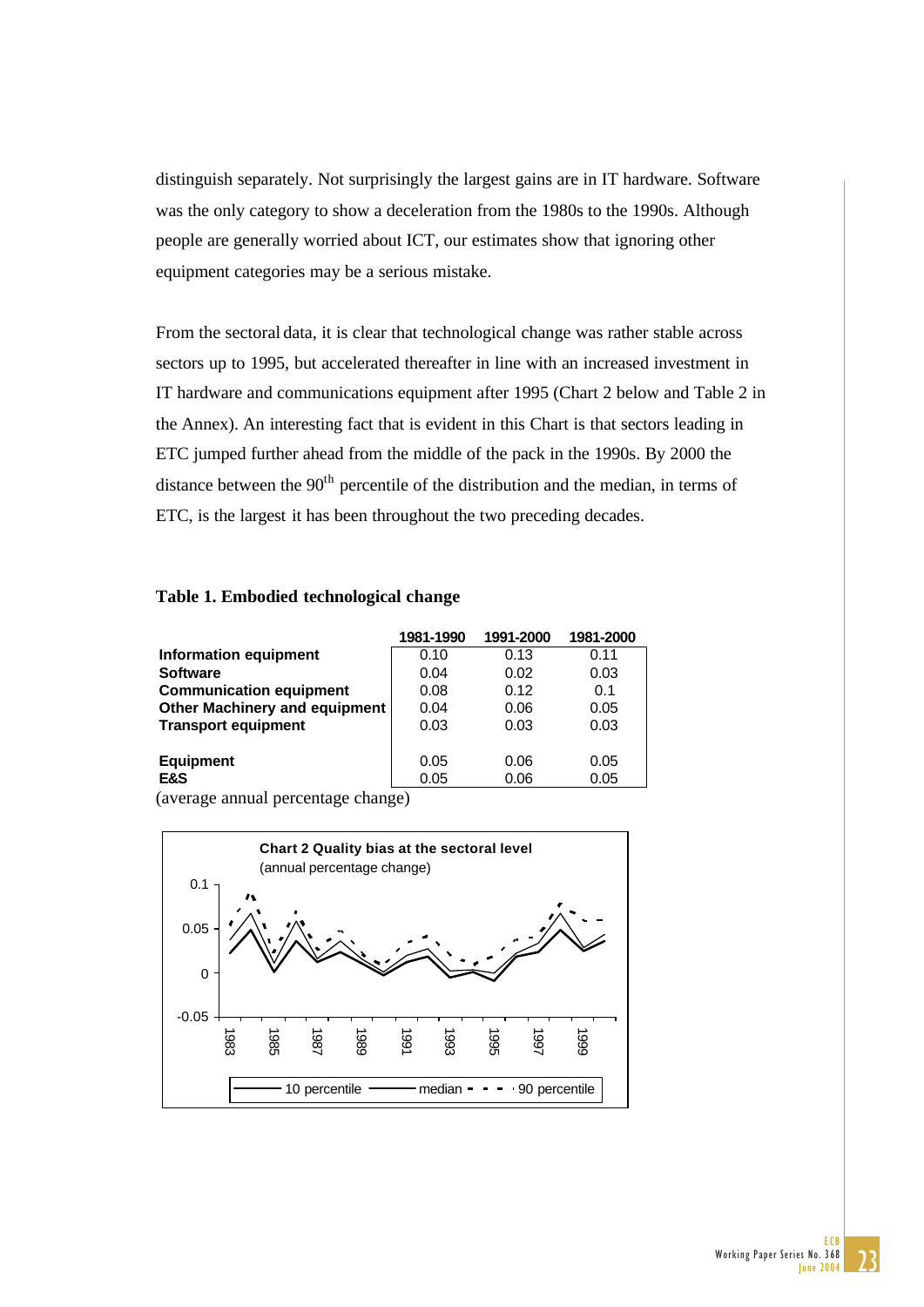# **4.2. Quality-adjusted E&S capital stock and output**

We use the following formula to construct the capital stocks:

$$
k_{jt} = \sum_{b=0}^{b=mj} (1-\delta_j)^b i_{j(t-b)}, \qquad (24)
$$

where  $i_{jb}$  represents real investment at time b in capital good j;  $(1-\delta_j)^b$  is the efficiency at time t of investments in capital good  $\mathbf{j}$  undertaken at time t-b, and  $\mathbf{m}$  is the average service life of capital good j. When constructing conventional capital stocks (where original deflators are used) we use measures of economic depreciation rates, while when constructing quality-adjusted capital stocks (where CV-based deflators are used) we use measures of physical decay rates for dj. In line with BEA we use a geometric pattern of depreciation/decay.

We calculate physical decay rates by removing the quality-change component from the economic depreciation rate using our estimates of asset-specific quality improvement. More specifically, economic depreciation is the change in the value of an asset as it ages. The pure impact of ageing results from physical decay due to wear and tear. There is, however, an additional vintage effect that reflects obsolescence due to the change in the relative price of the asset. The physical decay rate can thus be calculated from the following formula:

$$
\delta_{j,t} = 1 - (1 - d_{j,t}) * (q_{j,t}/q_{j,t-1})
$$
\n(25)

where  $\delta$  is physical decay, d is economic depreciation and q is the relative price of an asset j.

When embodied technology improves, physical decay,  $\delta$ , is lower than economic depreciation, *d*. Using the identity above, we calculate the physical decay rates and use these to construct our quality-adjusted capital stocks. Chart 4 shows the physical decay and the economic depreciation rate of E&S as an aggregate.<sup>13</sup> The economic depreciation rate is slightly increasing due to increased investment in assets with high

 $13$  As suggested by Whelan (2002), to derive an aggregate depreciation rate we aggregate asset-specific rates using as weights their shares in nominal capital stock.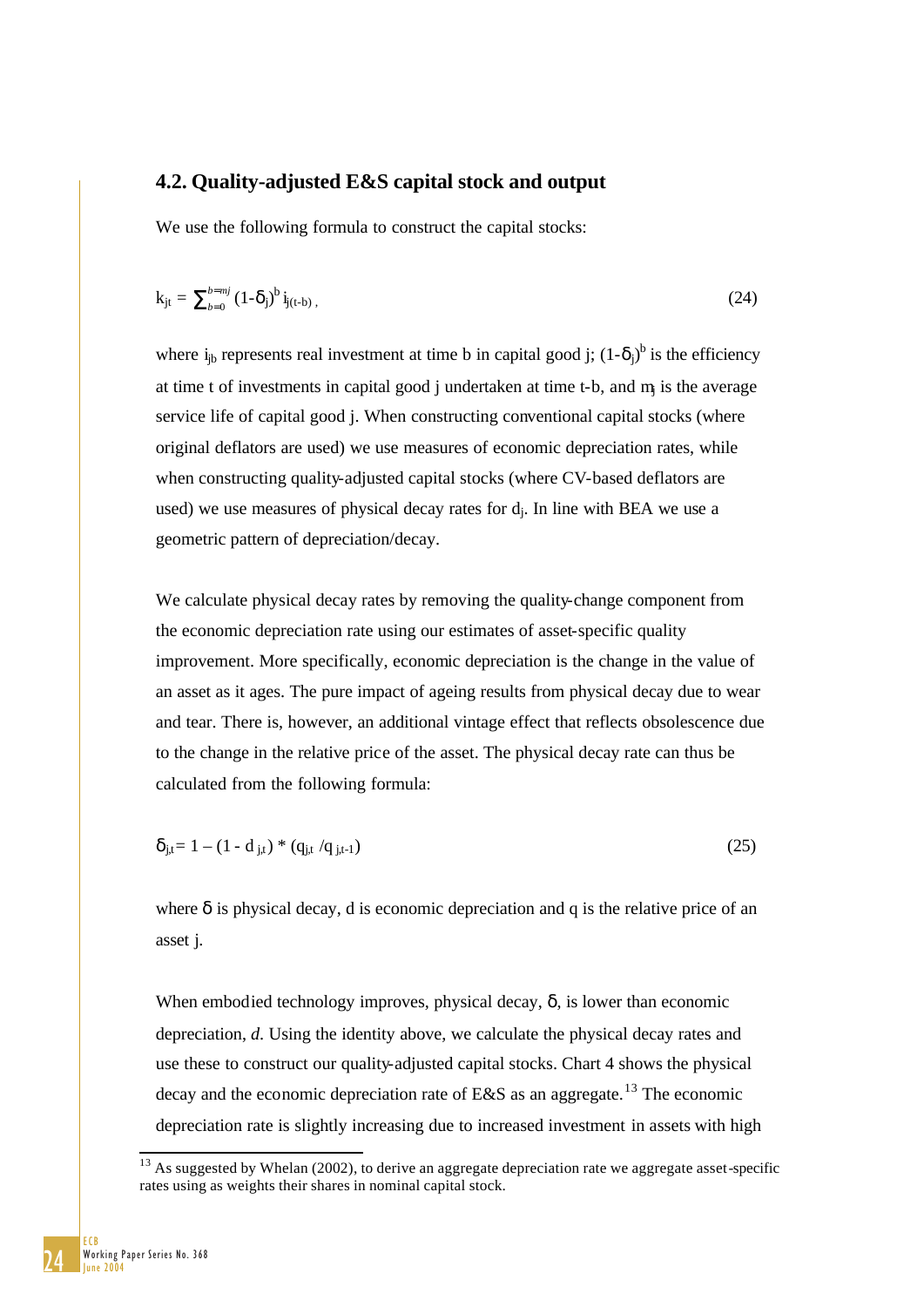depreciation rates, in particular IT hardware and software. Like CV, we find the physical decay rate to be rather volatile from year to year. In calculating the capital stocks, we therefore use the average of the physical decay rates across years.



From Table 2 it is clear that the annual average growth rate of quality adjusted E&S capital stock where we use physical decay and CV-based deflators is about twice as high as the original E&S, where we use BEA style economic deprecation and nonquality adjusted deflators. The absolute difference in growth rates for the capital stock of IT hardware is larger. The decline in growth rate from the 1980s to the 1990s can be attributed in large part to the developments in the early 1990s, around the trough in economic growth when investment growth was relatively low.

| Table 2 Quality-adjusted and original capital stocks |  |  |
|------------------------------------------------------|--|--|
| (annual percentage change)                           |  |  |

|                                 | 1982-1990 | 1991-2000 | 1982-2000 |
|---------------------------------|-----------|-----------|-----------|
| <b>E&amp;S quality adjusted</b> | 0.05      | 0.06      | 0.06      |
| <b>E&amp;S original</b>         | 0.03      | 0.03      | 0.03      |
| difference                      | 0.02      | 0.03      | 0.03      |
| IT hardware quality-adjusted    | 0.15      | 0.12      | 0.14      |
| IT hardware original            | 0.1       | 0.09      | 0.09      |
| difference                      | 0.05      | 0.04      | 0.04      |

After this adjustment of capital input, we now turn to calculating a quality-adjusted output growth series. To do so we use a Tornquist index on the growth rates of real investment output and real consumption (i.e. non-E&S output). The share used is the ratio of nominal investment to nominal output. As expected, the quality-adjusted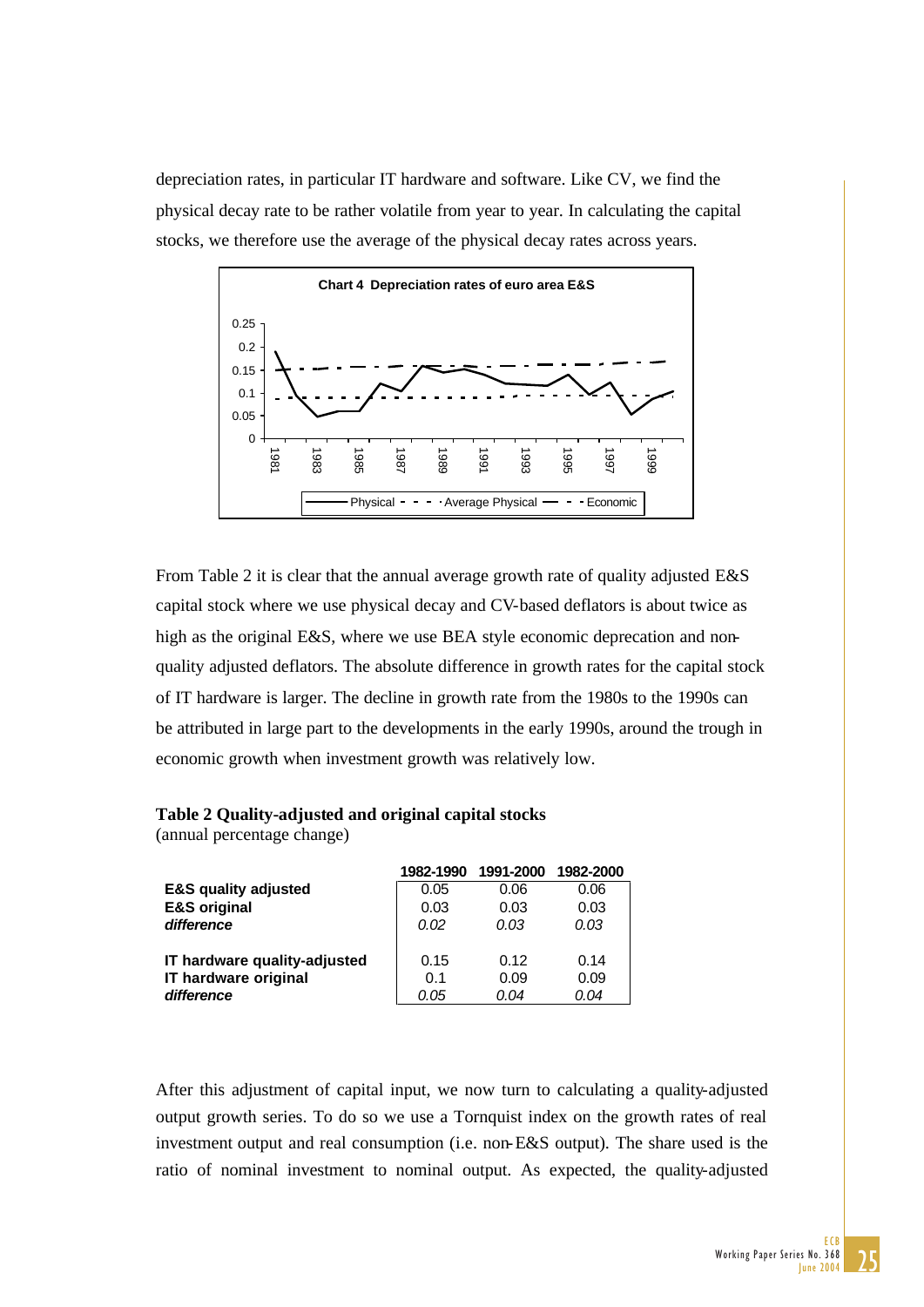output growth is higher than the original output growth (see Chart 5). Note that quality adjustment has a substantial effect on real output growth in 1981-87, with an annual average difference of 0.4 percentage point, and 1994-2000, with an annual average difference of 0.7 percentage point, but not for the years in between, when the rate of technological change was relatively low, as was the equipment investment rate.



# **4.4 Contribution of quality-adjusted capital to economic growth**

To assess the contribution of capital to economic growth and to estimate the development of TFP, we carry out a standard growth accounting covering the period 1982-2000. The growth accounting framework was pioneered by Solow (1957) and further developed by Jorgenson and his associates (e.g. Jorgenson and Griliches, 1967; Jorgenson et al. 1987). The framework used here is similar to that used in Oliner and Sichel (2000).

In a growth accounting framework, the growth rate of output  $(Y)$  is equal to the weighted growth rates of labour input  $(L)$  and capital input  $(K)$ , plus growth in total factor productivity  $(TFP)$ . The following formulas were used here:

$$
\dot{Y} = a_L \dot{L} + \sum_j a_{Kj} \dot{K}_j + T\dot{F}P
$$
 (26)

26 ECB Working Paper Series No. 368  $l$ une 20 $\bar{l}$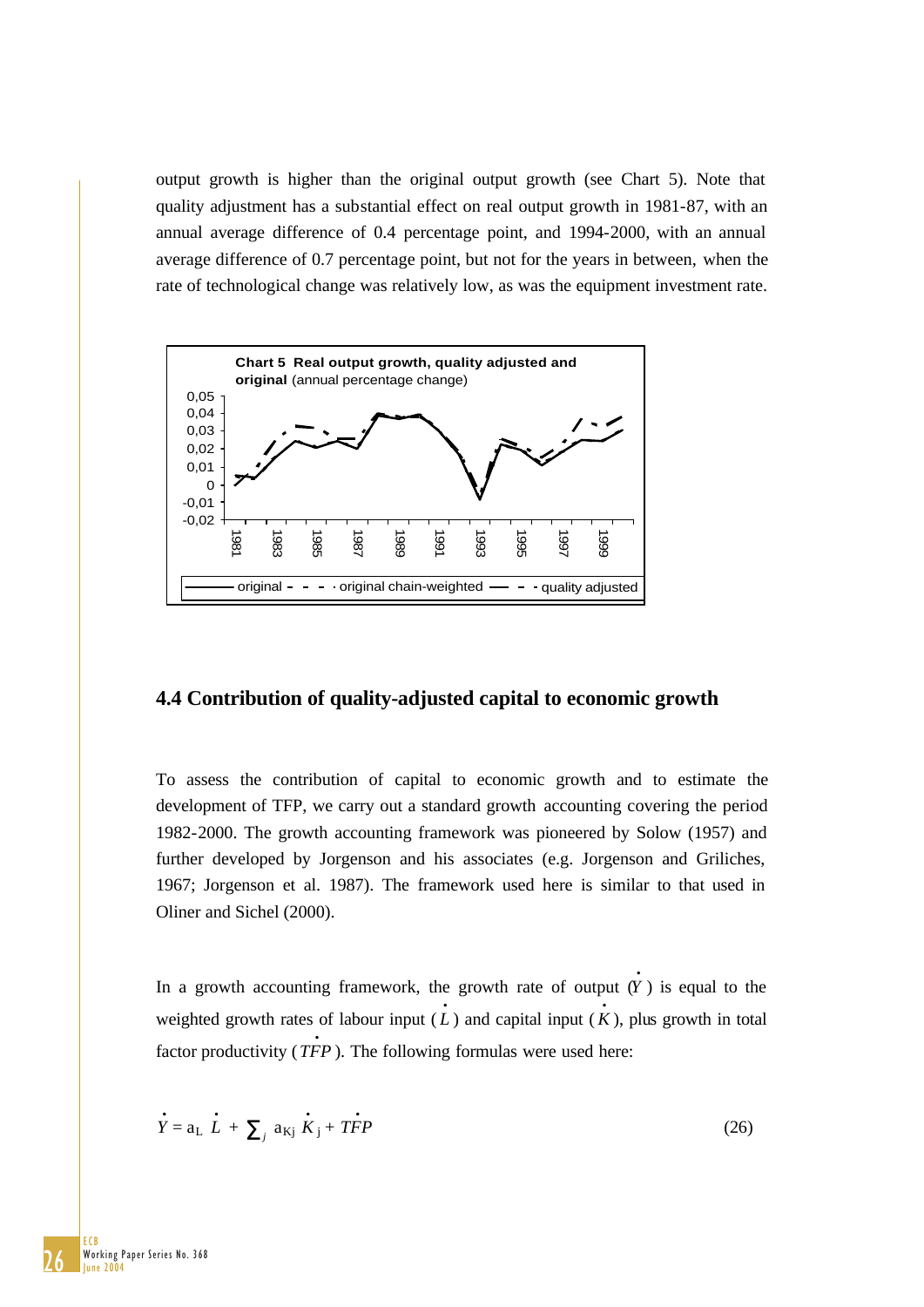which, after some rearranging, and assuming that  $\sum_i a_{kj} = 1 - \alpha_L$ , yields the following expression for ALP:

$$
\dot{Y} - \dot{L} = \sum_{j} a_{Kj} (\dot{K}_{j} - \dot{L}) + T\dot{F}P
$$
 (27)

Time subscripts have been suppressed for simplicity of notation. Labour input growth is measured in total hours worked. Due to data limitations, no adjustment has been made for the quality of labour in this exercise.

As to capital inputs, in all, six categories of capital have been distinguished: our previously distinguished five categories of E&S plus the stock of non-residential construction. The latter stock is assumed to be unaffected by quality biases. Depreciation and efficiency decay are derived consistently, using a geometric rate of decline. The sum of the shares of the various types of capital is assumed to be equal to 1-  $\alpha$ <sub>L</sub>, a standard assumption in this kind of exercise reflecting constant returns to scale. The shares of the different types of assets in total capital input are based on the user cost of capital, i.e. the gross rate of return that must cover the internal rate of return (assumed common to all capital), the depreciation rate, and the capital gain/loss of the specific capital good. Tax considerations were not taken into account, but the impact of taxes on the user cost of capital is assumed to be captured by the internal rate of return.

The results of our estimates are shown in the Tables below. From these tables it is clear that the contribution of quality-adjusted capital is much higher than previously calculated. Interestingly, this does not relate only to IT hardware, but most importantly to other machinery and equipment. Due to the effects of quality adjustment in output, TFP growth hardly differs from the original case in absolute terms. However, as a percentage of total output it declines: Quality adjustment subtracts 11 percentage points from the share of TFP in output growth and adds them to the contribution of equipments stock. As a memory item ETC is identified in Table 5, the contribution to growth of ETC is substantial, and even increased from the 1980s to the 1990s, as a share of total output from 40% to over 50%.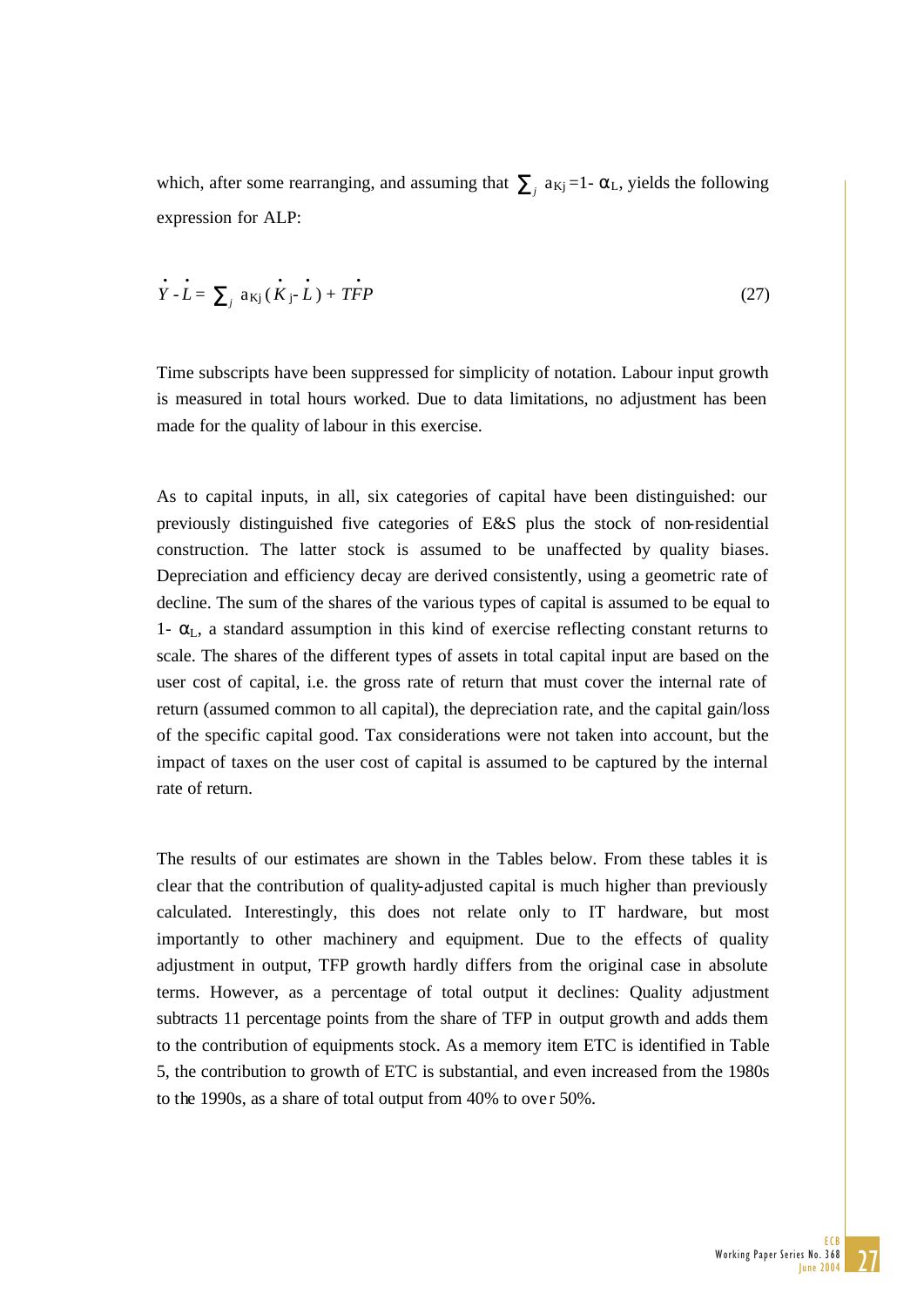As a final result of our exercise, we decomposed the sources of economic growth in percentages of overall output growth along the lines of ETC. Again it is clear that ETC is a major contribution to growth, with both the quality of capital and inve stment specific TFP increasing from the 1980s to the 1990s. As a final note, it is interesting to see that the investment specific component of TFP increased although overall TFP decreased.

### **1982-1990 1991-2000 1982-2000 Quality adj. original Quality adj. original Quality adj. original Output** 2.97 2.49 2.34 1.90 2.64 2.18 **IT hardware** 0.11 0.07 0.11 0.08 0.11 0.08 **Software** 0.07 0.07 0.07 0.07 0.07 0.07 **Communication equipment** 0.08 0.05 0.12 0.05 0.10 0.05 **Other machinery and equipment**  $\begin{array}{cccc} 0.43 & 0.17 & 0.45 & 0.17 & 0.44 & 0.17 \end{array}$ **Transport equipment**  $\begin{array}{ccccccc}\n & 0.04 & & 0.05 & & 0.12 & & 0.08 & & 0.06 \\
& & 0.04 & & 0.05 & & 0.12 & & 0.06 & & 0.08 & & 0.06\n\end{array}$ **Nonresidential structures**  $\begin{bmatrix} 0.04 & 0.05 & 0.12 & 0.08 & 0.02 & 0.02 \\ 0.16 & 0.16 & 0.09 & 0.08 & 0.12 & 0.12 \\ 0.08 & 0.02 & 0.02 & 0.02 & 0.02 \end{bmatrix}$ **Labour** -0.12 -0.12 -0.07 -0.07 -0.09 -0.09 **TFP** 2.20 2.04 1.45 1.46 1.80 1.73 **Embodied TC** 1.15 1.27 1.21 1.21

## **Table 5 Contributions to output growth** (percentage points)

### **Table 6 Decomposition of output growth** (percentage of total growth)

|            |                         | 1982-1990 | 1991-2000 | 1982-2000 |
|------------|-------------------------|-----------|-----------|-----------|
| Capital    |                         | 0.30      | 0.41      | 0.35      |
|            | Quality of capital      | 0.19      | 0.27      | 0.23      |
|            | Quantity of capital     | 0.12      | 0.14      | 0.13      |
| Labour     |                         | $-0.04$   | $-0.03$   | $-0.04$   |
| <b>TFP</b> |                         | 0.74      | 0.62      | 0.68      |
|            | Investment specific E&S | 0.20      | 0.27      | 0.23      |
|            | rest of TFP             | 0.54      | 0.35      | 0.45      |

# **5. Conclusion**

Capital quality improvement is a general and widespread phenomenon that creates the necessity for proper accounting in order to avoid misleading statements about the sources of economic growth. Two adjustments need to be made in order to measure capital stock and output growth accurately. First, the prices of new capital goods need to be adjusted to reflect the improvement in quality embodied in them. Otherwise,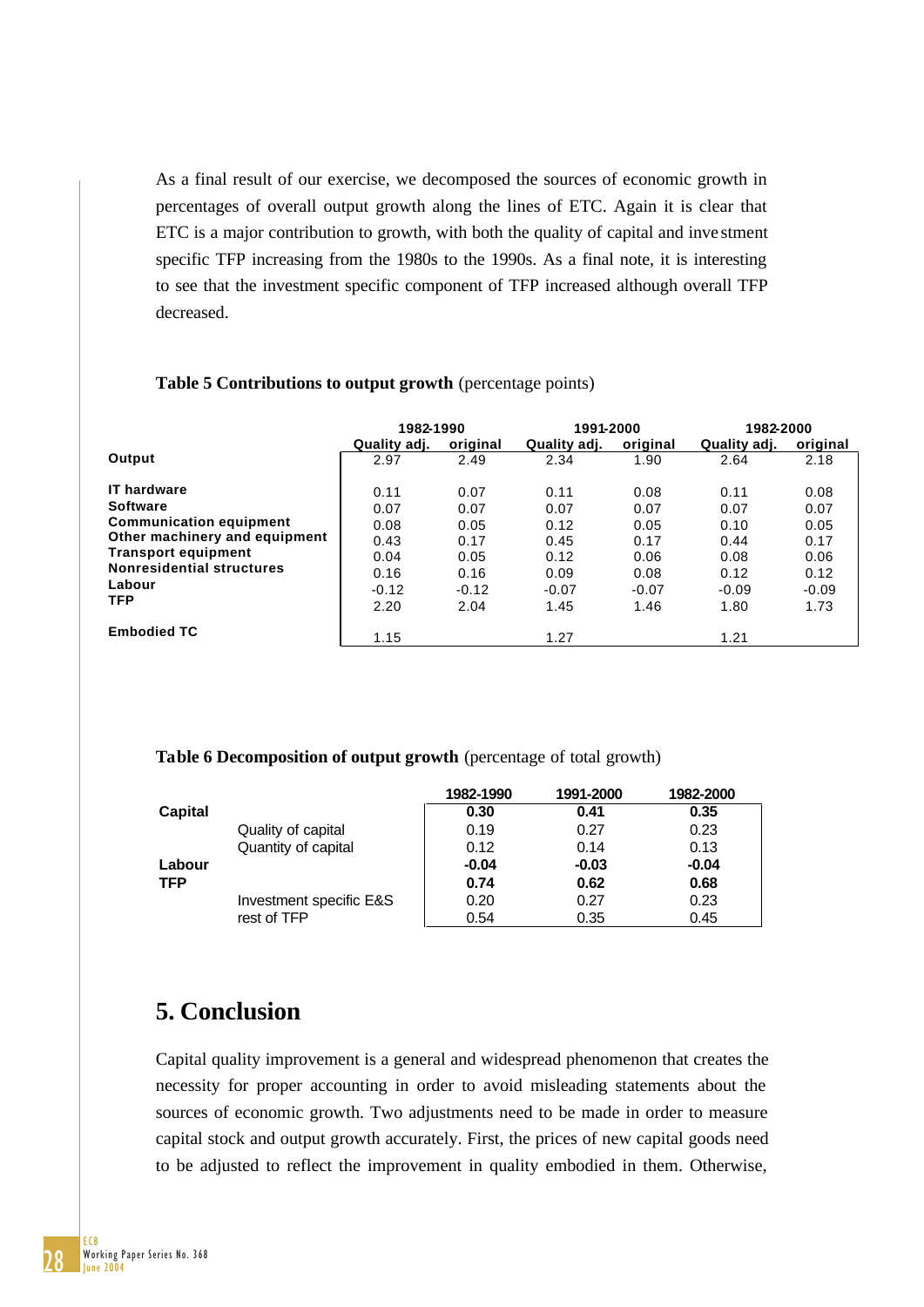output growth in the investment-good producing sector will be underestimated. Second, productive capital stocks (or more accurately, the service flows from capital that serve as input in production) should be constructed after deflating nominal investment flows by a quality-adjusted price index and depreciating old vintages with a rate that does not include quality change. Otherwise, the contribution of capital equipment to output growth is likely to be understated.

In our attempt to achieve the goal of proper accounting for euro area growth we apply the dataset of Cummins and Violante (2002) that provides quality-adjusted prices for disaggregated investment goods. Thus, we uncover substantial upward biases in the growth rates of euro area official price indexes. This has important implications for output growth itself as well as the sources of output growth. In particular, we ascribe a much more important role for capital in output growth and a correspondingly less important role for Total Factor Productivity. In itself, this reduction in the "extent of our ignorance" is very important. Furthermore, our results give rise to Embodied Technological Change as the key engine of growth in the euro area for the decades of the eighties and nineties.

We conclude with a thought that touches on the conduct of monetary policy. Clearly, it is imperative to have reliable data on inflation for that purpose. Many papers, including the present one, have stressed that there is inadequate quality adjustment of equipment price indexes. Similarly, the measured prices of consumer durables could be biased. A price bias in durable goods consumption might reduce the reliability of official inflation data making the conduct of monetary policy harder. Investigating the extent and impact of such a bias would be a fruitful avenue for future research.

# **6. References**

Bahk, Byong-Hyong, and Gort, Michael. "Decomposing Learning by Doing in New Plants." Journal of Political Economy, 101(4), August 1993, pp. 561-583.

Colecchia, A. and P. Schreyer, "ICT Investment and Economic Growth in the 1990s: Is the United States a Unique Case? A Comparative Study of Nine OECD Countries", STI Working Paper 2001/7, OECD, Paris.

Cummins, Jason and Gianluca Violante, "Investment-Specific Technical Change in the United States (1947-2000): Measurement and Macroeconomic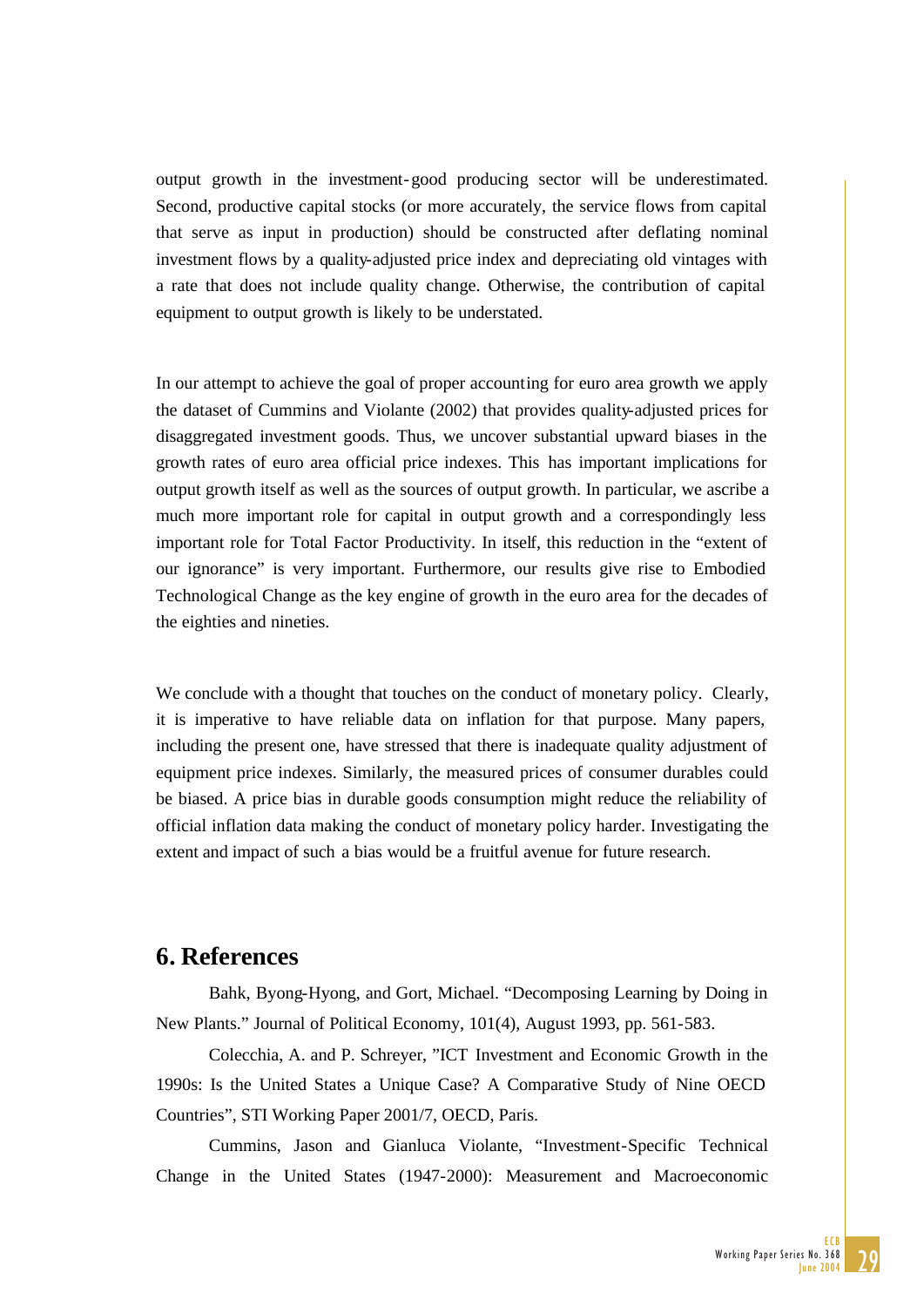Consequences," Review of Economic Dynamics, v. 5(2), pp. 243-284, April 2002.

Daveri, F., "Is Growth an Information Technology Story in Europe Too?, " mimeo, 2000.

Domar, Evsey, "On the Measurement of Technological Change, " Economic Journal, vol. 71, pp. 709-729, 1961.

Gordon, Robert J. The Measurement of Durable Goods Prices. Chicago: University of Chicago Press, 1990.

Gordon, Robert J. "Can Technology Improvements Cause Productivity Slowdowns? Comment." In NBER Macroeconomics Annual 1996. Editors Julio J. Rotemberg and Ben S. Bernanke. Cambridge, MA: MIT Press, 1996.

Gort, Michael, and Richard Wall. "Obsolescence, Input Augmentation, and Growth Accounting." European Economic Review, 42, 1998, pp. 1653-65.

Greenwood, Jeremy; Hercowitz, Zvi; and Krusell, Per. "Long-Run Implications of Investment-Specific Technological Change." American Economic Review, June 1997, 87(3), pp. 342-362.

Hall, Robert. "Technical Change and Capital from the Point of View of the Dual," Review of Economics Studies, 35, 1968, pp. 35-46.

Hercowitz, Zvi. "The 'embodiment' hypothesis." Journal of Monetary Economics, 41(1), February 1998, pp. 217-24.

Hobijn, Bart. "Embodiment in U.S. Manufacturing," mimeo, Federal Reserve Bank of New York, March 2001.

Hobijn, Bart, Ana Maria Oviedo and Ashwin Vasan. "Embodied Technological Change in U.S. Manufacturing," mimeo, Federal Reserve Bank of New York, December 2002.

Hornstein, Andreas, and Krusell, Per. "Can technology improvements cause productivity slowdowns?" In NBER Macroeconomics Annual 1996. Editors Julio J. Rotemberg and Ben S. Bernanke. Cambridge, MA: MIT Press, 1996.

Hulten, Charles. "Growth Accounting with Intermediate Inputs," The Review of Economics Studies, October 1978, 45 (3), pp. 511-518.

Hulten, Charles. "Growth Accounting when Technical Change is Embodied in Capital." American Economic Review, September 1992, 82(4), pp. 964-980.

Hulten, Charles and Frank Wykoff. "The Measurement of Economic Depreciation." Depreciation, Inflation, and the Taxation of Income From Capital. Editor Charles Hulten, pp. 81-125. Washington, D.C.: Urban Institute, 1981.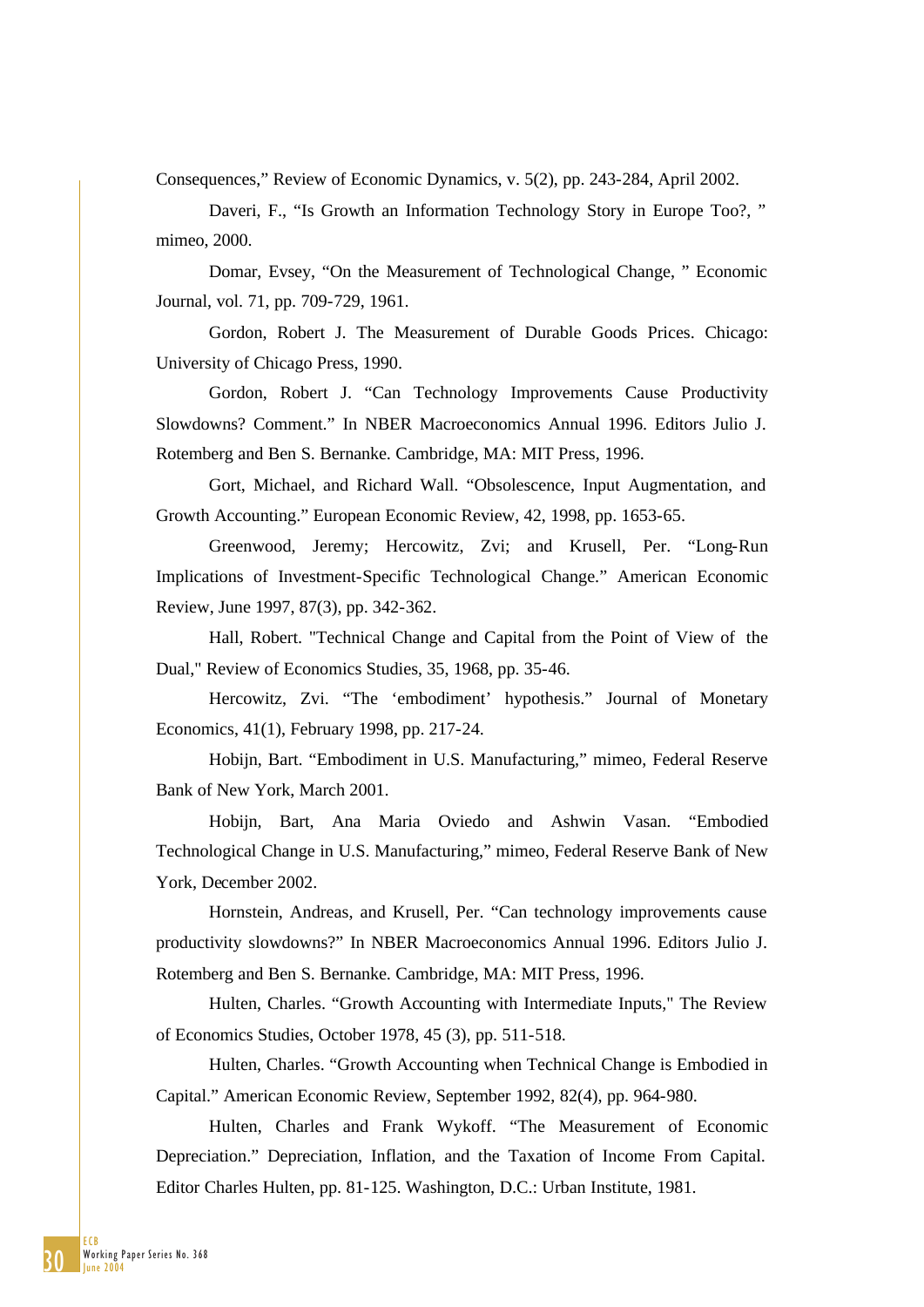Ho, Mun and K. Stiroh, "The Embodiment Controversy: You Can't Have Two Prices in a One-Sector Model, " mimeo, 2001.

Jorgenson, Dale W., "The Embodiment Hypothesis, " Journal of Political Economy, February 1966, 74, pp. 1-17.

Jorgenson, Dale W., "Information Technology and the US Economy, " American Economic Review, 2001, 91(1), pp. 1-32.

Jorgenson, Dale W., and Griliches, Zvi. "The Explanation of Productivity Change." Review of Economic Studies, 1967, 34, pp. 249-83.

Jorgenson Dale W., Gollop F.M., Fraumeni B.M. "Productivity and US Economic Growth", 1987, Harvard University Press, Cambridge MA

Jorgenson, Dale and Kevin Stiroh, "Raising the Speed Limit: US Economic Growth in the Information Age, " Brookings Papers on Economic Activity, 2000, no. 2, pp. 125-211.

Licandro, Omar, JavierRuiz-Castillo, and Jorge Duran. "The Measurement of Growth under Embodied Technical Change ", EUI Working Paper 2001/14, 2001.

McGuckin, Robert and Bart van Ark, "Performance 2001, Productivity, Employment, and Income in the World's Economies, " New York: The Conference Board, 2002.

McHugh, Richard and Julia Lane, "The Age of Capital, the Age of Utilized Capital, and Tests of the Embodiment Hypothesis," The Review of Economics and Statistics, May 1987, v. 69, no. 2, pp. 362-67.

Nelson, Richard. "Aggregate Production Functions and Medium-Range Growth Projections." American Economic Review, September 1964, 54(5), pp. 575- 606.

Oliner, S. D. and D. E. Sichel, "The Resurgence of Growth in the Late 1990s: Is ICT the story? " Journal of Economic Perspectives, vol. 14, no. 4, pp. 3-22, Fall.

Sakellaris, Plutarchos and Daniel Wilson, "Quantifying Embodied Technological Change," Review of Economic Dynamics, forthcoming.

Solow, Robert. "Investment and Technical Progress." In Kenneth Arrow, Samuel Karlin, and Patrick Suppes, eds., Mathematical Methods in the Social Sciences. Stanford, CA: Stanford University Press, 1960, pp. 89-104.

Vijselaar, F. and R. Albers, "New Technologies and Productivity Growth in the Euro Area, " European Central Bank working paper no. 122, 2002.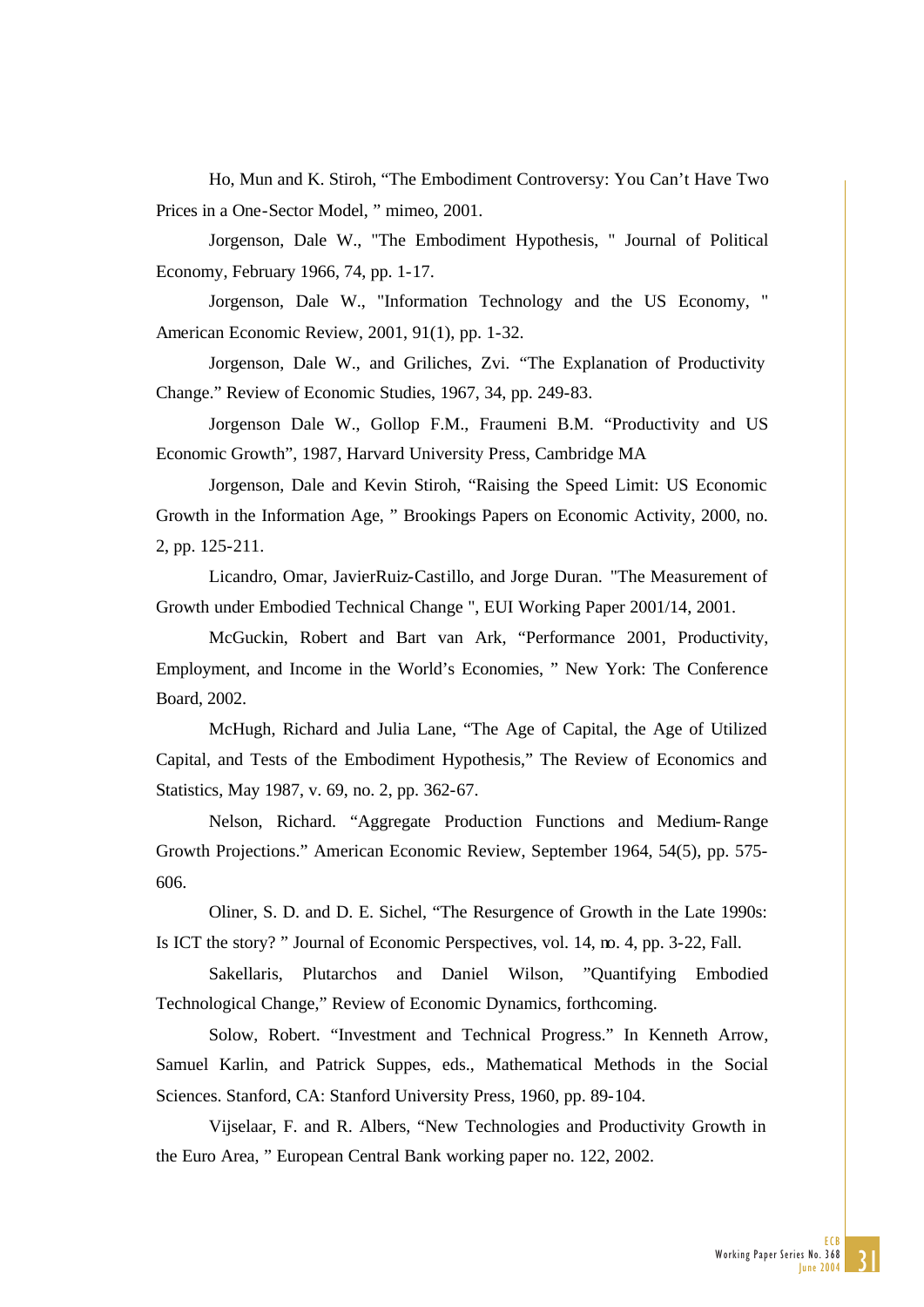Economics and Statistics, 84(3), 2002, pp. 445-61. Whelan, Karl. "Computers, Obsolescence and Productivity. " Review of

Whelan, Karl. "A Guide to U.S. Chain Aggregated NIPA Data," Review of Income and Wealth, June 2002; 48(2): 217-33.

Wickens, Michael R., "Estimation of the Vintage Cobb-Douglas Production Function for the United States 1900-1960," The Review of Economics and Statistics, May 1970, v. 52, no.2, pp. 187-93.

You, Jon Keun, "Embodied and Disembodied Technical Progress in the United States, 1929-1968," The Review of Economics and Statistics, February 1976, v. 58, no.1, pp. 123-27.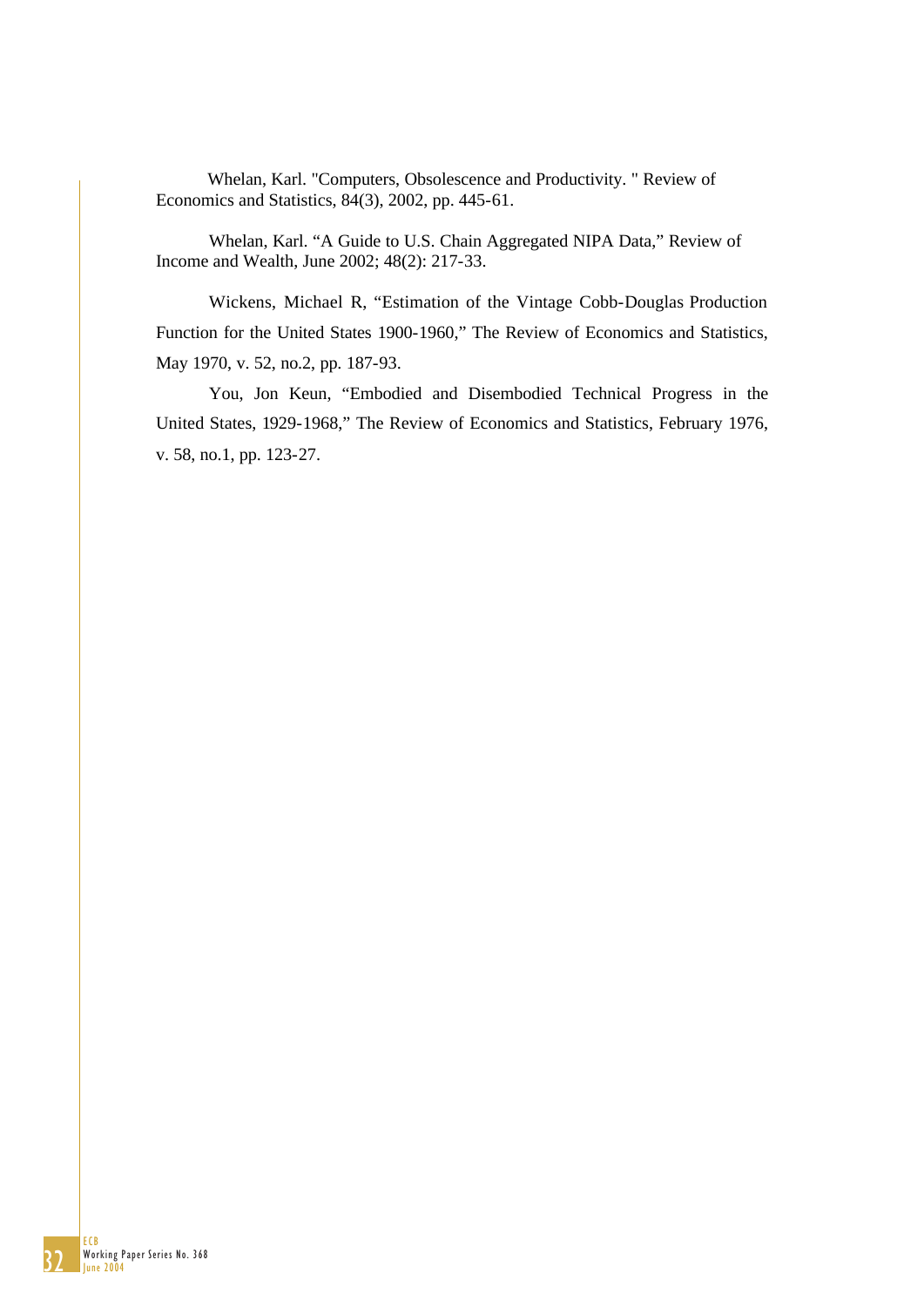# **Annex. Sectoral results**

|                                            | 1983- |           |           |
|--------------------------------------------|-------|-----------|-----------|
|                                            | 1990  | 1991-2000 | 1983-2000 |
| <b>Agriculture</b>                         | 0.00  | 0.03      | 0.03      |
| foods                                      | 0.03  | 0.02      | 0.03      |
| textiles                                   | 0.03  | 0.02      | 0.02      |
| wood/pulp                                  | 0.02  | 0.02      | 0.02      |
| mining                                     | 0.03  | 0.05      | 0.04      |
| <b>Chemicals</b>                           | 0.02  | 0.03      | 0.03      |
| rubber/plastic                             | 0.02  | 0.02      | 0.02      |
| metals                                     | 0.03  | 0.04      | 0.04      |
| Machinery and equipment nec                | 0.03  | 0.04      | 0.03      |
| electrical and optical equipment           | 0.01  | 0.02      | 0.02      |
| transport equipment                        | 0.02  | 0.02      | 0.02      |
| Electricity/gas/water                      | 0.03  | 0.03      | 0.03      |
| <b>Construction</b>                        | 0.01  | 0.01      | 0.01      |
| Wholesale and retail                       | 0.02  | 0.02      | 0.02      |
| hotels/restaurants                         | 0.02  | 0.02      | 0.02      |
| transport/storage/communication            | 0.03  | 0.02      | 0.03      |
| financial intermediation                   | 0.03  | 0.02      | 0.02      |
| real estate, renting and business services | 0.01  | 0.01      | 0.01      |
| public administration                      | 0.03  | 0.03      | 0.03      |
| <b>Education</b>                           | 0.02  | 0.02      | 0.02      |
| health                                     | 0.03  | 0.03      | 0.03      |
| other community services                   | 0.03  | 0.02      | 0.02      |

**Table A1. Quality bias** (annual percentage change)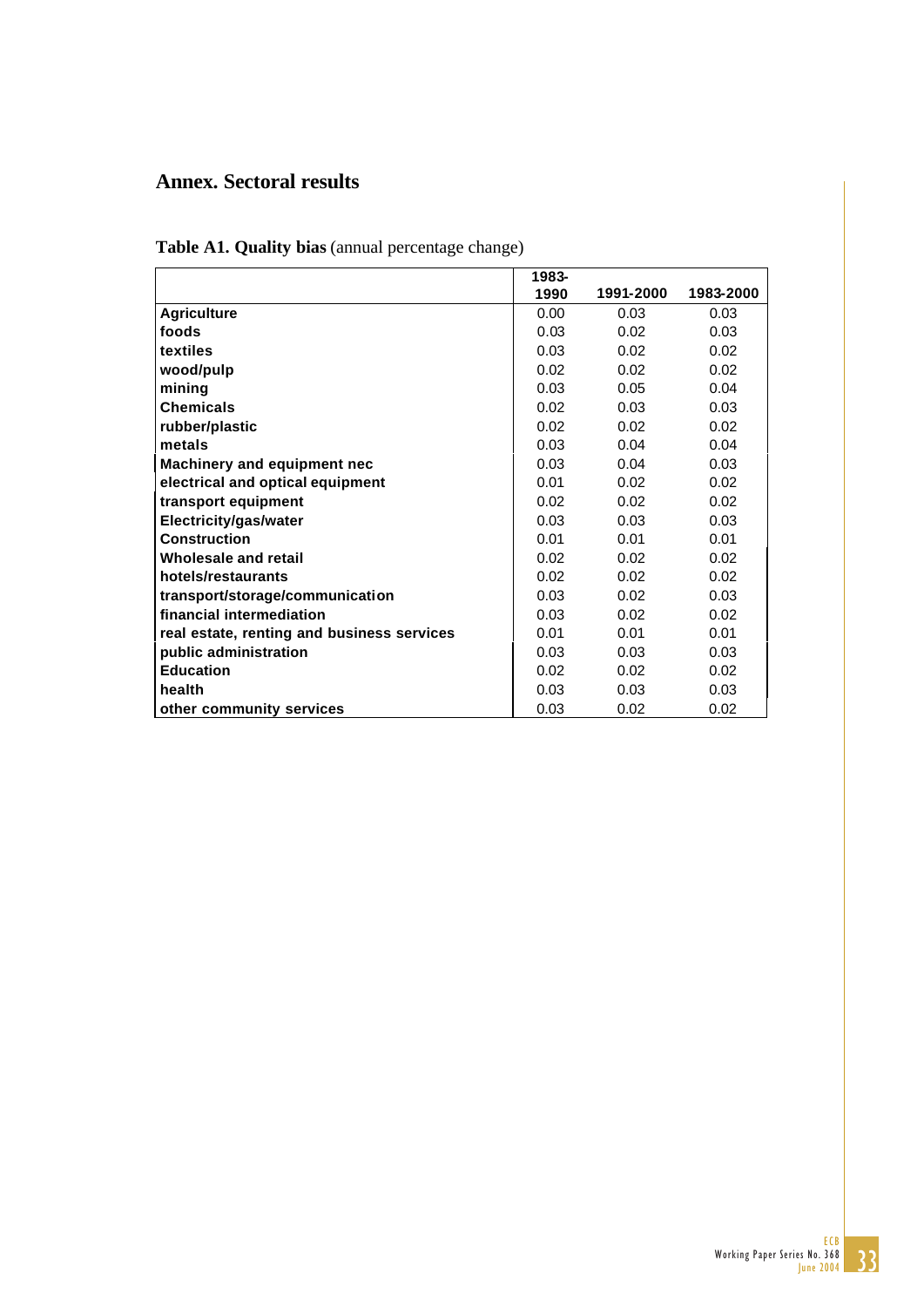|                                            | 1984- | 1991- | 1984- |
|--------------------------------------------|-------|-------|-------|
|                                            | 1990  | 2000  | 2000  |
| agriculture                                | 0.03  | 0.04  | 0.04  |
| foods                                      | 0.02  | 0.03  | 0.03  |
| textiles                                   | 0.02  | 0.03  | 0.03  |
| wood/pulp                                  | 0.03  | 0.03  | 0.03  |
| mining                                     | 0.05  | 0.06  | 0.05  |
| chemicals                                  | 0.04  | 0.04  | 0.04  |
| rubber/plastic                             | 0.03  | 0.03  | 0.03  |
| metals                                     | 0.07  | 0.07  | 0.06  |
| machinery and equipment nec                | 0.04  | 0.05  | 0.05  |
| electrical and optical equipment           | 0.03  | 0.03  | 0.03  |
| transport equipment                        | 0.03  | 0.03  | 0.03  |
| electricity/gas/water                      | 0.03  | 0.04  | 0.03  |
| construction                               | 0.03  | 0.02  | 0.02  |
| wholesale and retail                       | 0.02  | 0.02  | 0.02  |
| hotels/restaurants                         | 0.04  | 0.04  | 0.03  |
| transport/storage/communication            | 0.02  | 0.03  | 0.03  |
| financial intermediation                   | 0.03  | 0.03  | 0.03  |
| real estate, renting and business services | 0.02  | 0.02  | 0.02  |
| public administration                      | 0.02  | 0.03  | 0.03  |
| education                                  | 0.03  | 0.03  | 0.03  |
| health                                     | 0.03  | 0.04  | 0.03  |
| <b>Other community services</b>            | 0.02  | 0.03  | 0.03  |

**Table A2. Embodied Technological change** (annual percentage change)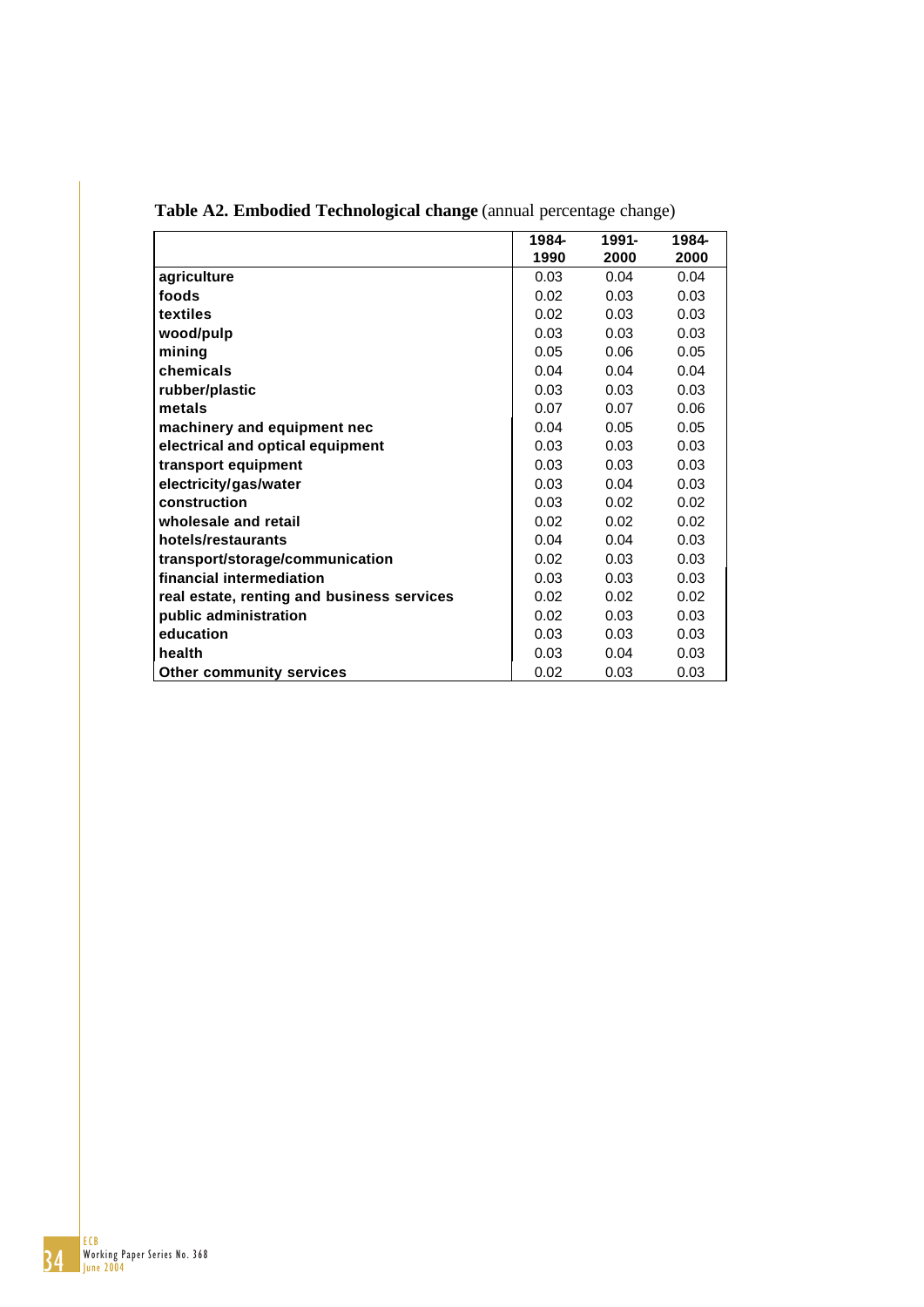# **Appendix 1: Data sources and aggregation methods**

#### *Data at the aggregate level*

Value added and investment: data for value added and investment by type of asset were taken from the national accounts of France Germany, Italy and the Netherlands. These countries represent over 75% of the euro area total value added. The country data were aggregated to a euro area total estimate (for aggregation methods see below). The structural break due to German re-unification has been corrected by applying West-German growth rates to all German levels back in time, a standard approach in the economic literature. Moreover, in the case of non-ICT investment, some series had to be backcast by applying growth rates of ESA79 data to the ESA95 time series in order to construct long-enough time series. The data and detailed information on the data sources are available from the authors upon request.

Labour hours: total employment data (in persons) were taken from national accounts and average working hours from OECD (2002).

Labour share: The income share of labour  $(\alpha_L)$  is calculated from the national accounts, by adding to total compensation of employees (which can be taken directly from the national accounts) the compensation of the self-employed, assuming that the income share of the latter category is proportional to the share of self-employed in total employment. The measure of gross value added is adjusted to exclude rental income from residential property, as residential capital is not included as a production factor in the growth accounting exercise (see below). The capital share is defined as 1 minus the labour share. In the growth accounting, variation of factor shares over time is taken into account by the use of a Törnqvist index.

Share of capital: The income share for each type of capital is calculated from the following equation:

$$
\alpha_{Kjt} = (c_{jt} \ K_{jt}) \mathbin{/} (p_{yt} \ Y_t)
$$

where Y is real gross value added,  $K_{it}$  is the gross current cost capital stock of the respective capital good, and c<sub>it</sub> the user costs of capital, which are calculated by using the following formula:

$$
c_{jt} = (r_t + \delta_{jt} - p_{jt})
$$

where  $p_{it}$  is the expected capital gain/loss and is calculated as a three-year moving average of the annual price change of the capital good in question (following CPB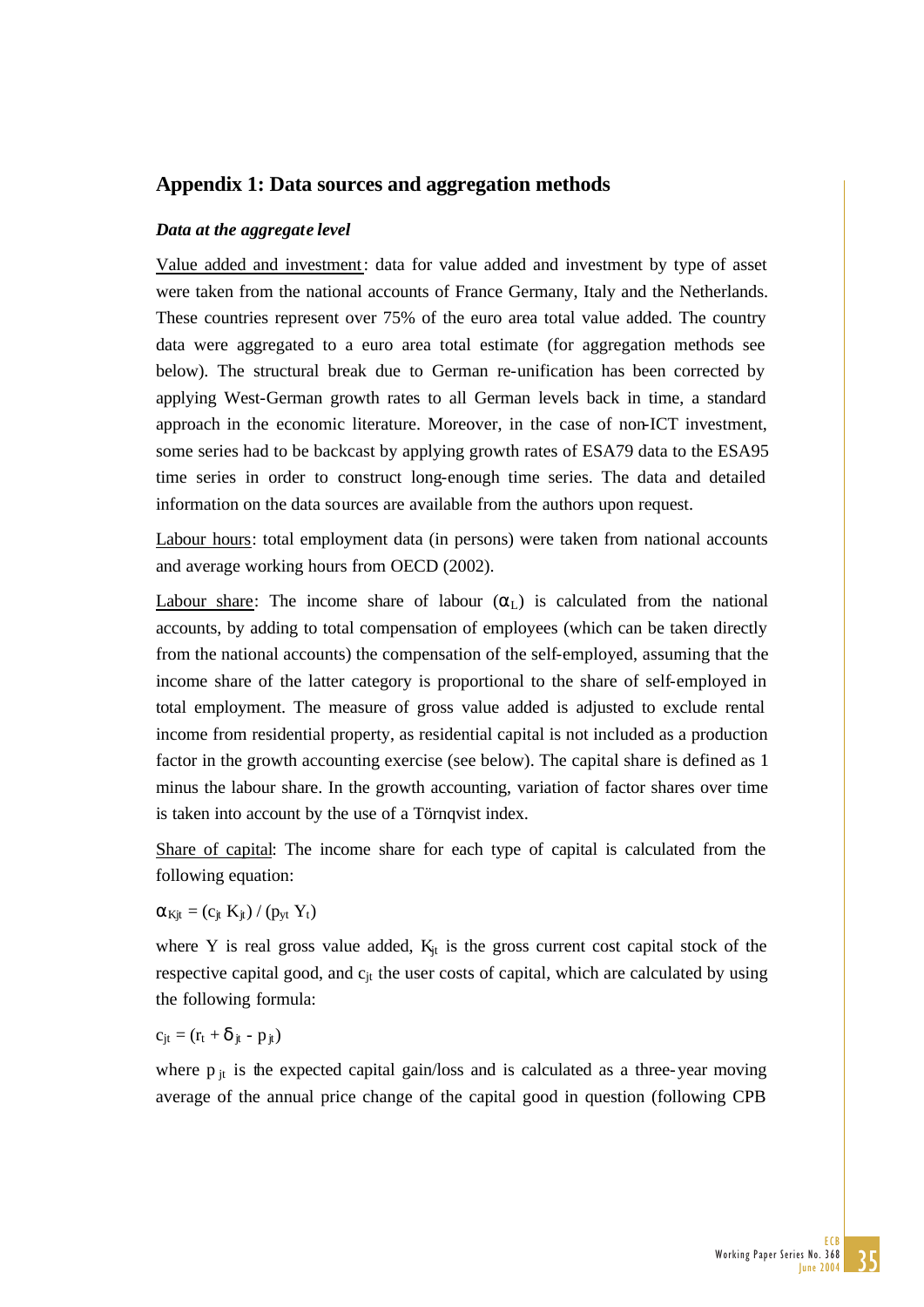2000 and Oliner and Sichel 2000),  $\delta_{it}$  is the depreciation rate, r represents the nominal rate of return and is assumed to be equal over all types of stocks of capital goods.

Economic depreciation rates and average service lives are set equal to those used by the US Bureau of Economic Analysis (1999). In particular, economic depreciation rates and asset lives assumed are respectively 0.254 and 8 years for computers and related equipment, 0.15 and 11 years for telecommunications equipment, 0.1319 and 13 years for other machinery and equipment, 0.115 and 15 for transport equipment, and 0.0253 and 36 years for non-residential construction. Investment in residential dwellings is not taken into account. The depreciation rate and service life for software, which are not determined by BEA (1999), have been set at 0.4435 and 4 years, based on assumed service lives for pre-packaged and own account software in Oliner and Sichel (2000). In particular, the net value of an intangible asset such as software can be expected to be close to zero at the end of its assumed service life. This implies a relatively large declining balance rate and thus a relatively high depreciation rate.

The rate of return is thus calculated for each year as the ex post return from the equation:

$$
\sum\nolimits_j \left( \left( \; r_t \; + \; \delta \; {_{jt}} \; - \; p \; {_{jt}} \right) K_{jt} \; \right) \; / \; (p_{y t} \; Y_t) = 1 \text{-} \; \alpha_{Lt}
$$

This is the most widely used method assuming perfect foresight. It fits in with the standard equilibrium assumption used in growth accounts and has the clear advantage of being straightforward. However, as also explained in Vijselaar and Albers (2003), this measure may not reflect conditions faced by firms making investment decisions at the beginning of the period. An alternative method would be to choose an exogenous expected rate of return. This, however, would have the disadvantage of having to underpin the chosen structure of expectations. Furthermore, it would make the total value of capital services differ from the non-labour income as determined in the national accounts and thus seems a less attractive option from a consistency point of view. For a more elaborate discussion see OECD (2001).

#### *Data at the sectoral level*

The main data source used is the OECD STAN database, which contains data on a detailed (two-digit ISIC rev.3) sectoral level for gross value added, investment by sector, and employment for a number of euro area countries (Austria, Finland, France, Germany, and Italy which represent over 75% of euro area total value added). The country data were aggregated to a euro area total estimate (for aggregation methods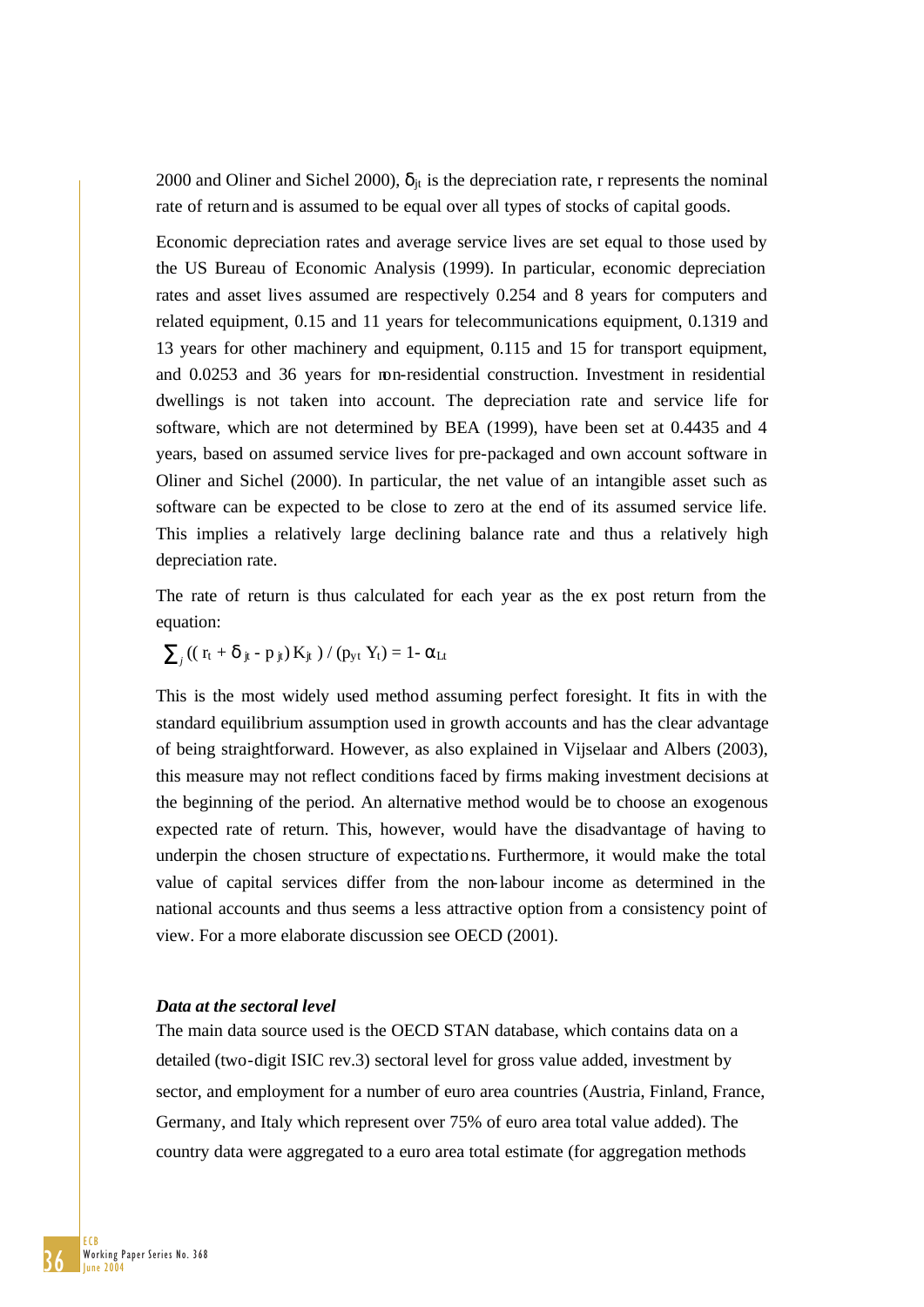see below). Employment includes self-employed persons in all cases. For investment series, data from this database are not disaggregated. Here we used a RAS-procedure to construct investment series by asset and sector. In particular, this method uses the known row (investment by n sectors) and column (investment by m types of asset) totals for every year, to fill out the matrix cells of a n x m matrix. This is done via an iterative convergence process, based on an initial distribution of the matrix cells. US ratios of investment by sector and asset were used to fill out an initial matrix to start the convergence process.

#### *Aggregation of euro area data*

Where appropriate, purchasing power parities were used to compute euro area aggregates, in accordance with standard practices for cross-country comparisons of economic growth (Van Ark 1996). 1996 EKS purchasing power weights as reported in OECD (1999) were applied. In particular, the expenditure PPPs by industry were matched to the sector distinguished for sectoral output, while investment PPPs by main type of asset were used for investment (the so-called 'proxy' PPP approach). For lack of specific PPPs for ICT capital formation, equipment PPPs were used (this choice, while far from ideal, seems the only viable solution). The use of PPPs is motivated by the need for a conversion factor which takes cross-country differences in price levels and relative price differences among expenditure categories into account. However, the alternative of applying one common conversion factor, such as the aggregate weights used by Eurostat or those used in the Area-Wide model for the euro area (Fagan et al. 2001), does not change the results significantly. The alternative of conversion at current exchange rates is not appropriate, as it does not allow for difference in price levels among countries. Moreover, current exchange rates are volatile and affected by a number of factors, such as capital movements, trade flows, and the sentiment of financial markets, which makes them unsuitable to compare fluctuations in real economic activity across countries.

#### **Aggregation of CV deflators**

The Cummins and Violante (CV) dataset contains price indexes for 25 investment goods. Since our data for the euro area are not as finely disaggregated into E&S assets we aggregate the CV deflators to four asset categories: IT hardware, communication equipment, transport equipment, and other machinery and equipment.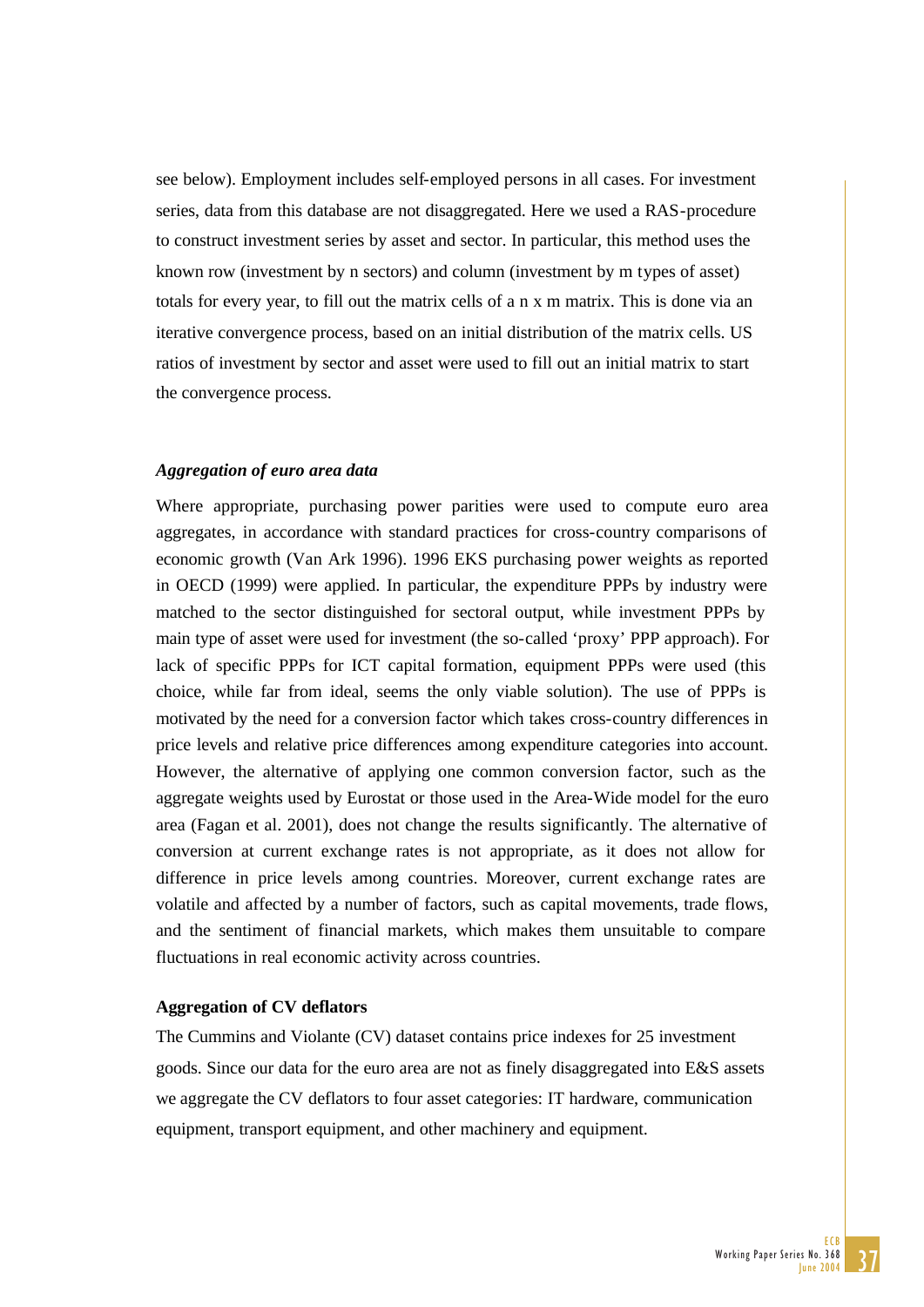It seems straightforward to chain-aggregate the US data using as weights the nominal investment share of every asset in the total investment of the category to which it belongs. However, the chain-aggregated price deflators thus calculated for the four categories we distinguishwould not be equal to the implicit price deflator of these categories (defined as nominal investment divided by real investment). As a result, the chain-aggregated price deflators cannot be applied to the nominal euro area E&S investment series. The problem is that the composition within the asset categories is not known in the European case (it is for this reason that we need to chain-aggregate the US data into fewer categories in the first place).

We follow an alternative approach here where we back out implicit price deflators and apply these deflators to construct quality-adjusted real E&S investment series for the euro area. In particular, we construct a volume index for each of our four asset categories by chain-aggregating US real investment growth from the underlying investment series using the nominal investment shares as weights. These volume series are subsequently brought to a 1995 US dollar basis. Finally, we divide the nominal investment series by the real investment series to back out the implicit price deflator for the five categories. By starting from the growth rates in real investment, rather than from the fast declining price deflators, this safeguards from overestimating real investment growth in the euro area, when applying US deflators.

Perhaps the potential problem of chain-aggregated deflators and how our alternative approach prevents this, is best explained through an example. The clearest example to consider seems to be that of information equipment. This asset category is constructed from three components in the US data: computer and peripheral equipment, photocopy and related equipment, office and accounting equipment. Obviously, we do not have the data to chain-weight, we only have the total investment in information equipment not the three components. How, then, should we calculate the euro area real series for investment in information equipment? Our approach is to construct an implicit price deflator using the US real and nominal investment series for information equipment. Chart 1 displays two alternative euro area series for real investment in information equipment. Both are based on the nominal euro area series. For one series the US deflator used is directly chain-aggregated from the CV price deflators, whereas for the other series our preferred implicit price deflator is used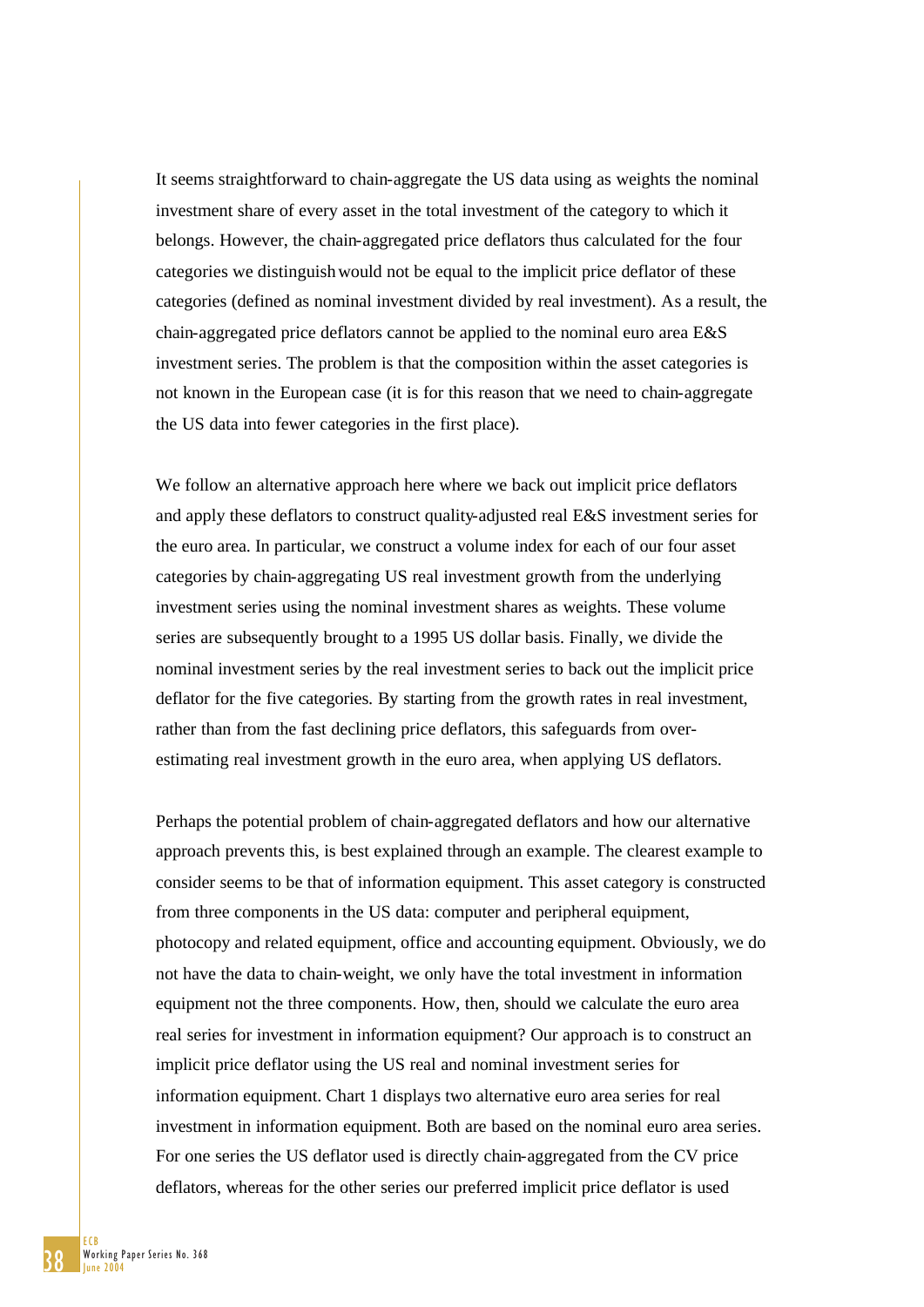from the "backing-out" approach described earlier. The Chart shows that the direct chain-aggregated price deflators vastly overestimate euro area real investment in information equipment, especially in the second half of the 1990s.



The implicit US deflators are used in a Tornquist procedure to aggregate the assetlevel price indexes into a quality-adjusted price index for E&S in the euro area. In particular, the change in the aggregate quality-adjusted price index for E&S is calculated using the formula:

$$
\Delta log P_{i,t} \hspace{-0.05cm}=\hspace{-0.05cm} \sum\nolimits_j log\ (P^i_{j,t} \mathbin{/} P^i_{j,t\text{-}1}) \mathbin{/} ((S^i_{j,t} + S^i_{j,t\text{-}1})\text{/}2)
$$

where,  $S^i_j$  is the nominal investment share of type of asset j, and  $P^i_j$  is the corresponding quality-adjusted price index. We then recover the level of the price index recursively. In doing so we allow for a different asset composition in the euro area.

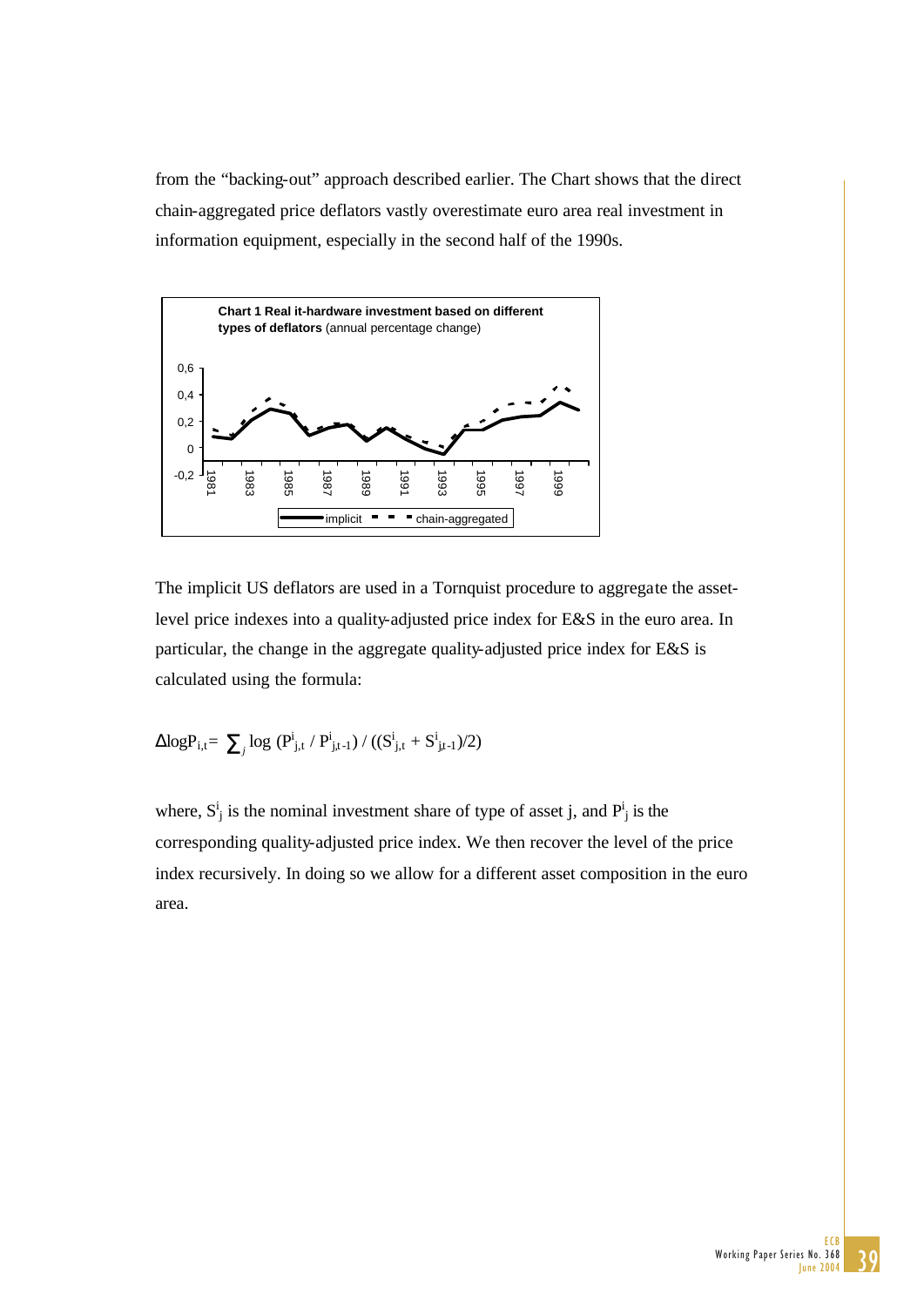#### **European Central Bank working paper series**

For a complete list of Working Papers published by the ECB, please visit the ECB's website (http://www.ecb.int).

- 314 "Exchange rate risks and asset prices in a small open economy" by A. Derviz, March 2004.
- 315 "Option-implied asymmetries in bond market expectations around monetary policy actions of the ECB" by S. Vähämaa, March 2004.
- 316 "Cooperation in international banking supervision" by C. Holthausen and T. Rønde, March 2004.
- 317 "Fiscal policy and inflation volatility" by P. C. Rother, March 2004.
- 318 "Gross job flows and institutions in Europe" by R. Gómez-Salvador, J. Messina and G. Vallanti, March 2004.
- 319 "Risk sharing through financial markets with endogenous enforcement of trades" by T. V. Köppl, March 2004.
- 320 "Institutions and service employment: a panel study for OECD countries" by J. Messina, March 2004.
- 321 "Frequency domain principal components estimation of fractionally cointegrated processes" by C. Morana, March 2004.
- 322 "Modelling inflation in the euro area" by E. S. Jansen, March 2004.
- 323 "On the indeterminacy of New-Keynesian economics" by A. Beyer and R. E. A. Farmer, March 2004.
- 324 "Fundamentals and joint currency crises" by P. Hartmann, S. Straetmans and C. G. de Vries, March 2004.
- 325 "What are the spill-overs from fiscal shocks in Europe? An empirical analysis" by M. Giuliodori and R. Beetsma, March 2004.
- 326 "The great depression and the Friedman-Schwartz hypothesis" by L. Christiano, R. Motto and M. Rostagno, March 2004.
- 327 "Diversification in euro area stock markets: country versus industry" by G. A. Moerman, April 2004.
- 328 "Non-fundamental exchange rate volatility and welfare" by R. Straub and I. Tchakarov, April 2004.
- 329 "On the determinants of euro area FDI to the United States: the knowledge-capital-Tobin's Q framework, by R. A. De Santis, R. Anderton and A. Hijzen, April 2004.
- 330 "The demand for euro area currencies: past, present and future" by B. Fischer, P. Köhler and F. Seitz, April 2004.
- 331 "How frequently do prices change? evidence based on the micro data underlying the Belgian CPI" by L. Aucremanne and E. Dhyne, April 2004.
- 332 "Stylised features of price setting behaviour in Portugal: 1992-2001" by M. Dias, D. Dias and P. D. Neves, April 2004.
- 333 "The pricing behaviour of Italian firms: New survey evidence on price stickiness" by S. Fabiani, A. Gattulli and R. Sabbatini, April 2004.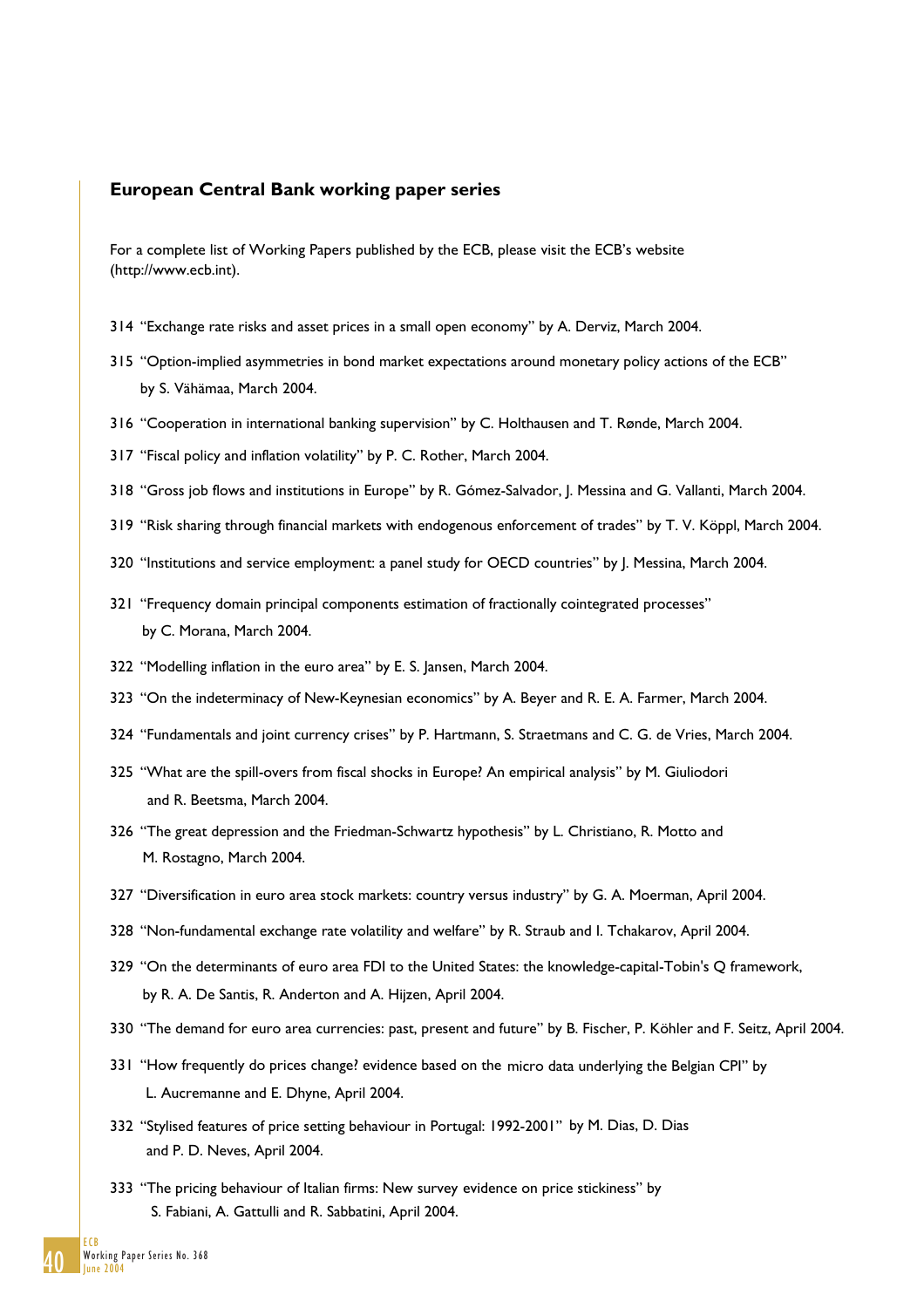- 334 "Is inflation persistence intrinsic in industrial economies?" by A. T. Levin and J. M. Piger, April 2004.
- 335 "Has eura-area inflation persistence changed over time?" by G. O'Reilly and K. Whelan, April 2004.
- 336 "The great inflation of the 1970s" by F. Collard and H. Dellas, April 2004.
- 337 "The decline of activist stabilization policy: Natural rate misperceptions, learning and expectations" by A. Orphanides and J. C. Williams, April 2004.
- 338 "The optimal degree of discretion in monetary policy" by S. Athey, A. Atkeson and P. J. Kehoe, April 2004.
- 339 "Understanding the effects of government spending on consumption" by J. Galí, J. D. López-Salido and J. Vallés, April 2004.
- 340 "Indeterminacy with inflation-forecast-based rules in a two-bloc model" by N. Batini, P.Levine and J. Pearlman, April 2004.
- 341 "Benefits and spillovers of greater competition in Europe: A macroeconomic assessment" by T. Bayoumi, D. Laxton and P. Pesenti, April 2004.
- 342 "Equal size, equal role? Interest rate interdependence between the euro area and the United States" by M. Ehrmann and M. Fratzscher, April 2004.
- 343 "Monetary discretion, pricing complementarity and dynamic multiple equilibria" by R. G. King and A. L. Wolman, April 2004.
- 344 "Ramsey monetary policy and international relative prices" by E. Faia and T. Monacelli, April 2004.
- 345 "Optimal monetary and fiscal policy: A linear-quadratic approach" by P. Benigno and M. Woodford, April 2004.
- 346 "Perpetual youth and endogenous labour supply: a problem and a possible solution" by G. Ascari and N. Rankin, April 2004.
- 347 "Firms' investment decisions in response to demand and price uncertainty" by C. Fuss and P. Vermeulen, April 2004.
- 348 "Financial openness and growth: Short-run gain, long-run pain?" by M. Fratzscher and M. Bussiere, April 2004.
- 349 "Estimating the rank of the spectral density matrix" by G. Camba-Mendez and G. Kapetanios, April 2004.
- 350 "Exchange-rate policy and the zero bound on nominal interest rates" by G. Camba-Mendez and G. Kapetanios, April 2004.
- 351 "Interest rate determination in the interbank market" by V. Gaspar, G. P. Quirós and H. R. Mendizábal, April 2004.
- 352 "Forecasting inflation with thick models and neural networks" by P. McNelis and P. McAdam, April 2004.